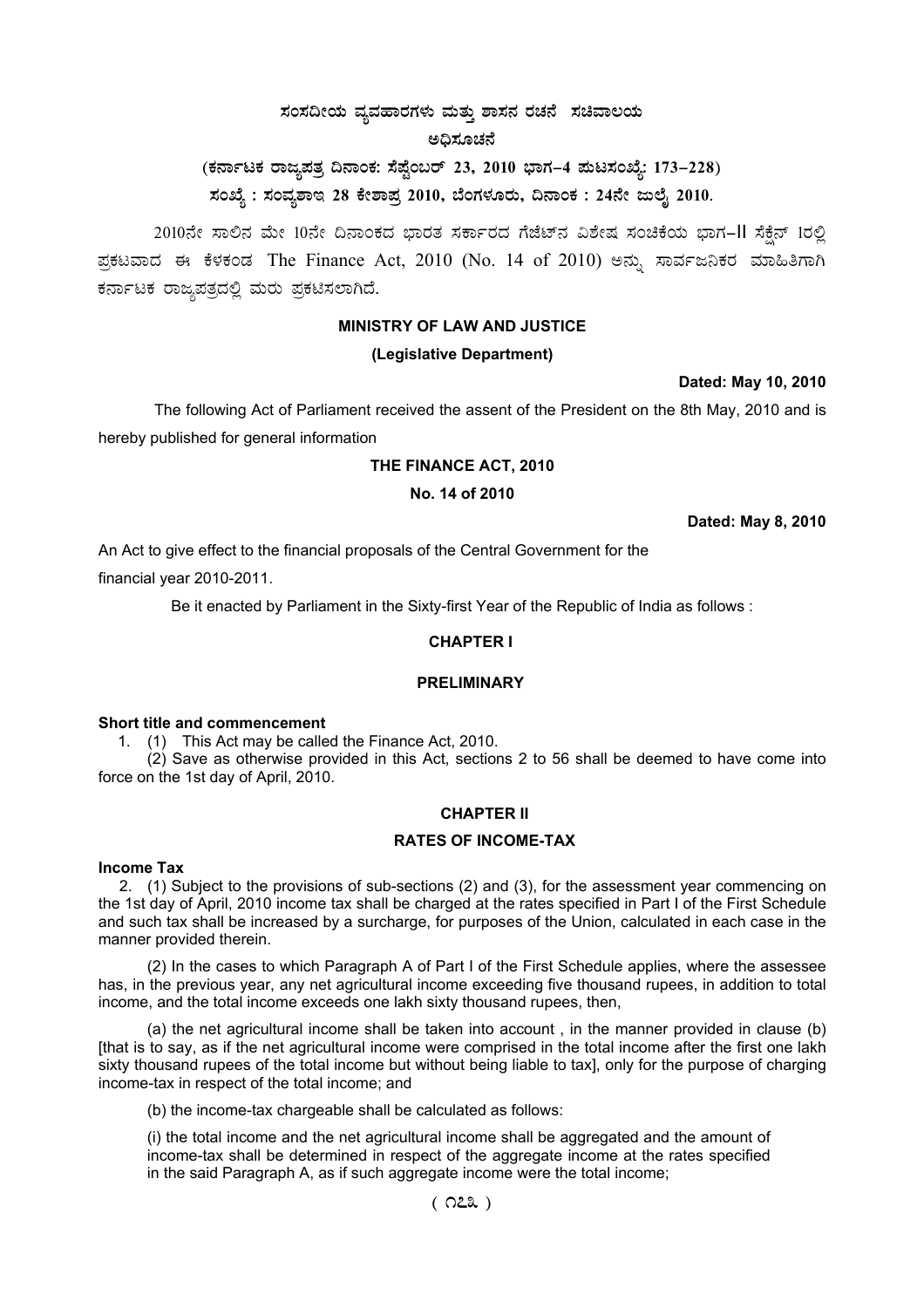(ii) the net agricultural income shall be increased by a sum of one lakh sixty thousand rupees, and the amount of income-tax shall be determined in respect of the net agricultural income as so increased at the rates specified in the said Paragraph A, as if the net agricultural income as so increased were the total income;

 (iii) the amount of income-tax determined in accordance with sub-clause (i) shall be reduced by the amount of income-tax determined in accordance with sub-clause (ii) and the sum so arrived at shall be the income-tax in respect of the total income:

 Provided that in the case of every woman, resident in India and below the age of sixty-five years at any time during the previous year, referred to in item (II) of Paragraph A of Part I of the First Schedule, the provisions of this sub-section shall have effect as if for the words "one lakh sixty thousand rupees", the words "one lakh ninety thousand rupees" had been substituted:

 Provided further that in the case of every individual, being a resident in India, who is of the age of sixtyfive years or more at any time during the previous year, referred to in item (III) of Paragraph A of Part I of the First Schedule, the provisions of this sub-section shall have effect as if for the words "one lakh sixty thousand rupees", the words "two lakh forty thousand rupees" had been substituted.

(3) In cases to which the provisions of Chapter XII or Chapter XII-A or Chapter XII-H or section 115JB or sub-section (1A) of section 161 or section 164 or section 164A or section 167B of the Income-tax Act, 1961 (43 of 1961) (hereinafter referred to as the Income-tax Act) apply, the tax chargeable shall be determined as provided in that Chapter or that section, and with reference to the rates imposed by subsection (I) or the rates as specified in that Chapter or section, as the case may be:

Provided that the amount of income-tax computed in accordance with the provisions of section 111A or section 112 shall be increased by a surcharge, for purposes of the Union, as provided in Paragraph A,B, C,

D or E, as the case may be, of Part I of the First Schedule:

Provided further that in respect of any income chargeable to tax under sections 115A, 115AB, 115AC, 115ACA, 115AD, 115B, 115BB, 115BBA, 115BBC, 115E and 115JB of the Income-tax Act, the amount of income-tax computed under this sub-section shall be increased by a surcharge, for purposes of the Union, calculated,

(a) in the case of a domestic company, at the rate of ten per cent, of such income-tax where the total income exceeds one crore rupees;

(b) in the case of every company, other than a domestic company, at the rate of two and one-half per cent, of such income-tax where the total income exceeds one crore rupees:

Provided also that in the case of every company having total income chargeable to tax under section 115JB of the Income-tax Act, and such income exceeds one crore rupees, the total amount payable as income-tax and surcharge on such income-tax shall not exceed the total amount payable as income-tax on a total income of one crore rupees by more than the amount of income that exceeds one crore rupees.

(4) In cases in which tax has to be charged and paid under section 115-0 or sub-section (2) of section 115R of the Income-tax Act, the tax shall be charged and paid at the rate as specified in those sections and shall be increased by a surcharge, for purposes of the Union, calculated at the rate of seven and one-half per cent, of such tax.

(5) In cases in which tax has to be deducted under sections 193, 194, 194A, 194B, 194BB, 194D and 195 of the Income-tax Act, at the rates in force, the deductions shall be made at the rates specified in Part II of the First Schedule and shall be increased by a surcharge, for purposes of the Union, calculated in cases wherever prescribed, in the manner provided therein.

(6) In cases in which tax has to be deducted under sections 194C, 194E, 194EE, 194F, 194G, 194H, 194-I,194J, 194LA, 196B, 196C and 196D of the Income-tax Act, the deductions shall be made at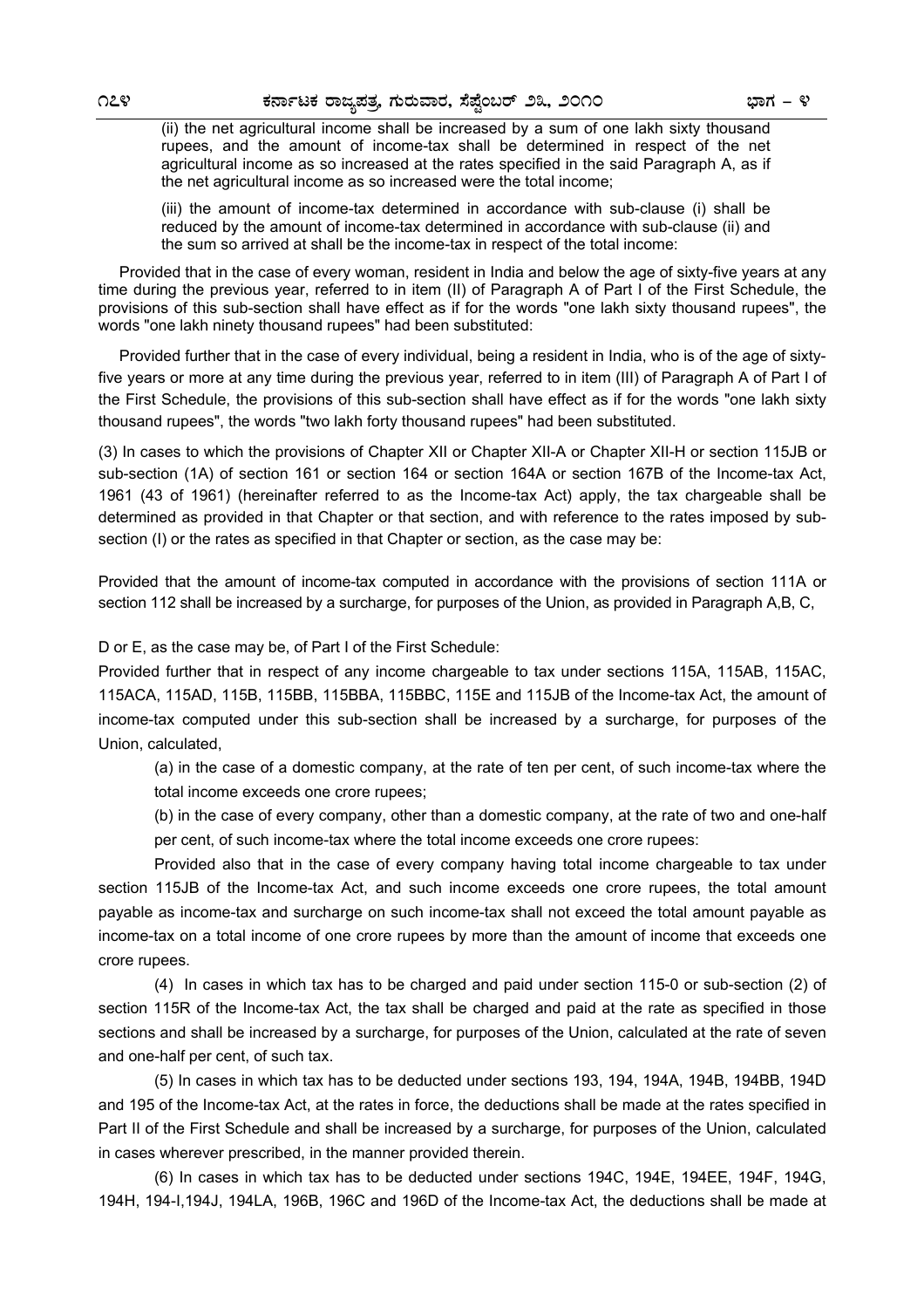the rates specified in those sections and shall be increased by a surcharge, for purposes of the Union, in the case of every company, other than a domestic company, calculated at the rate of two and one-half per cent, of such tax, where the income or the aggregate of such incomes paid or likely to be paid and subject to the deduction exceeds one crore rupees

(7) In cases in which tax has to be collected under the proviso to section 194B of the Income-tax Act, the collection shall be made at the rates specified in Part II of the First Schedule, and shall be increased by a surcharge, for purposes of the Union, calculated, in cases wherever prescribed, in the manner provided therein.

(8) In cases in which tax has to be collected under section 206C of the Income-tax Act, the collection shall be made at the rates specified in tha section and shall be increased by a surcharge, for purposes of the Union, in the case of every company, other than a domestic company, calculated at the rate of two and one-half per cent, of such tax, where the amount or the aggregate of such amounts collected and subject to the collection exceeds one crore rupees.

(9) Subject to the provisions of sub-section (10), in cases in which income-tax has to be charged under sub-section (4) of section 172 or sub-section (2) of section 174 or section 174A or section 175 or subsection (2) of section 176 of the Income-tax Act or deducted from, or paid on, income chargeable under the head "Salaries" under section 192 of the said Act or in which the "advance tax" payable under Chapter XVII-C of the said Act has to be computed at the rate or rates in force, such income-tax or, as the case may be, "advance tax" shall be so charged, deducted or computed at the rate or rates specified in Part III of the First Schedule and such tax shall be increased by a surcharge, for purposes of the Union, calculated in such

cases and in such manner as provided therein:

Provided that in cases to which the provisions of Chapter XII or Chapter XII-A or section 115JB or sub-section (1A) of section 161 or section 164 or section 164A or section 167B of the Income-tax Act apply, "advance tax" shall be computed with reference to the rates imposed by this sub-section or the rates as specified in that Chapter or section, as the case may be:

Provided further that the amount of "advance tax" computed in accordance with the provisions of section 111 A or section 112 of the Income-tax Act shall be increased by a surcharge, for purposes of the Union, as provided in Paragraph E of Part III of the First Schedule pertaining to the case of a company:

Provided also that in respect of any income chargeable to tax under sections 115A, 115AB,115AC,115ACA, 115AD, 115B, 115BB, 115BBA, 115BBC, 115E and 115JB of the Income-tax Act, "advance tax" computed under the first proviso shall be increased by a surcharge, for purposes of the Union, calculated,

(a) in the case of every domestic company, at the rate of seven and one-half per cent, of such "advance tax" where the total income exceeds one crore rupees;

(b) in the case of every company, other than a domestic company, at the rate of two and one-half per cent, of such "advance tax" where the total income exceeds one crore rupees:

Provided also that in the case of every company having total income chargeable to tax under section 115 JB of the Income-tax Act, and such income exceeds one crore rupees, the total amount payable as "advance tax" on such income and surcharge thereon, shall not exceed the total amount payable as "advance tax" on a total income of one crore rupees by more than the amount of income that exceeds one crore rupees,

(10) In cases to which Paragraph A of Part III of the first Schedule applies, where the assessee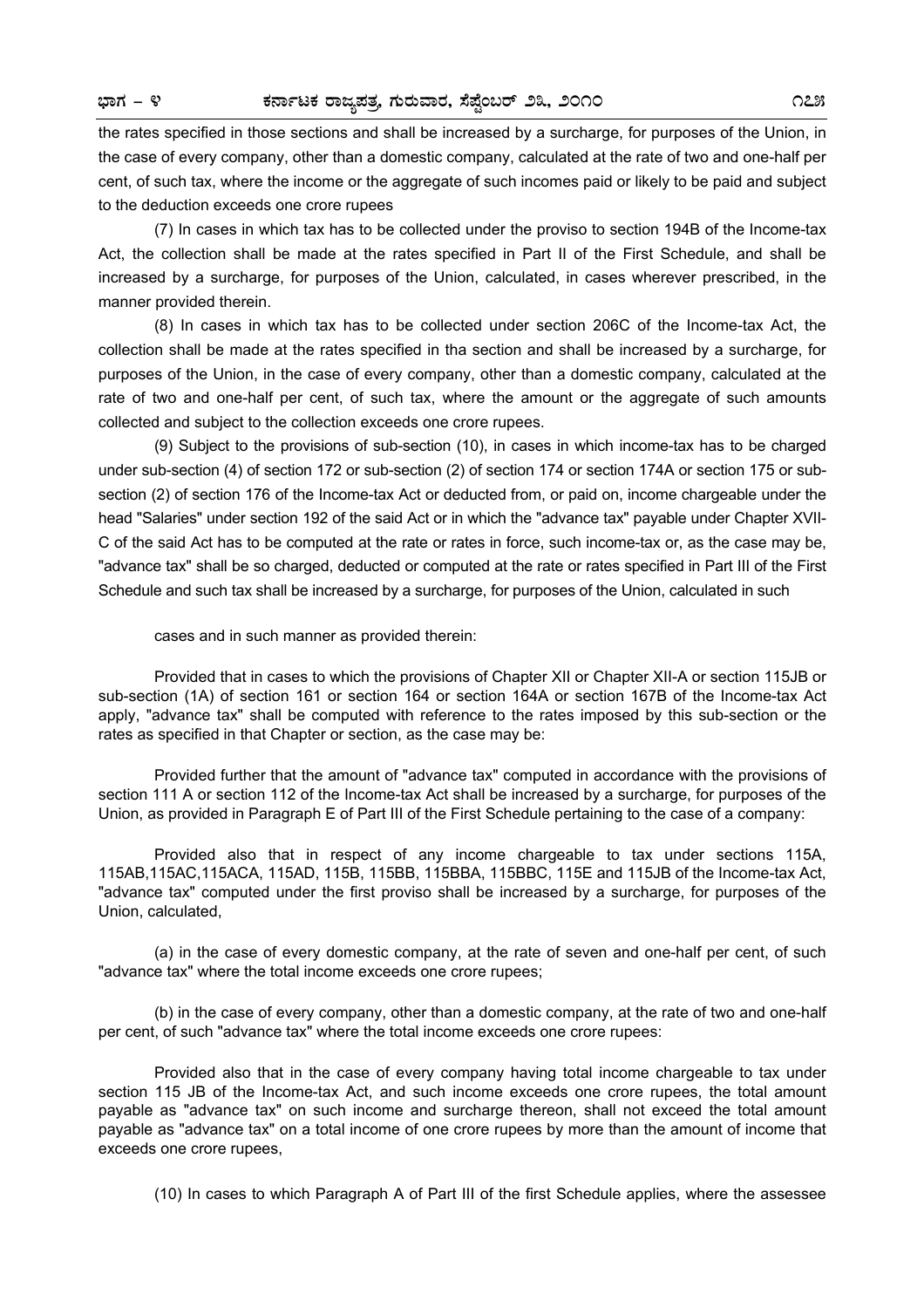has, in the previous year or, if by virtue of any provision of the Income-tax Act, income-tax is to be charged in respect of the income of a period other than the previous year, in such other period, any net agricultural income exceeding five thousand rupees, in addition to total income and the total income exceeds one lakh sixty thousand rupees, then, in charging income-tax under sub-section (2) of section 174 or section 174A or section 175 or sub-section (2) of section 176 of the said Act or in computing the "advance tax" payable under Chapter XVII-C of the said Act, at the rate or rates in force,

- (a) the net agricultural income shall be taken into account , in the manner provided in clause (b) [that is to say, as if the net agricultural income were comprised in the total income after the first one lakh sixty thousand rupees of the total income but without being liable to tax], only for the purpose of charging or computing such income-tax or, as the case may be, "advance tax" in respect of the total income; and
- (b) such income-tax or, as the case may be, "advance tax" shall be so charged or computed as follows:
	- (i) the total income and the net agricultural income shall be aggregated and the amount of income-tax or "advance tax" shall be determined in respect of the aggregate income at the rates specified in the said Paragraph A, as if such aggregate income were the tota income ;

(ii) the net agricultural income shall be increased by a sum of one lakh sixty thousand rupees, and the amount of income-tax or "advance tax" shall be determined in respect of the net agricultural income as so increased at the rates specified in the said Paragraph A, as if the net agricultural income were the total income;

(iii) the amount of income-tax or "advance tax" determined in accordance with subclause (i) shall be reduced by the amount of income-tax or, as the case may be, "advance tax" determined in accordance with sub-clause (ii) and the sum so arrived at shall be the income-tax or, as the case may be, "advance tax" in respect o the total income:

Provided that in the case of every woman, resident in India and below the age of sixty-five years at any time during the previous year, referred to in item (II) of Paragraph A of Part III of the First Schedule, the provisions of this sub-section shall have effect as if for the words "one lakh sixty thousand rupees", the words "one lakh ninety thousand rupees" had been substituted:

Provided further that in the case of every individual, being a resident in India, who is of the age of sixty-five years or more at any time during the previous year referred to in item (III) of Paragraph A of Part III of the First Schedule, the provisions of this sub-section shall have effect as if for the words "one lakh sixty thousand rupees", words the "two lakh forty thousand rupees" had been substituted.

(11) The amount of income-tax as specified in sub-sections (1) to (10) and as increased by the applicable surcharge, for purposes of the Union, calculated in the manner provided therein, shall be further increased by an additional surcharge, for purposes of the Union, to be called the "Education Cess on income-tax", calculated at the rate of two per cent, of such income-tax and surcharge so as to fulfil the commitment of the Government to provide and finance universalised quality basic education:

Provided that nothing contained in this sub-section shall apply to cases in which tax is to be deducted or collected under the sections of the Income-tax Act mentioned in sub-sections (5), (6), (7) and (8), if the income subjected to deduction of tax at source or collection of tax at source is paid to a domestic company and any other person who is resident in India.

(12) The amount of income-tax as specified in sub-sections (1) to (10) and as increased by the applicable surcharge, for purposes of the Union, calculated in the manner provided therein, shall also be increased by an additional surcharge, for purposes of the Union, to be called the "Secondary and Higher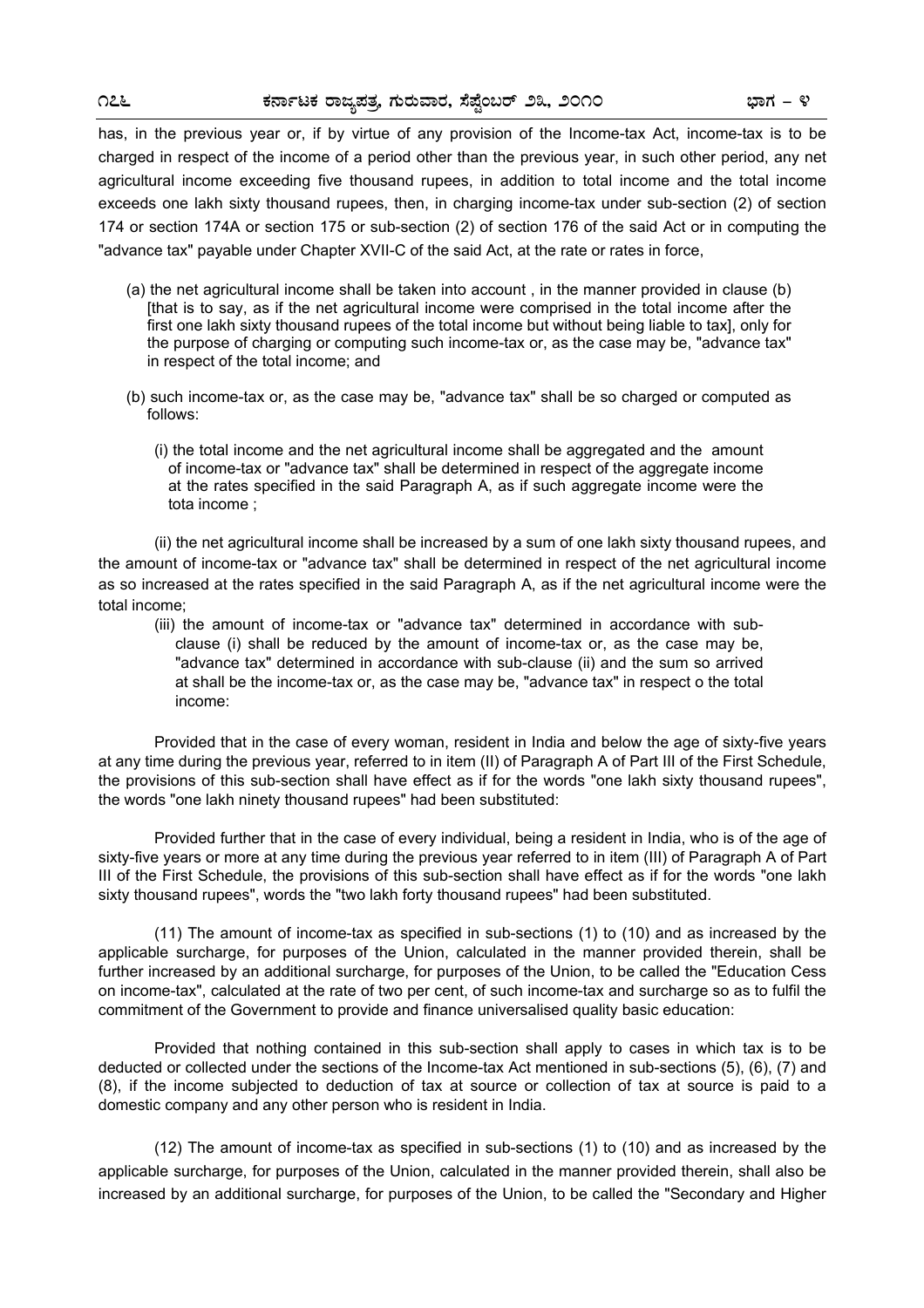Education Cess on income-tax", calculated at the rate of one per cent, of such income-tax and surcharge so as to fulfil the commitment of the Government to provide and finance secondary and higher education:

Provided that nothing contained in this sub-section shall apply to cases in which tax is to be deducted or collected under the sections of the Income-tax Act mentioned in sub-sections (5), (6), (7) and (8), if the income subjected to deduction of tax at source or collection of tax at source is paid to a domestic company and any other person who is resident in India.

- (13) For the purposes of this section and the First Schedule,
- (a) "domestic company" means an Indian company or any other company which, in respect of its income liable to income-tax under the Income-tax Act, for the assessment year commencing on the 1st day of April, 2010, has made the prescribed arrangements for the declaration and payment within India of the dividends (including dividends on preference shares) payable out of such income;

(b) "insurance commission" means any remuneration or reward, whether by way of commission or otherwise, for soliciting or procuring insurance business (including business relating to the continuance, renewal or reviv l of policies of insurance);

- (c) "net agricultural income", in relation to a person, means the total amount of agricultural income, from whatever source derived, of that person computed in accordance with the rules contained in Part IV of the First Schedule;
- (d) all other words and expressions used in this section and the First Schedule but not defined in this sub-section and defined in the Income-tax Act shall have the meanings, respectively, assigned to them in that Act.

#### **CHAPTER III**

#### **DIRECT TAXES**

#### **Income-tax**

# **Amendment of section 2.**

3. In section 2 of the Income-tax Act,

(a) in clause (15), after the proviso, the following proviso shall be inserted and shall be deemed to have been inserted with effect from the 1st day of April, 2009, namely:

*"Provided further that the first proviso shall not apply if the aggregate value of the receipts from the activities referred to THerein is ten lakh rupees or less in the previous year;";* 

(b) in clause (24), in sub-clause (xv), after the words, brackets and figures "value of property referred to in clause (vii)", the words, brackets, figures and letter "or clause (viia)" shall be inserted with effect from the 1st day of June, 2010.

#### **Amendment of Section 9.**

4. In section 9 of the Income-tax Act, for the Explanation occurring after sub-section (2), the following Explanation shall be substituted and shall be deemed to have been substituted with effect from the 1st day of June, 1976, namely: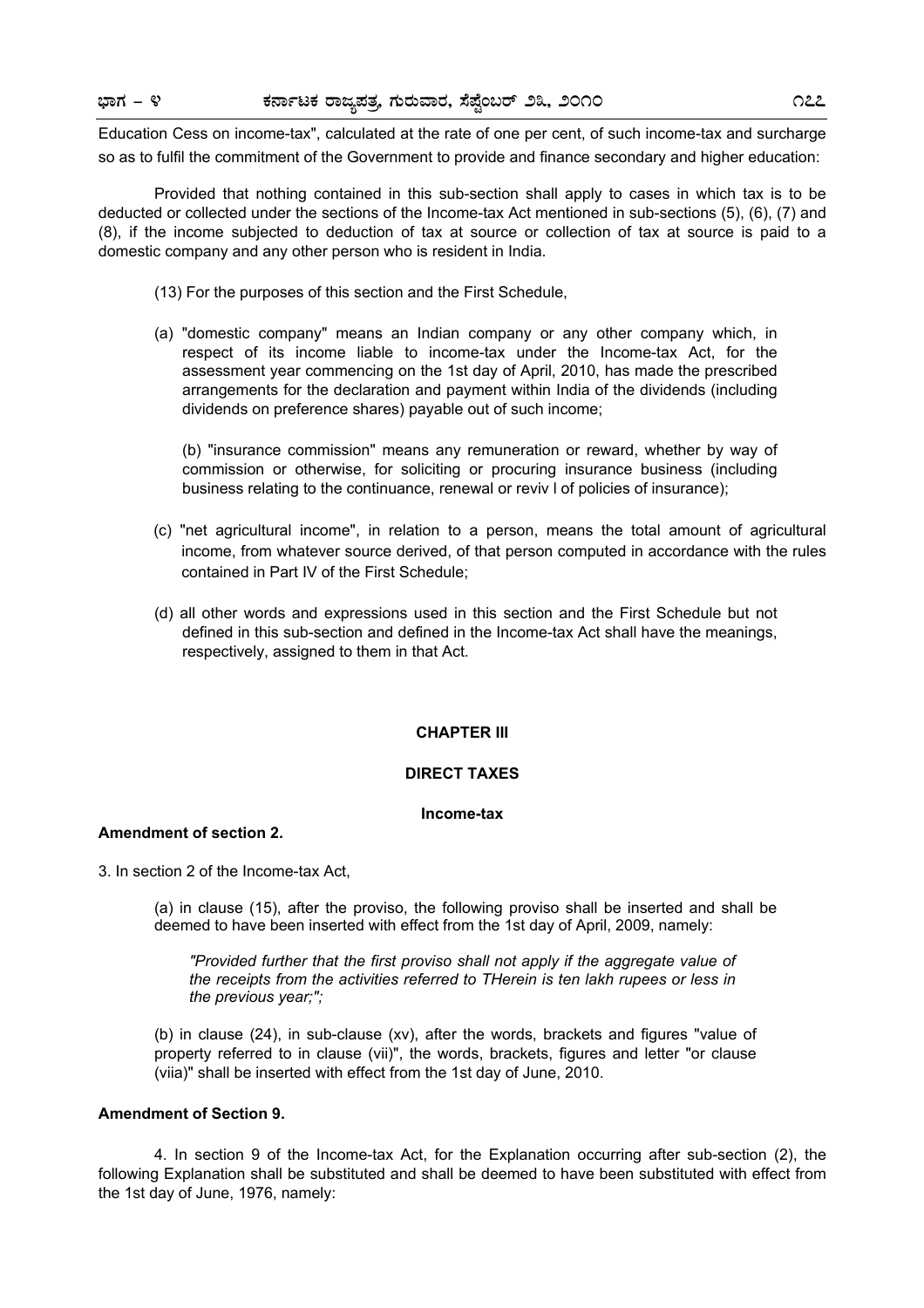"Explanation. -For the removal of doubts, it is hereby declared that for the purposes of this section, income of a non-resident shall be deemed to accrue or arise in India under clause (v) or clause (vi) or clause (vii) of sub-section (1) and shall be included in the total income of the nonresident, whether or not,

- (i) the non-resident has a residence or place of business or business connection in India; or
- (ii) the non-resident has rendered services in India.".

#### **Amendment of section 10.**

5. In section 10 of the Income-tax Act, in clause (21), with effect from the 1st day of April, 2011,

(a) for the words "scientific research association", wherever they occur, the words "research association" shall be substituted;

(b) in the opening portion, after the word, brackets and figures "clause (ii)", the words, brackets and figures "or clause (iii)" shall be inserted;

- (A) In sub-clause (i) (c) In the first proviso, in clause (a)
- (I) In item (2), for the words "scientific research", the words "scientific research or research in social science or statistical research shall be substituted;
- (II) in item (3), after the word, brackets and figures "clause (ii)", the words, brackets and figures "or clause (iii)" shall be inserted;

(B) in sub-clause (ii), for the words "scientific research", the words "scientific research or research in social science or stastical research" shall be substituted.

#### **Amendment of section 10AA.**

6. In section 10AA of the Income-tax Act, in sub-section (7), the following proviso shall be inserted, namely:

*"Provided that the provisions of this sub-section [as amended by section 6 of the Finance (No.2) Act, 2009] (33 of 2009) shall have effect for the assessment year beginning on the 1st day of April, 2006 and subsequent assessment years.".* 

#### **Amendment of section 12AA.**

 7. In section 12AA of the Income-tax Act, in sub-section (3), after the word, brackets and figure "sub-section (1)", the words, figures, letter and brackets or has obtained registration at any time under section 12A [as it stood before its amendme by the Finance (No.2) Act, 1996]" (33 of 1996) shall be inserted with effect from the 1st day of June 2010.

#### **Amendment of section 32.**

 8. In section 32 of the Income-tax Act, in sub-section (1), in the fifth proviso, for the words, brackets and figures "clause (xiii) and clause (xiv)", the words, brackets, figures and letter "clause (xiii), clause (xiiib) and clause (xiv)" shall be substituted with effect from the 1st day of April, 2011.

#### **Amendment of section 35.**

9. In section 35 of the Income-tax Act, with effect from the 1st day of April, 2011,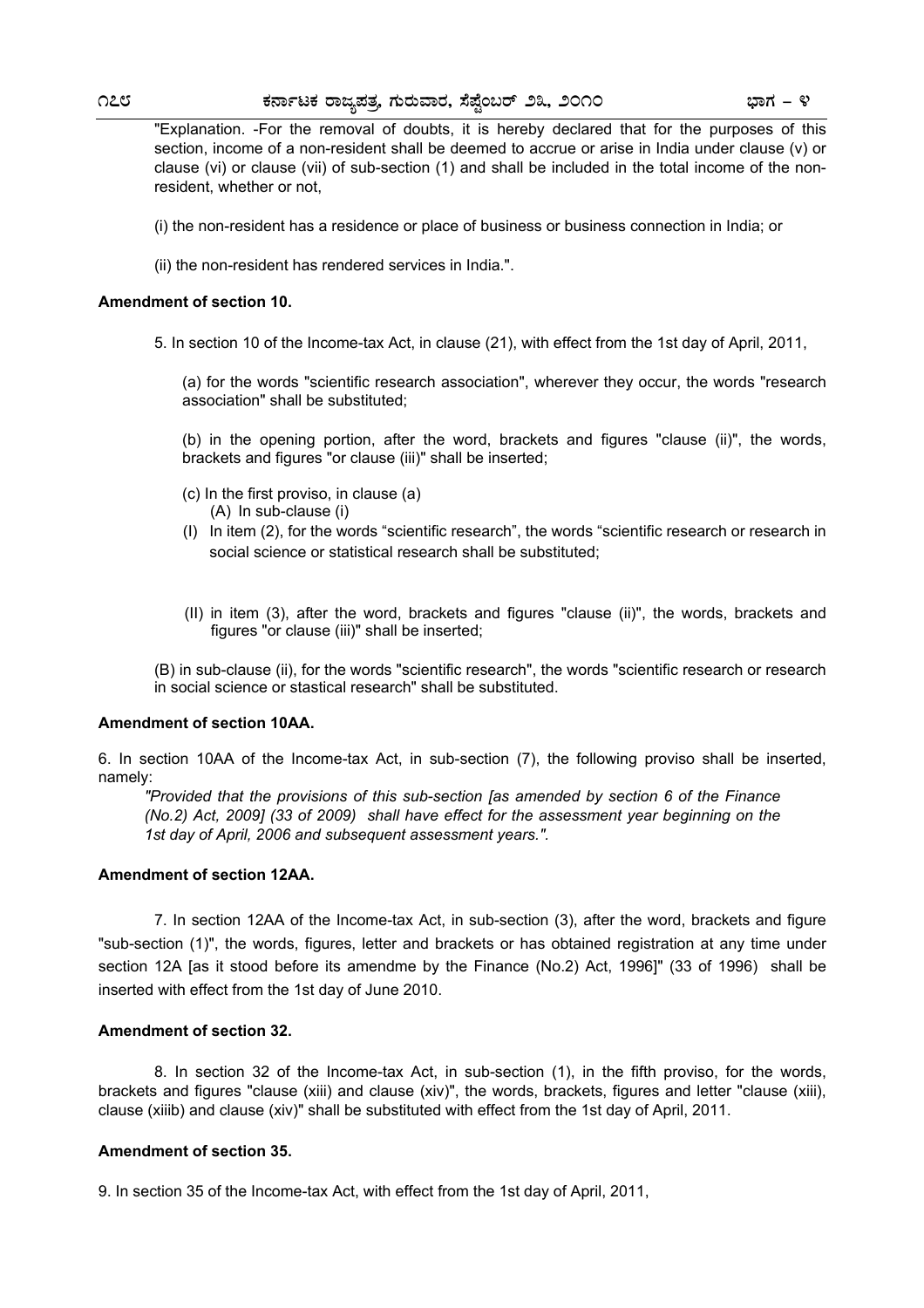(i) in sub-section (i),

(a) for the words "scientific research association", wherever they occur, the words "research association" shall be substituted;

(b) in clause (ii), for the words "one and one-fourth", the words "one and three-fourth" shall be substituted;

(c) in clause (iii),

(A) for the words "any sum paid to a university", words the "any sum paid to a research association which has as its object the undertaking of research in social science or statistical research or to a university" shall be substituted;

(B) in the proviso, for the words "such university", a both the places where they occur, the words "such association, university" shall be substituted;

(ii) in sub-section (2AA), in clause (a), for the words "one and one-fourth", the words "one and three-fourth" shall be substituted;

(iii) in sub-section (2AB), in clause (1), for the words "one and one-half, the word "two" shall be substituted.

#### **Amendment of section 35AD.**

10. In section 35AD of the Income-tax Act,

(a) in sub-section (2), in clause (iii), in sub-clause (c), for the words "one-third of its total pipeline capacity", the words, brackets and figures "such proportion of its total pipeline capacity as specified by regulations made by the Petroleum and Natural Gas Regulatory Board established under sub-section (1) of section 3 of the Petroleum and Natural Gas Regulatory Board Act, 2006" shall be substituted; (19 of 2006)

(b) for sub-section (3), the following sub-section shall be substituted with effect from the 1st day of April, 2011, namely:

'(3) Where a deduction under this section is claimed, and allowed in respect of the specified business for any assessment year, no deduction shall be allowed under the provisions of Chapter VI-A under the heading "C -Deductions in respect of certain incomes" in relation to such specified business for the same or any other assessment year.';

(c) in sub-section (5), with effect from the 1st day of April, 2011,

(i) in clause (a), the word "and", occurring at the end, shall be omitted;

(ii) after clause (a), the following clauses shall be inserted, namely:

" (aa) on or after the 1st day of April, 2010, where the specified business is in the nature of building and operating a new hotel of two-star or above category as classified by the Central Government:

(ab) on or after the 1st day of April, 2010, where the specified business is in the nature of building and operating a new hospital with at least one hundred beds for patients;

(ac) on or after the 1st day of April, 2010, where the specified business is in the nature of developing and building a housing project under a scheme for slum redevelopment or rehabilitation framed by the Central Government or a State Government, as the case may be, and which is notified by the Board in this behalf in accordance with the guidelines as may be prescribed; and";

(iii) in clause (b), for the word, brackets and letter "clause (a)", the words, brackets and letters "clause (a), clause (aa), clause (ab) and clause (ac)" shall be substituted;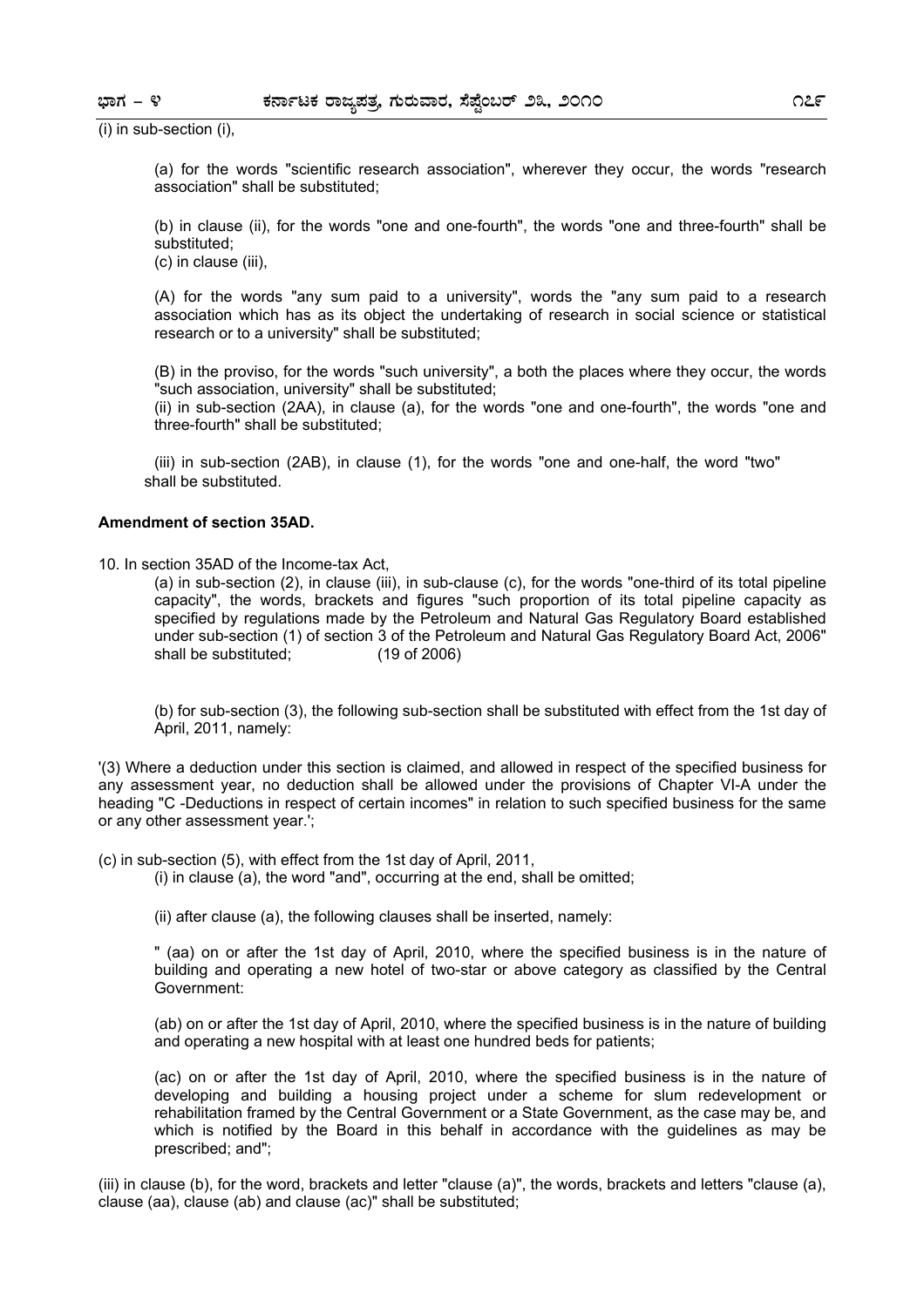(d) in sub-section (8), in clause (c), after sub-clause (iii), the following sub-clauses shall be inserted with effect from the 1st day of April, 2011, namely:

"(iv) building and operating, anywhere in India, a new hotel of two-star or above category as classified by the Central Government;

(v) building and operating, anywhere in India, a new hospital with at least one hundred beds for patients;

(vi) developing and building a housing project under a scheme for slum redevelopment or rehabilitation framed by the Central Government or a State Government, as the case may be, and notified by the Board in this behalf in accordance with the guidelines as may be prescribed;"

#### **Amendment of Section 35DDA.**

11. In section 35DDA of the Income-tax Act, with effect from the 1st day of April, 2011

(a) after sub-section (4), the following sub-section shall be inserted, namely: "(4A) Where there has been reorganisation of business, whereby a private company or unlisted public company is succeeded by a limited liability partnership fulfilling the conditions laid down in the proviso to clause (xiiib) of section 47, the provisions of this section shall, as far as may be, apply to the successor limited liability partnership, as they would have applied to the said company, if reorganisation of business had not taken place.";

(b) in sub-section (5), for the words, brackets and figures "sub-section (3) and in the case of a firm or proprietary concern referred to sub-section(4)", the words, brackets, figures and letter "sub-section (3), in the case of a firm or proprietary concern referred to in sub-section (4) and in the case of a company referred to in sub-section (4A)" shall be substituted.

#### **Amendment of Section 40.**

12. In section 40 of the Income-tax Act, in clause (a), in sub-clause (ia),

(a) for the portion beginning with the words "has not been paid,-" and ending with the words "the last day of the previous year", the words, brackets and figures "has not been paid on or before the due date specified in sub-section (1) of section 139" shall be substituted;

(b) for the proviso, the following proviso shall be substituted, namely:

"Provided that where in respect of any such sum, tax has been deducted in any subsequent year, or has been deducted during the previous year but paid after the due date specified in sub-section (1) of section 139, such sum shall be allowed as a deduction in computing the income of the previous year in which such tax has been paid.".

#### **Amendment of Section 43.**

13. In section 43 of the Income-tax Act, with effect from the 1st day of April, 2011,

(a) in clause (1), in Explanation 13, in clause (b), in sub-clause (iii), for the brackets, figures and word "(xiii) and (xiv)", the brackets, figures, letter and word "(xiii), (xiiib) and (xiv)" shall be substituted;

(b) in clause (6), after Explanation 2B, the following Explanation shall be inserted, namely:

"Explanation 2C. -Where in any previous year, any block of assets is transferred by a private company or unlisted public company to a limited liability partnership and the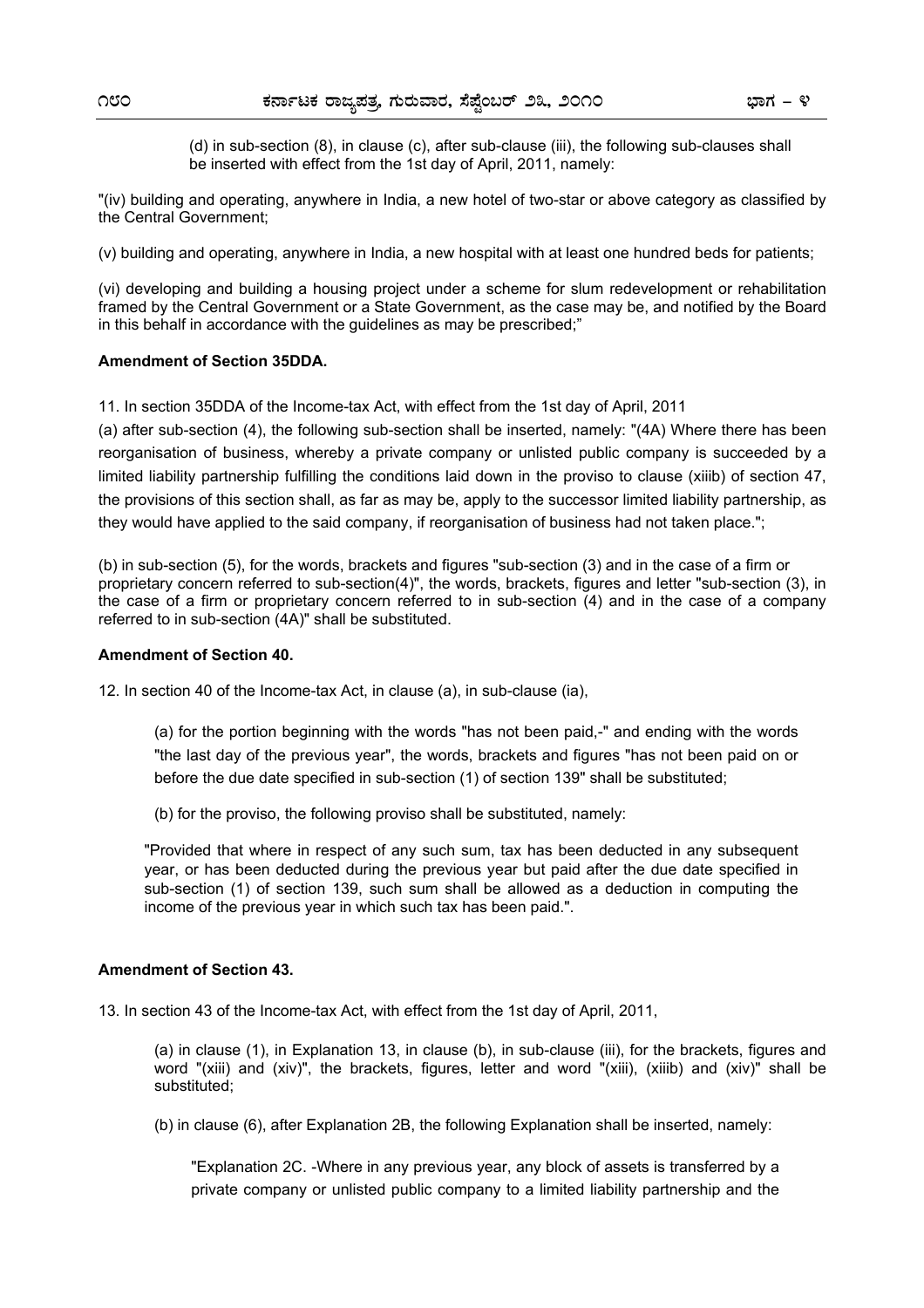conditions specified in the proviso to clause (xiiib) of section 47 are satisfied, then, notwithstanding anything contained in clause (1), the actual cost of the block of assets in the case of the limited liability partnership shall be the written down value of the block of assets as in the case of the said company on the date of conversion of the company into the limited liability partnership.".

#### **Amendment of Section 44AB.**

14. In section 44AB of the Income-tax Act, with effect from the 1st day of April, 2011

(a) in clause (a), for the words "forty lakh rupees", the words "sixty lakh rupees" shall be substituted;

(b) in clause (b), for the words "ten lakh rupees", the words "fifteen lakh rupees" shall be substituted.

#### **Amendment of Section 44AD.**

15. In section 44AD of the Income-tax Act [as amended by section 20 of the Finance (No.2) Act, 2009], (33 of 2009) in the Explanation, in clause (b), in sub-clause (ii), for the words "forty lakh rupees", the words "sixty lakh rupees" shall be substituted with effect from the 1st day of April, 2011.

#### **Amendment of Section 44BB.**

16. In section 44BB of the Income-tax Act, in the proviso to sub-section (1), after the words, figures and letter "section 44D or", the words, figures and letters "section 44DA or" shall be inserted with effect from the 1st day of April, 2011.

#### **Amendment of Section 44DA.**

17. In section 44DA of the Income-tax Act, in sub-section (1), after the proviso, the following proviso shall be inserted with effect from the 1st day April 2011, namely:

"Provided further that the provisions of section 44BB shall not apply in respect of the income referred to in this section.".

#### **Amendment of Section 47.**

18. In section 47 of the Income-tax Act, after clause (xiiia), the following shall be inserted with effect from the 1st day of April, 2011, namely:

'(xiiib) any transfer of a capital asset or intangible asset by a private company or unlisted public company (hereafter in this clause referred to as the company) to a limited liability partnership or any transfer of a share or shares held in the company by a shareholder as a result of conversion of the company into a limited liability partnership in accordance with the provisions of section 56 or section 57 of the Limited Liability Partnership Act, 2008: (6 of 2009)

Provided that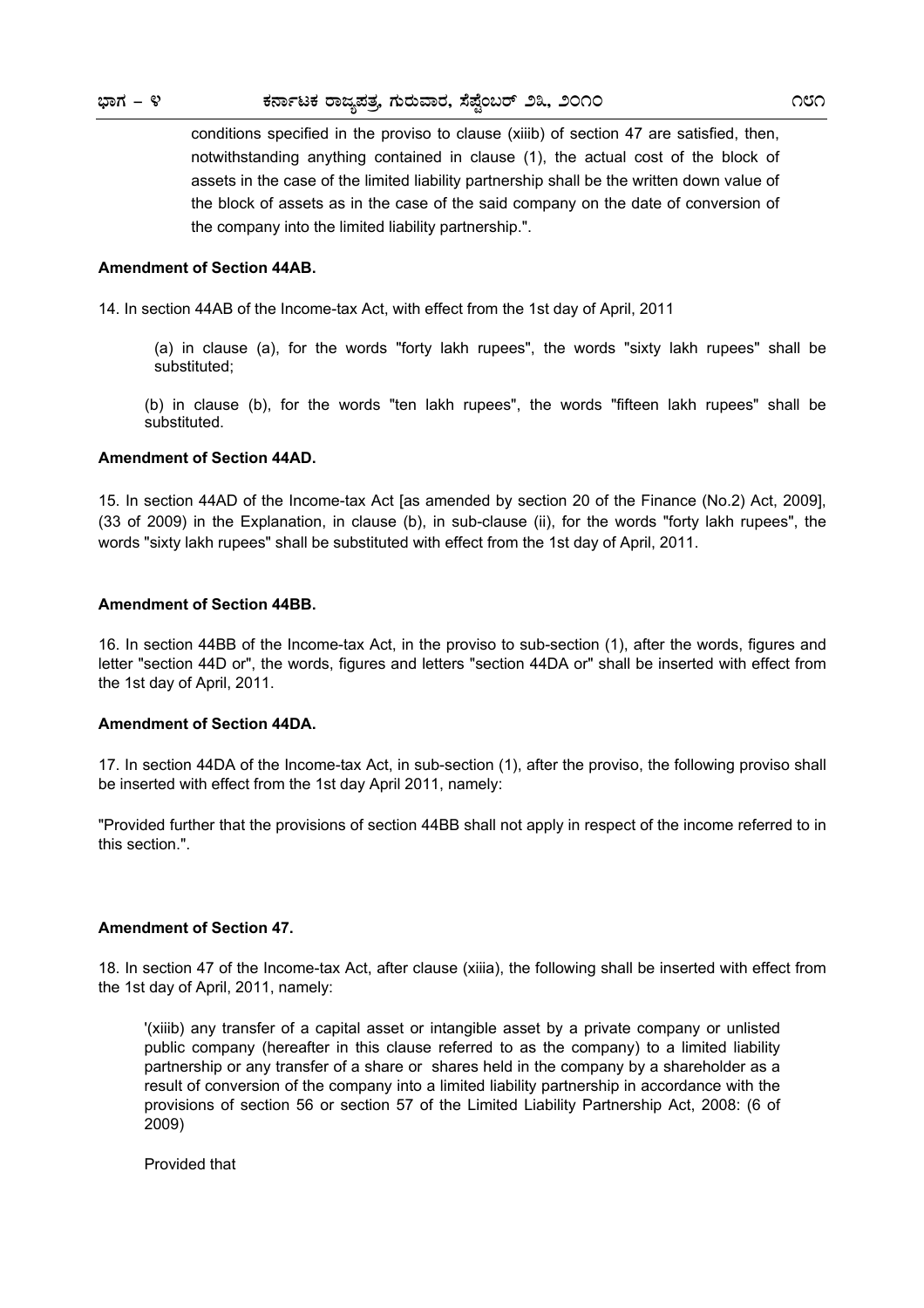(a) all the assets and liabilities of the company immediately before the conversion become the assets and liabilities of the limited liability partnership;

(b) all the shareholders of the company immediately before be the conversion become the partners of the limited liability partnership and their capital contribution and profit sharing ratio in the limited liability partnership are in the same proportion as their shareholding in the company on the date of conversion;

(c) the shareholders of the company do not receive any consideration or benefit, directly or indirectly, in any form or manner, other than by way of share in profit and capital contribution in the limited liability partnership;

(d) the aggregate of the profit sharing ratio of the shareholders of the company in the limited liability partnership shall not be less than fifty per cent, at any time during the period of five years from the date of conversion;

(e) the total sales, turnover or gross receipts in the business of the company in any of the three previous years preceding the previous year in which the conversion takes place does not exceed sixty lakh rupees; and

(f) no amount is paid, either directly or indirectly, to any partner out of balance of accumulated profit standing in the accounts of the company on the date of conversion for a period of three years from the date of conversion.

Explanation. -For the purposes of this clause, the expressions "private company" and "unlisted public company" shall have the meanings respectively assigned to them in the Limited Liability Partnership Act, 2008;'. (6 of 2009.)

#### **Amendment of Section 47A.**

19. In section 47A of the Income-tax Act, after sub-section (3), the following sub-section shall be inserted with effect from the 1st day of April, 2011 namely:

"(4) Where any of the conditions laid down in the proviso to clause (xiiib) of section 47 are not complied with, the amount of profits or gain s arising from the transfer of such capital asset or intangible assets or share or shares not charged under section 45 by virtue of conditions laid down in the said proviso shall be deemed to be the profits and gains chargeable to tax of the successor limited liability partnership or the shareholder of the predecessor company, as the case may be, for the previous year in which the requirements of the said proviso are not complied with.".

#### **Amendment of Section 49.**

20. In section 49 of the Income-tax Act,

(a) in sub-section (*l*), in clause (iii), in sub-clause (e), for the words, brackets, figures and letters "clause (vicb) of section 47", the words, brackets, figures and letters "clause (vicb) or clause (xiiib) of section 47" shall be substituted with effect from the 1st day of April, 2011;

(b) after sub-section (2AA), the following sub-section shall be inserted with effect from the 1st day of April, 2011, namely:

"(2AAA) Where the capital asset, being rights of a partner referred to in section 42 of the Limited Liability Partnership Act, 2008, (6 of 2009) became the property of the assessee on conversion as referred to in clause (xiiib) of section 47, the cost of acquisition of the asset shall be deemed to be the cost of acquisition to him of the share or shares in the company immediately before its conversion.";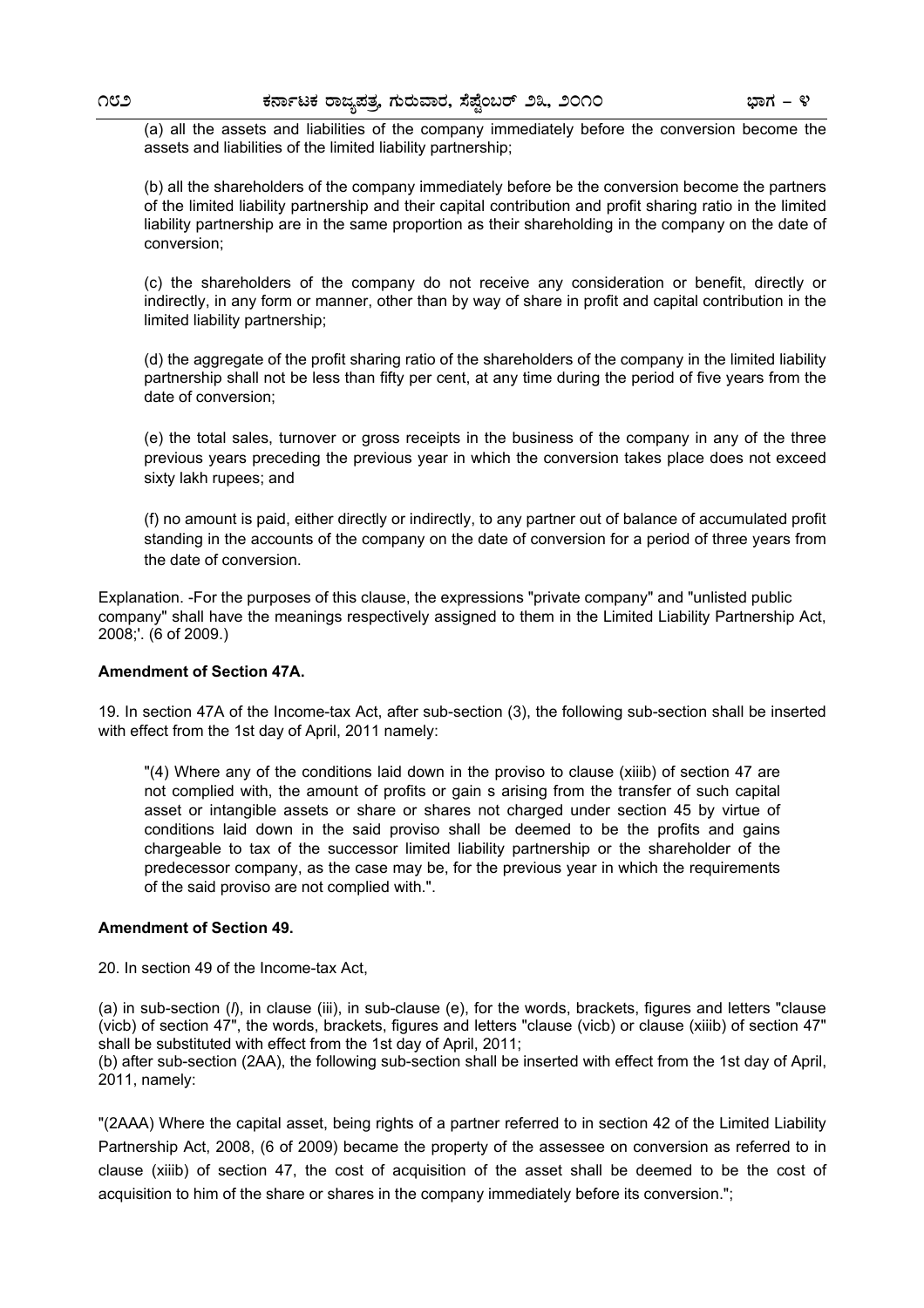# **¨sÁUÀ - 4 PÀ£ÁðlPÀ gÁdå¥ÀvÀæ, UÀÄgÀĪÁgÀ, ¸É¥ÉÖA§gï 23, 2010 183**

(c) in sub-section (4), after the word, brackets and figures "clause (vii)", at both the places where they occur, the words, brackets, figures and letter "or clause (viia)" shall be inserted with effect from the 1st day of June, 2010.

#### **Amendment of Section 56.**

21. In section 56 of the Income-tax Act, in sub-section (2),

(a) in clause (vii),

(i) for sub-clause (b), the following sub-clause shall be substituted and shall be deemed to have been substituted with effect from the 1st day of October, 2009, namely:

"(b) any immovable property, without consideration, the stamp duty value of which exceeds fifty thousand rupees, the stamp duty value of such property;";

(ii) in the Explanation, in clause (d),

(A) in the opening portion, for the word "means -", the words "means the following capital asset of the assessee, namely: -"shall be substituted and shall be deemed to have been substituted with effect from the 1st day of October, 2009;

(B) in sub-clause (vii), the word "or" shall be omitted with effect from the 1st day of June,2010;

(C) in sub-clause (viii), the word "or" shall be inserted at the end with effect from the 1st day of June, 2010;

(D) after sub-clause (viii), the following sub-clause shall be inserted with effect from the 1st day of June, 2010, namely:

"(ix) bullion;";

(b) after clause (vii), the following shall be inserte with effect from the 1st day of June, 2010, namely:

'(viia) where a firm or a company not being a company which the public are substantially interested, receives, in any previous year from any person or persons, on or after the 1st day of June, 2010, any property, being shares of a company not being a company in which the public are substantially interested,

(i) without consideration, the aggregate fair market value of which exceeds fifty thousand rupees, the whole of the aggregate fair market value of such property;

(ii) for a consideration which is less than the aggregate fair market value of the property by an amount exceeding fifty thousand rupees, the aggregate fair market value of such property as exceeds such consideration:

Provided that this clause shall not apply to any such property received by way of a transaction not regarded as transfer under clause (via) or clause vic or clause (vicb) or clause (vid) or clause (vii) of section 47.

Explanation. -For the purposes of this clause, "fair market value" f a property, being shares of a company not being a company in which the public are substantionally interested, shall have the meaning assigned to it in the Explanation to clause (vii);'.

#### **Amendment of Section 72A.**

22. In section 72 A of the Income-tax Act, with effect from the 1st day of April, 2011,

(a) after sub-section (6), the following shall be inserted, namely:

*"(6A) Where there has been reorganisation of business whereby a private company or*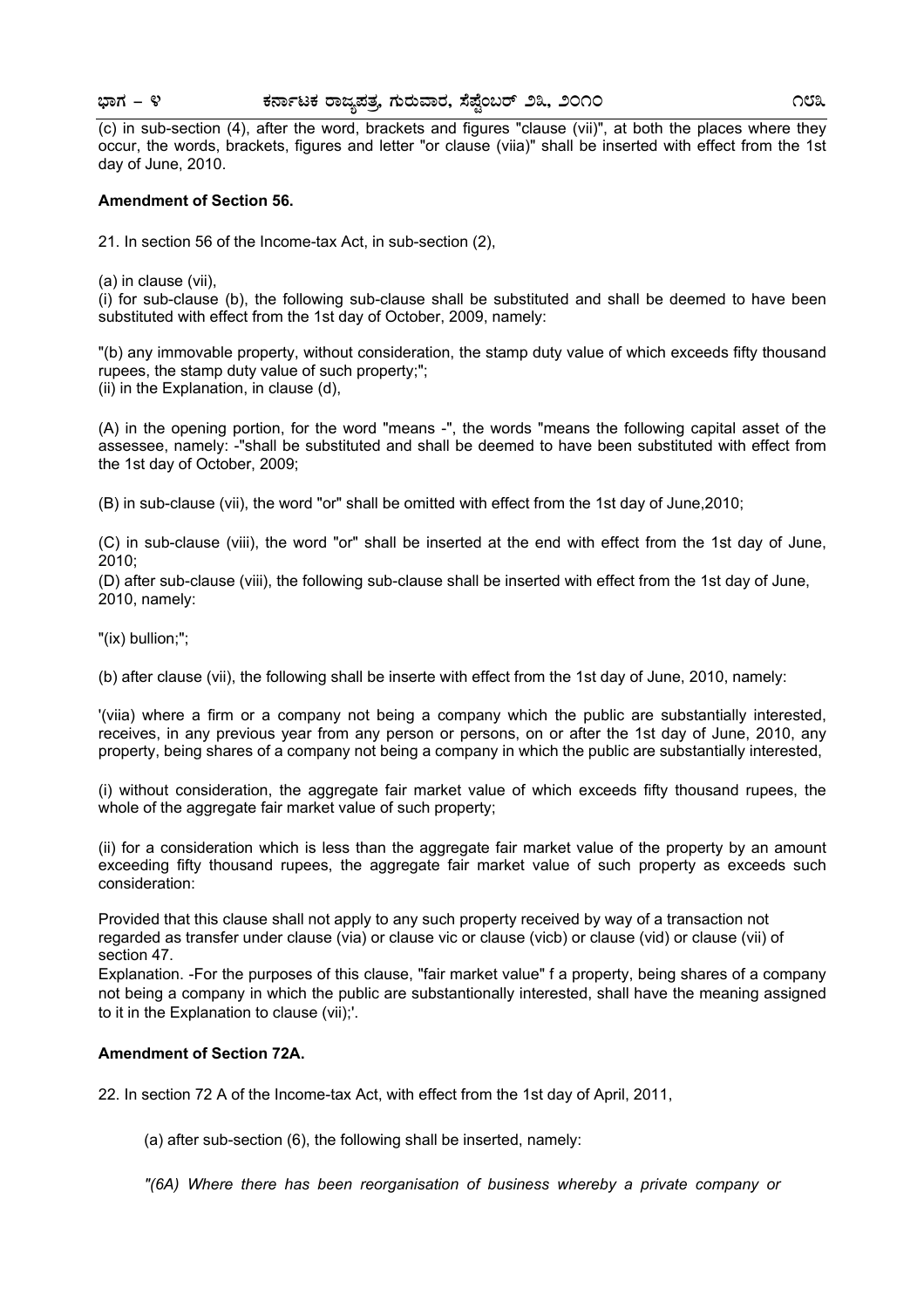*unlisted public company is succeeded by a limited liability partnership fulfilling the conditions*  laid down in the proviso to clause (xiiib) of section 47, then, notwithstanding anything *contained in any other provision of this Act, the accumulated loss and the unabsorbed depreciation of the predecessor company, shall be deemed to be the loss or allowance for depreciation of the successor limited liability partnership for the purpose of the previous year in which business reorganisation was effected and other provisions of this Act relating to set off and carry forward of loss and allowance for depreciation shall apply accordingly:* 

*Provided that if any of the conditions laid down in the proviso to clause (xiiib) of section 47 are not complied with, the set off of loss or allowance of depreciation made in any previous year in the hands of the successor limited liability partnership, shall be deemed to be the income of the limited liability partnership chargeable to tax in the year in which such conditions are not complied with.";* 

(b) in sub-section (7), for clauses (a) and (b), the following clauses shall, respectively, be substituted, namely:

*'(a) "accumulated loss" means so much of the loss of the predecessor firm or the proprietary concern or the private company or unlisted public company before conversion into limited liability partnership or the amalgamating company or the demerged company, as the case may be, under the head "Profits and gains of business or profession" (not being a loss sustained in a speculation business) which such predecessor firm or the proprietary concern or the company or amalgamating company or demerged company, would have been entitled carry forward and set off under the provisions of section 72 if the reorganisation of business or conversion or amalgamation or demerger had not taken place;* 

*(b) "unabsorbed depreciation" means so much of the allowance for depreciation of the predecessor firm or the proprietary concern or the private company or unlisted public company before conversion into limited liability partnership or the amalgamating company or the demerged company, as the case may be, which remains to be allowed and which would*  have been allowed to the predecessor firm or the proprietary concern or the company or *amalgamating company or demerged company, as the case may be, under the provisions of this Act. if the reorganisation of business or conversion or amalgamation or demerger had not taken place;'.* 

#### **Amendment of Section 80A.**

23. In section 80A of the Income-tax Act, after sub-section (6) and the Explanation thereto, the following sub-section shall be inserted with effect from the 1st day of April, 2011, namely:

*'(7) Where a deduction under any provision of this Chapter under the heading "C. - Deductions in respect of certain incomes" is claimed and allowed in respect of profits of any of the specified business referred to in clause (c) of sub-section (8) of section 35AD for any assessment year, no deduction shall be allowed under the provisions of section 35AD in relation to such specified business for the same or any other assessment year.'.* 

#### **Insertion of new section 80CCF.**

24. After section 80CCE of the Income-tax Act, the following section shall be inserted with effect from the 1st day of April, 2011, namely:

#### **Deduction in respect of subscription to long-term infrastructure bonds.**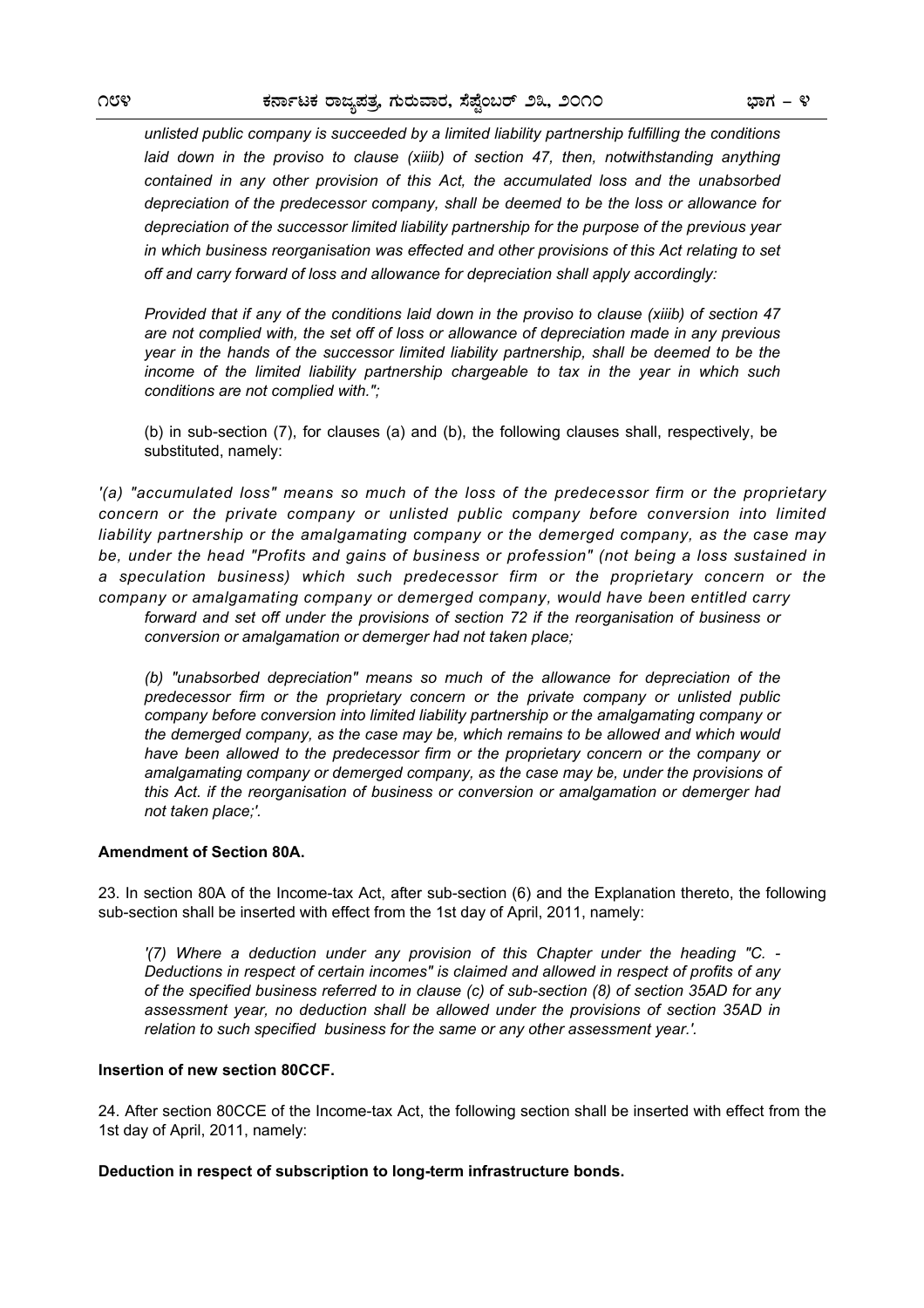*"80CCF. In computing the total income of an assessee, being an individual or a Hindu undivided family, there shall be deducted, the whole of the amount, to the extent such amount does not exceed twenty thousand rupees, paid or deposited, during the previous year relevant to the assessment year beginning on the 1st day of April, 2011, as subscription to long-term infrastructure bonds as may, for the purposes of this section, be notified by the Central Government.".* 

#### **Amendment of Section 80D.**

25. In section 80D of the Income-tax Act, in sub-section (2), in clause (a), after the words "his family", the words "or any contribution made to the Central Government Health Scheme" shall be inserted with effect from the 1st day of April, 2011.

#### **Amendment of Section 80GGA.**

26. In section 80GGA of the Income-tax Act, in sub-section (2), with effect from the 1st day of April, 2011,

(a) in clause (a), for the words "scientific research association", the words "research association" shall be substituted;

(b) in clause (aa),

(A) for the words "to a University", the words "to a research association which has as its object the undertaking of research in social science or statistical research or to a University" shall be substituted;

(B) in the proviso, for the words "such University", the words "such association, University" shall be substituted;

(C) in the Explanation, for the words "scientific research association", the words "research association" shall be substituted.

#### **Amendment of Section 80-IB.**

27. In section 80-IB of the Income-tax Act, in sub-section (10),

(i) in clause (a),

(a) in sub-clause (ii), after the words, figures and letters "the 1st day of April, 2004", the words, figures and letters "but not later than the 31st day of March, 2005" shall be inserted;

(b) after sub-clause (ii), the following sub-clause shall be inserted, namely:

"(iii) in a case where a housing project has been approved by the local authority on or after the 1st day of April, 2005, within five years from the end of the financial year in which the housing project is approved by the local authority,";

(ii) in clause (d),

(a) for the words "five per cent.", the words "three per cent." shall be substituted;

(b) for the words "two thousand square feet, whichever is less", the words "five thousand square feet, whichever is higher" shall be substituted.

#### **Amendment of Section 80-ID.**

28. In section 80-ID of the Income-tax Act, in sub-section (2), with effect from the 1st day of April, 2011.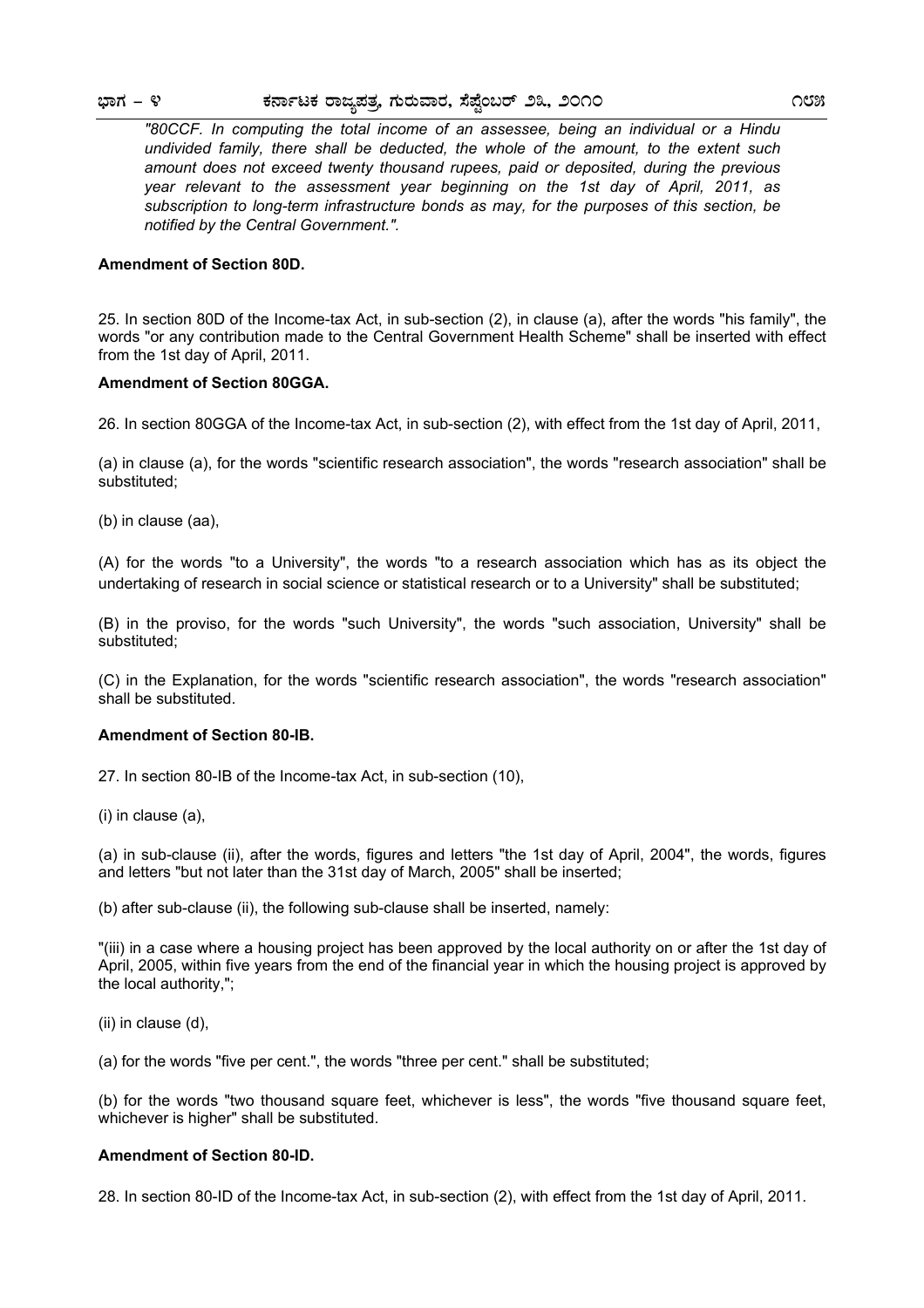(a) in clause (i), for the words, figures and letters "the 31st day of March, 2010", the words, figures and letters "the 31st day of July, 2010" shall be substituted;

(b) in clause (ii), for the words, figures and letters "the 31st day of March, 2010", the words, figures and letters "the 31st day of July, 2010" shall be substituted.

#### **Amendment of Section 115JAA.**

29. In section 115JAA of the Income-tax Act, after sub-section (6), the following shall be inserted with effect from the 1st day of April, 2011, namely:

'(7) In case of conversion of a private company or unlisted public company into a limited liability partnership under the Limited Liability Partnership Act, 2008, (6 of 2009) the provisions of this section shall not apply to the successor limited liability partnership.

Explanation.-For the purposes of this section, the expressions "private company" and "unlisted public company" shall have the meanings respectively assigned to them in the Limited Liability Partnership Act, 2008.', (6 of 2009)

#### **Amendment of Section 115JB.**

30. In section 115JB of the Income-tax Act, in sub-section (*l*), with effect from the 1st day of April, 2011, (a) for the words, figures and letters "the 1st day of April, 2010", the words, figures and letters "the 1st day of April, 2011" shall be substituted;

(b) for the words "fifteen per cent." at both the places where they occur, the words "eighteen per cent." shall be substituted.

#### **Amendment of Section 115WE.**

31. In section 115 WE of the Income-tax Act, in sub-section (IB), for the words, figures and letters "after the 31st day of March, 2010", the words, figures and letters "after the 31st day of March, 2011" shall be substituted.

#### **Amendment of Section 139.**

32. In section 139 of the Income-tax Act, in sub-section (4C), for the words "scientific research association" at both the places where they occur, words the "research association" shall be substituted with effect from the 1st day of April, 2011.

#### **Amendment of Section 142A.**

33. In section 142A of the Income-tax Act, in sub-section (1), for the words, figures and letter "section 69B is required to be made", the words, figures, letter and brackets "section 69B or fair market value of any property referred to in sub-section (2) of section 56 is required to be made" shall be substituted with effect from the 1st day of July, 2010.

#### **Amendment of Section 143.**

34. In section 143 of the Income-tax Act,

(a) in sub-section (IB), for the words, figures and letters "after the 31st day of March, 2010", the words, figures and letters "after the 31st day of March, 2011" shall be substituted;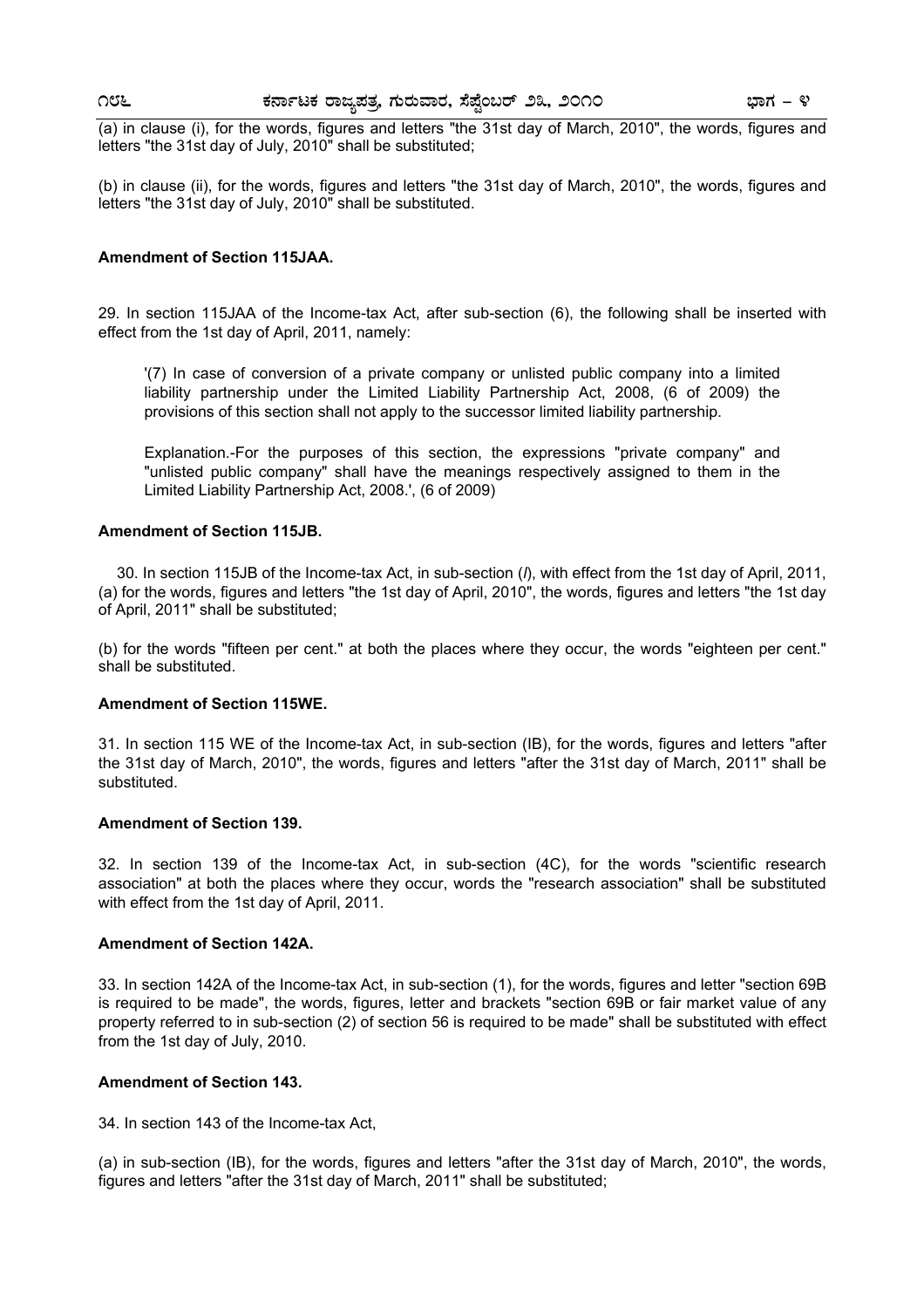(b) in sub-section (3), in the first proviso, for the words "scienific research association", wherever they occur, the words "research association" shall be substituted with effect from the 1st day of April, 2011.

#### **Amendment of Section 194B.**

35. In section 194B of the Income-tax Act, for the words "five thousand rupees", the words"ten thousand rupees" shall be substituted with effect from the 1st day of July, 2010.

#### **Amendment of Section 194BB.**

36. In section 194BB of the Income-tax Act, for the words "two thousand five hundred rupees", the words "five thousand rupees" shall be substituted with effect from the 1st day of July, 2010.

#### **Amendment of Section 194C.**

37. In section 194C of the Income-tax Act, in sub-section (5), with effect from the 1st day of July, 2010,

(a) for the words "twenty thousand rupees", the words thirty thousand rupees" shall be substituted;

(b) in the proviso, for the words "fifty thousand rupees , the words "seventy-five thousand rupees" shall be substituted.

#### **Amendment of Section 194D.**

38. In section 194D of the Income-tax Act, in the second proviso, for the words "five thousand rupees", the words "twenty thousand rupees" shall be substituted with effect from the 1st day of July, 2010.

#### **Amendment of Section 194H.**

39. In section 194H of the Income-tax Act, in the first proviso, for the words "two thousand five hundred rupees", the words "five thousand rupees" shall be substituted with effect from the 1st day of July, 2010.

#### **Amendment of Section 194-I.**

40. In section 194-I of the Income-tax Act, in the first proviso, for the words "one hundred and twenty thousand rupees", the words "one hundred eighty thousand rupees" shall be substituted with effect from the 1st day of July, 2010.

#### **Amendment of Section 194J.**

41. In section 194J of the Income-tax Act, in the first proviso to sub-section (1), in clause (B), for the words "twenty thousand rupees", wherever they occur, the words "thirty thousand rupees" shall be substituted with effect from the 1st day of July, 2010.

#### **Amendment of Section 201.**

42. In section 201 of the Income-tax Act, for sub-section (1A), the following subsection shall be substituted with effect from the 1st day of July, 2010 namely:

"(1A) Without prejudice to the provisions of sub-section (1), if any such person, principal officer or company as is referred to in that sub-section does not deduct the whole or any part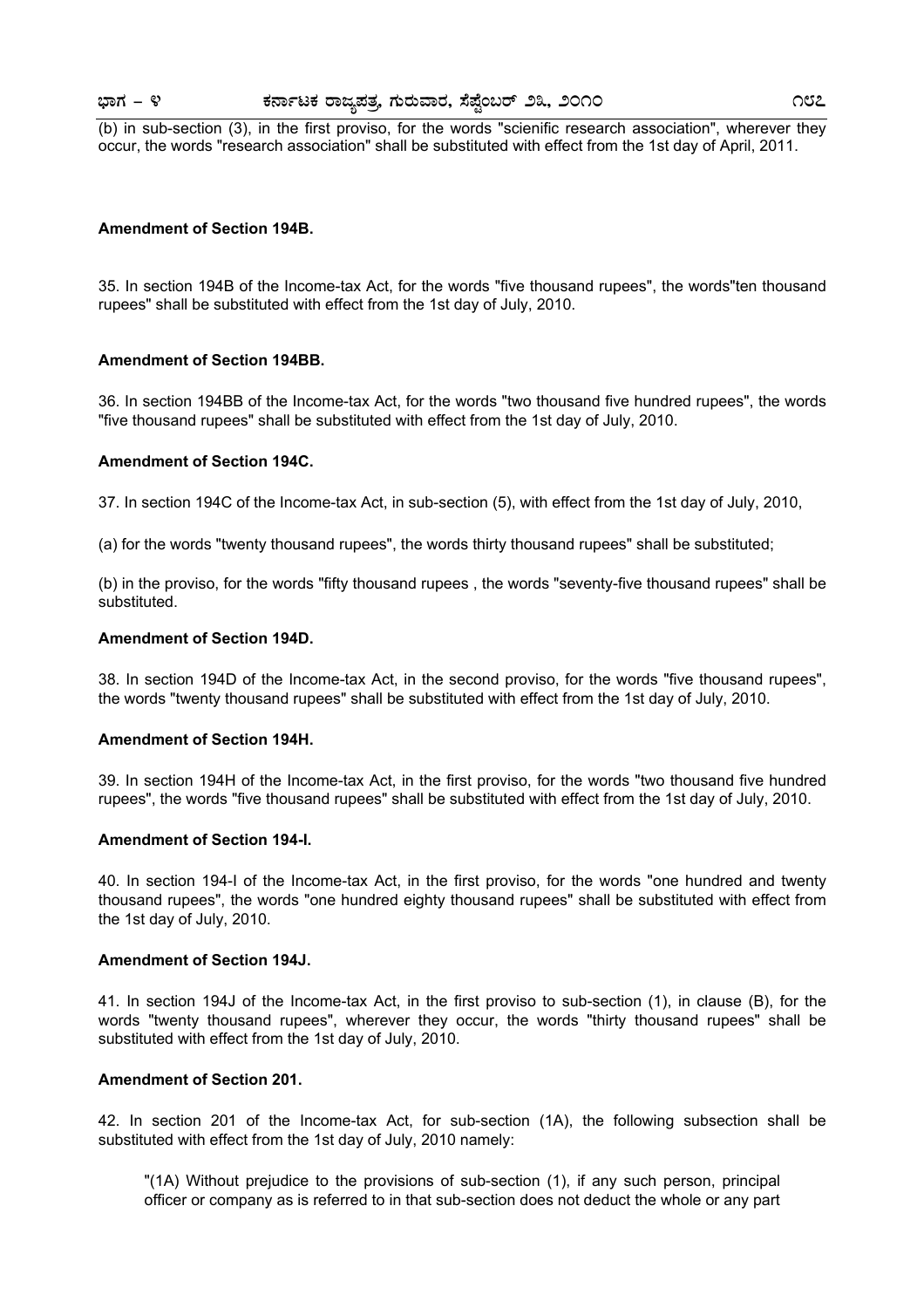of the tax or after deducting fails to pay the tax as required by or under this Act, he or it shall be liable to pay simple interest,

(i) at one per cent, for every month or part of a month on the amount of such tax from the date on which such tax was deductible to the date on which such tax is deducted; and

(ii) at one and one-half per cent, for every month or part of a month on the amount of such tax from the date on which such tax was deducted to the date on which such tax is actually paid, and such interest shall be paid before furnishing the statement in accordance with the provisions of sub-section (3) of section 200."

#### **Amendment of Section 203.**

43. In section 203 of the Income-tax Act, sub-section (3) shall be omitted.

#### **Amendment of Section 206C.**

44. In section 206C of the Income-tax Act, in sub-section (5),

(a) the first proviso shall be omitted;

(b) in the second proviso, for the words "Provided further", the word "Provided" shall be substituted.

#### **Amendment of Section 245A.**

45. In section 245A of the Income-tax Act, in clause (b), with effect from the 1st day of June, 2010,

(i) in the proviso, clauses (ii) and (iii) shall be omitted;

(ii) in the Explanation,

#### (a) clause (ii) shall be omitted;

(b) after clause (iii), the following clause shall be inserted, namely: "(iiia) a proceeding for assessment or reassessment for any of the assessment years, referred to in clause (b) of sub-section (1) of section 153A in case of a person referred to in section 153A or section 153C, shall be deemed to have commenced on the date of issue of notice initiating such proceeding and concluded on the date on which the assessment is made;";

(c) in clause (iv), for the words, brackets and figures "clause (ii) or clause (iii) or clause (iv) of the proviso", the words, brackets, figures and letter "clause (iv) of the proviso or clause (iiia) of the Explanation" shall be substituted.

#### **Amendment of Section 245C.**

46. In section 245C of the Income-tax Act, in sub-section (1), for the proviso, the following proviso shall be substituted with effect from the 1st day of June, 2010, namely:

"Provided that no such application shall be made unless,

(i) in a case where proceedings for assessment or reassessment for any of the assessment years referred to in clause (b) of sub-section (1) of section 153A or clause (b) of sub-section (1) of section 153B in case of a person referred to in section 153A or section 153C have been initiated, the additional amount of income-tax payable on the income disclosed in the application exceeds fifty lakh rupees,

(ii) in any other case, the additional amount of income-tax payable on the income disclosed in the application exceeds ten lakh rupees, and such tax and the interest thereon, which would have been paid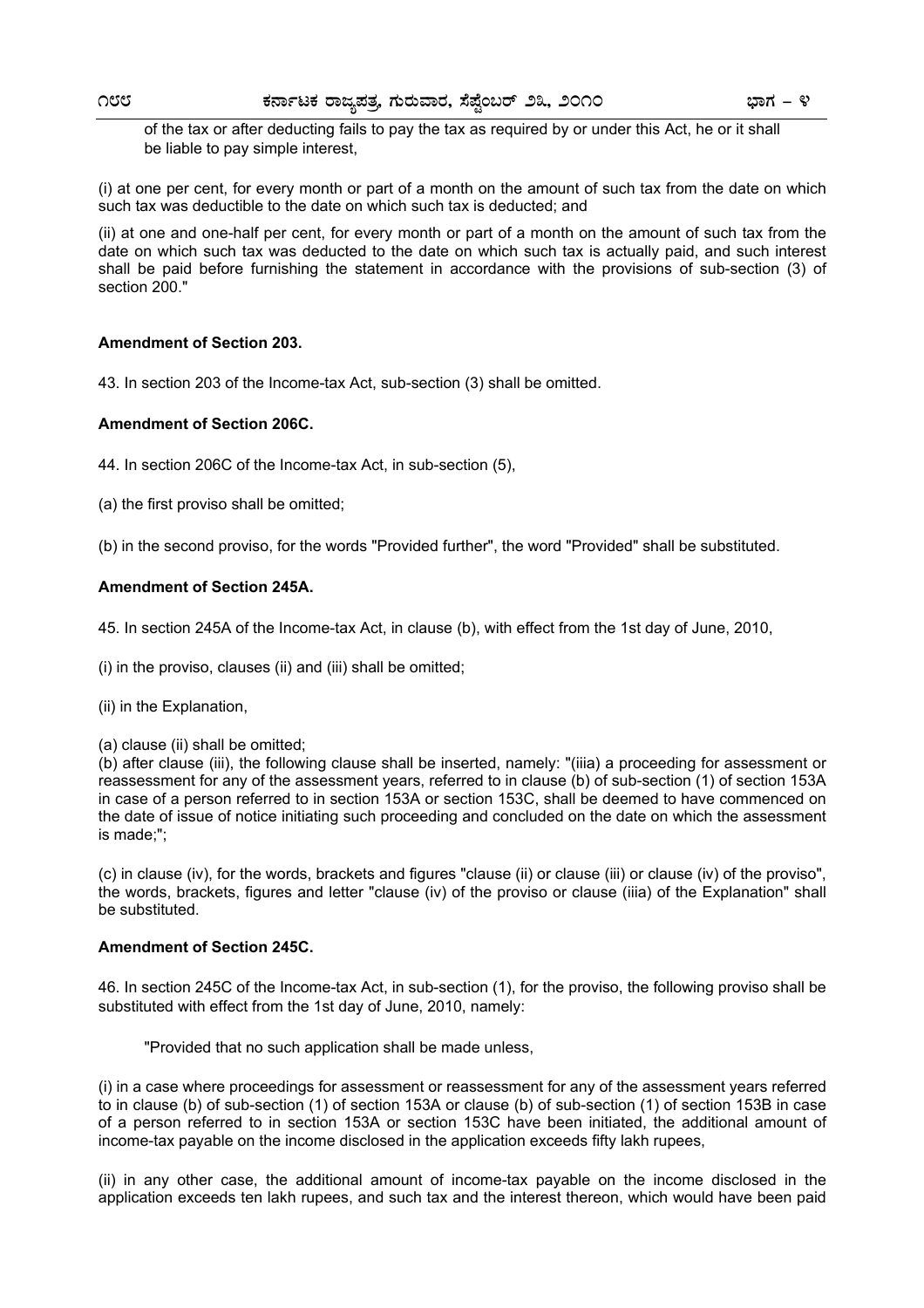# **¨sÁUÀ - 4 PÀ£ÁðlPÀ gÁdå¥ÀvÀæ, UÀÄgÀĪÁgÀ, ¸É¥ÉÖA§gï 23, 2010 189**

under the provisions of this Act had the income disclosed in the application been declared in the return of income before the Assessing Officer on the date of application, has been paid on or before the date of making the application and the proof of such payment is attached with the application.".

#### **Amendment of Section 245D.**

47. In section 245D of the Income-tax Act, in sub-section (4A),

(a) in clause (ii), after the words, figures and letters "the 1st day of June, 2007", the words, figures and letters "but before the 1st day of June, 2010" shall be inserted;

(b) after clause (ii), the following clause shall be inserted with effect from the 1st day of June, 2010, namely:

"(iii) in respect of an application made on or after the 1st day of June, 2010, within eighteen months from the end of the month in which the application was made.".

#### **Amendment of Section 256.**

48. In section 256 of the Income-tax Act, after sub-section (2), the following subsection shall be inserted and

shall be deemed to have been inserted with effect from the 1st day of June, 1981, namely:

"(2A) The High Court may admit an application after the expiry of the period of six months referred to in sub-section (2), if it is satisfied that there was sufficient cause for not filing the same within that period.".

#### **Amendment of Section 260A.**

49. In section 260A of the Income-tax Act, after sub-section (2), the following subsection shall be inserted and shall be deemed to have been inserted with effect from the 1st day of October, 1998, namely:

"(2A) The High Court may admit an appeal after the expiry of the period of one hundred and twenty days referred to in clause (a) of sub-section (2), if it is satisfied that there was sufficient cause for not filing the same within that period.".

#### **Amendment of Section 271B.**

50. In section 271B of the Income-tax Act, for the words "one hundred thousand rupees", the words "one hundred fifty thousand rupees" shall be substituted with effect from the 1st day of April, 2011.

#### **Amendment of Section 282B.**

51. In section 282B of the Income-tax Act [as inserted by section 78 of the Finance (No. 2) Act, 2009], with effect from the 1st day of October, 2010, 33 of 2009.

(a) in sub-section (1), for the words "income-tax authority shall", the words, figures and letters "income-tax authority shall, on or after the 1st day of July, 2011," shall be substituted;

(b) in sub-section (3), for the words "received by", the words, fiures and letters"received, on or after the 1st day of July, 2011, by" shall be substituted.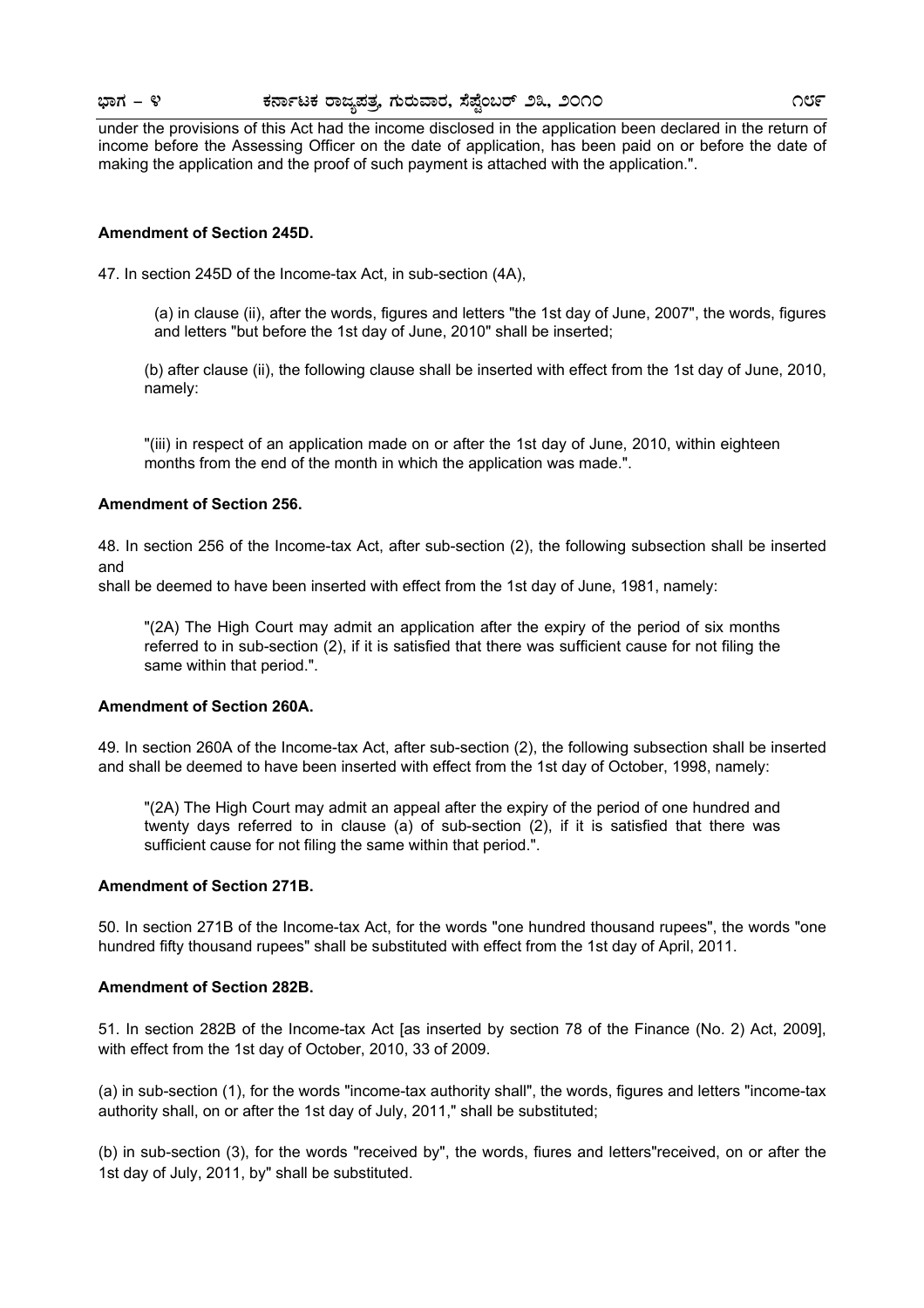#### **Amendment of First Schedule.**

52. In the First Schedule to the Income-tax Act, in rule 5, for clause (b) [as inserted by clause

(ii) of section 80 of the Finance (No.2) Act, 2009], 33 of 2009 the following clause shall be substituted with effect from the 1st day of April, 2011, namely:

"(b) (i) any gain or loss on realisation of investments shall be added or deducted, as the case may be, if such gain or loss is not credited or debited to the profit and loss account;

(ii) any provision for diminution in the value of investment debited to the profit and loss account, shall be added back;".

#### **Wealth-tax**

#### **Amendment of Section 22A.**

53. In section 22A of the Wealth-tax Act, 1957 (27 of 1957) (hereinafter referred to as the Wealth-tax Act), in clause (b), with effect from the 1st day of June, 2010,

(i) in the proviso, clause (iii) shall be omitted;

- (ii) in the Explanation,
	- (a) for clause (iii), the following clause shall be substituted, namely:

"(iii) a proceeding for assessment or reassessment for any of the assessment years, in consequence of a search initiated under section 37A or requisition made under section 37B, shall be deemed to have commenced on the date of issue of notice initiating such proceedings and concluded on the date on which the assessment is made;".

(b) in clause (iv), for the words, brackets and figure "or clause (iii) of the proviso", the words, brackets and figures "of the proviso or clause (iii) of the Explanation" shall be substituted.

#### **Amendment of Section 22D**

54. In section 22D of the Wealth-tax Act, in sub-section (4A),

(a) in clause (ii), after the words, figures and letters "the 1st day of June, 2007", the words, figures and letters "but before the 1st day of June, 2010" shall be inserted;

(b) after clause (ii), the following clause shall be inserted with effect from the 1st day of June, 2010, namely:

"(iii) in respect of an application made on or after the 1st day of June, 2010, within eighteen months from the end of the month in which the application was made.".

#### **Amendment of Section 27.**

55. In section 27 of the Wealth-tax Act, after sub-section (3A), the following sub-section shall be inserted and shall be deemed to have been inserted with effect from the 1st day of June, 1981, namely:

"(3B) The High Court may admit an application after the expiry of the period of ninety days referred to in sub-section (3), if it is satisfied that there was sufficient cause for not filing the same within that period.".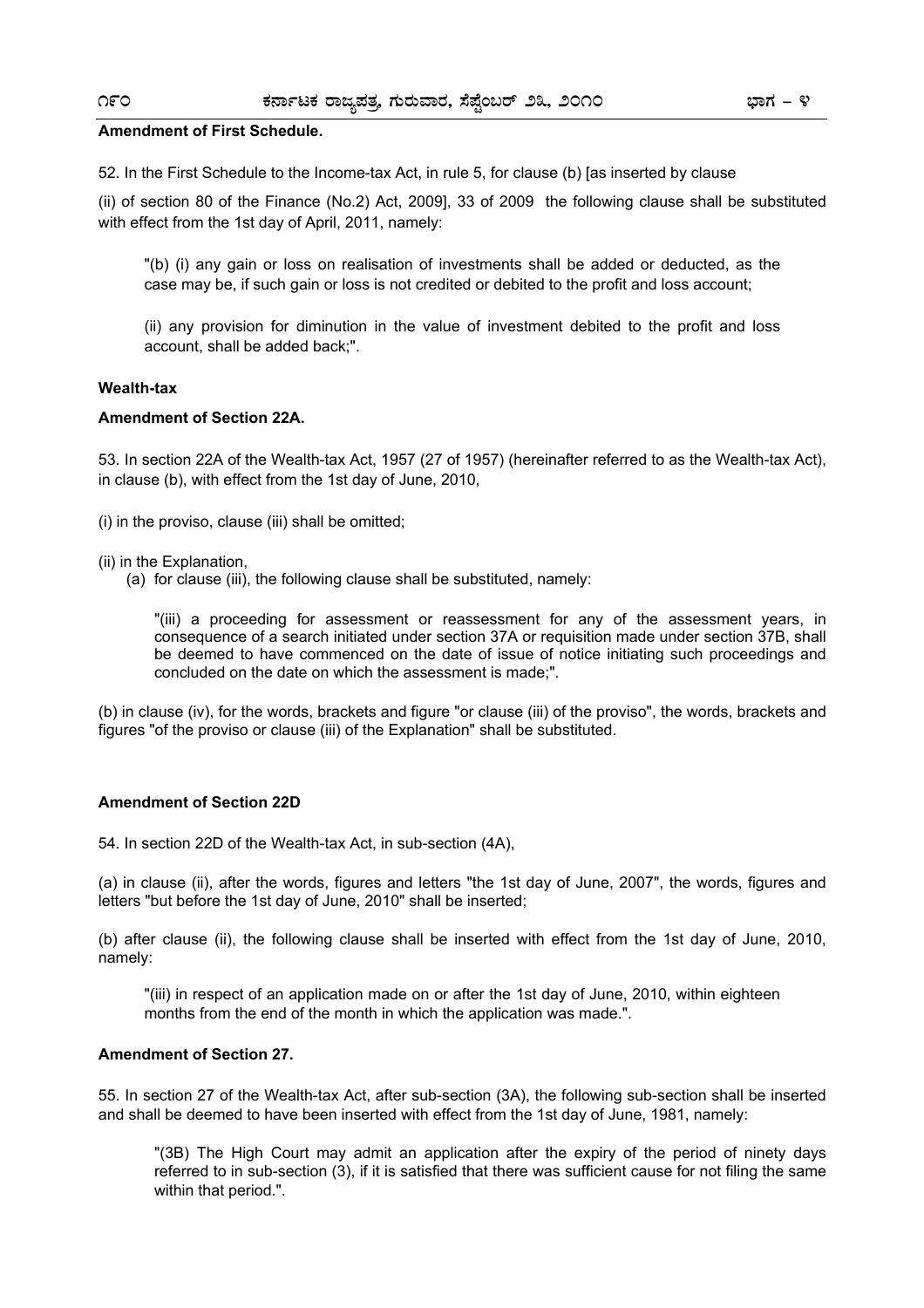#### **Amendment of Section 27A.**

56. In section 27A of the Wealth-tax Act, after sub-section (1), the following sub-section shall be inserted and shall be deemed to have been inserted with effect from the 1st day of October, 1998, namely:

"(1A) The High Court may admit an appeal after the expiry of the period of one hundred and twenty days referred to in sub-section (1), if it is satisfied that there was sufficient cause for not filing the same within that period.".

#### **CHAPTER IV**

#### **Indirect taxes**

#### **Customs Amendment of Section 127B.**

57. In the Customs Act, 1962, (52 of 1962) (hereinafter referred to as the Customs Act), in section 127B, in

sub-section (1), for the words "but excluding the goods no included in the entry made under this Act", the words "or otherwise" shall be substituted.

#### **Amendment of Section 127C.**

58. In section 127C of the Customs Act, in sub-section (6), the following proviso shall be inserted, namely:

"Provided that the period specified under this sub-section may, for reasons to be recorded in writing, be extended by the Settlement Commission for a further period not exceeding three months.".

#### **Amendment of Section 127L.**

59. In section 127L of the Customs Act,

(a) in sub-section (1),

(i) the words, figures and letters "before the 1st day of June, 2007" shall be omitted;

(ii) in clause (i), after the words, brackets, figures and letter "sub-section (7) of section 127C", (22 of 2007) the words, figures, brackets and letter "as it stood immediately before the commencement of section 102 of the Finance Act 2007 or sub-section (5) of section 127C" shall be inserted;

(iii) in clause (ii), after the word, brackets and figure "sub-section (7)", the words, figures, brackets and letter "as it stood immediately before the commencement of section 102 of the Finance Act, 2007 (22 of 2007) or sub-section (5) of section 127C" shall be inserted;

(b) sub-section (2) shall be omitted.

#### **Amendment of notifications issued under sub-section (1) of section 25 of Customs Act.**

60. (1) The notifications of the Government of India in the Ministry of Finance (Department of Revenue)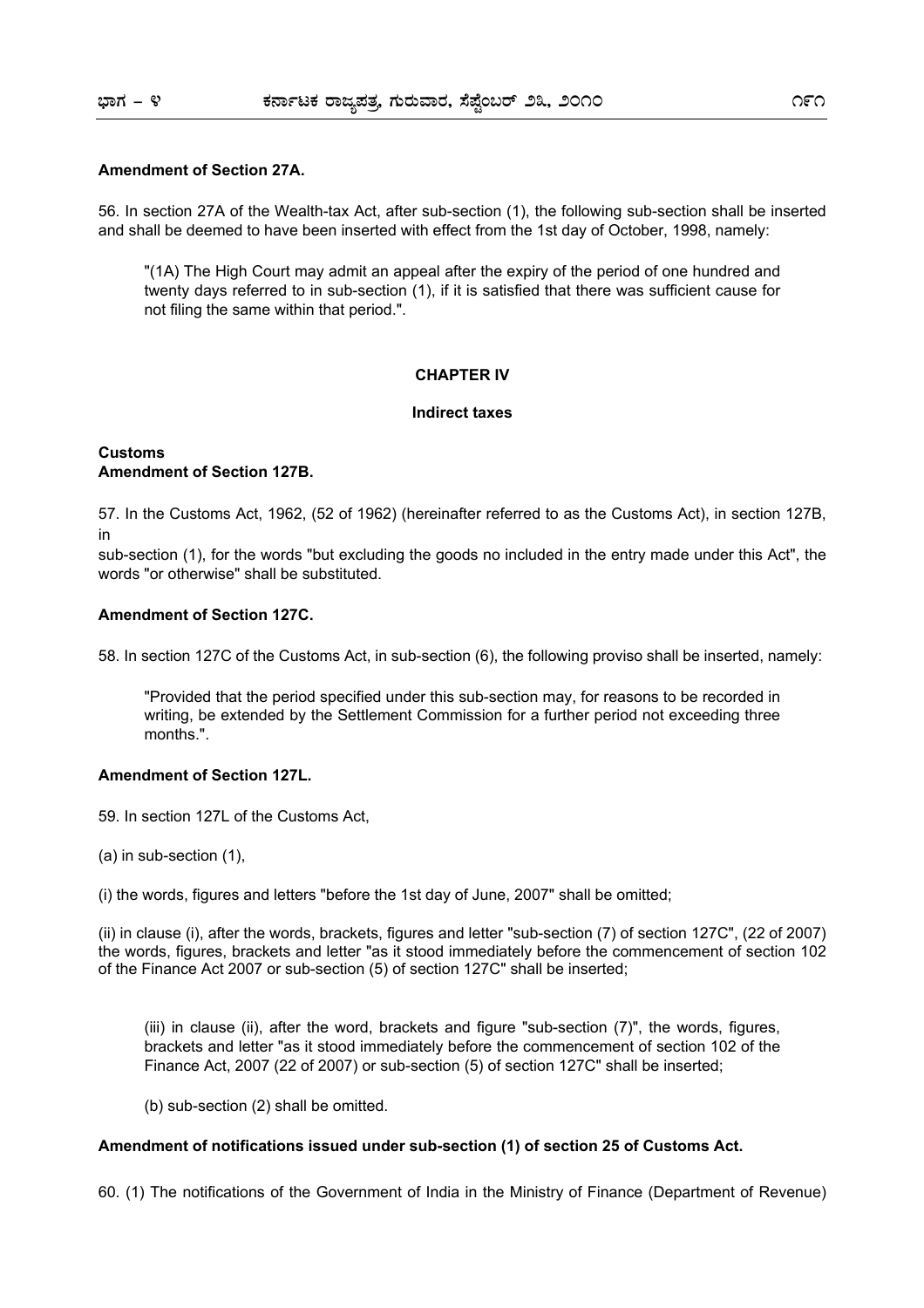number G.S.R. 118(E), dated the 1st March, 2002 and number G.S.R. 92(E), dated the 1st March, 2006, issued under sub-section (1) of section 25 of the Customs Act, shall stand amended and shall be deemed to have been amended retrospectively, in the manner specified in column (3) of the Second Schedule, on and from the corresponding date specified in column

(4) of that Schedule, against each of the notifications specified in column (2) of that Schedule.

(2) For the purposes of sub-section (1), the Central Government shall have and shall be deemed to have the power to amend the notifications referred to in said sub-section (1) with retrospective effect as if the Central Government had the power to amend the said notifications under sub-section (1) of section 25 of the Customs Act, retrospectively, at all material times.

(3) No suit or other proceedings shall be instituted, maintained or continued in any court, tribunal or other authority for any action taken or anything done or omitted to be done, in respect of any goods, under any such rule, regulation, notification or order and no enforcement shall be made by any court, of any decree or order relating to such action taken or anything done or omitted to be done as if the amendments made in said notifications had been in force at all material times.

(4) Recovery shall be made of the amount which has not been paid but which would have been paid as if the amendments made in the manner specified in said subsection (1) had been in force at all material times.

Explanation. -For the removal of doubts, it is hereby declared that no act or omission on the part of any

person shall be punishable as an offence which would not have been so punishable if the notifications referred to in this section had not been amended retrospectively.

#### **Customs tariff Amendment of section 3.**

61. In the Customs Tariff Act, 1975 (hereinafter referred to as the Customs Tariff Act), (51 of 1975.) in section 3, in sub-section (2), for the first proviso, the following proviso shall be substituted, namely:- " Provided that in case of an article imported into India,

(a) in relation to which it is required, under the provisions of the Standards of Weights and Measures Act, 1976, (60 of 1976) or the rules made there under or under any other law for the time being in force, to declare on the package thereof the retail sale price of such article; and (b) where the like article produced or manufactured in India, or in case where such like article is not so produced or manufactured, then, the class or description of articles to which the imported article belongs, is

(i) the goods specified by notification in the Official Gazette under sub-section (1) of section 4A of the Central Excise Act, 1944, (1 of 1944) the value of the imported article shall be deemed to be the retail sale price declared on the imported article less such amount of abatement, if any, from such retail sale price as the Central Government may, by notification in the Official Gazette, allow in respect of such like article under subsection (2) of section 4A of that Act; or

(ii) the goods specified by notification in the Official Gazette under section 3, read with clause (1) of Explanation III of the Schedule to the Medicinal and Toilet Preparations (Excise Duties) Act, 1955, 16 of 1955the value of the imported article shall be deemed to be the retail sale price declared on the imported article less such amount of abatement, if any, from such retail sale price as the Central Government may, by notification in the Official Gazette, allow in respect of such like article under clause (2) of the said Explanation.

Explanation. -Where on any imported article more than one retail sale price is declared, the maximum of such retail sale price shall be deemed to be the retail sale price for the purposes of this section.".

#### **Amendment of First Schedule.**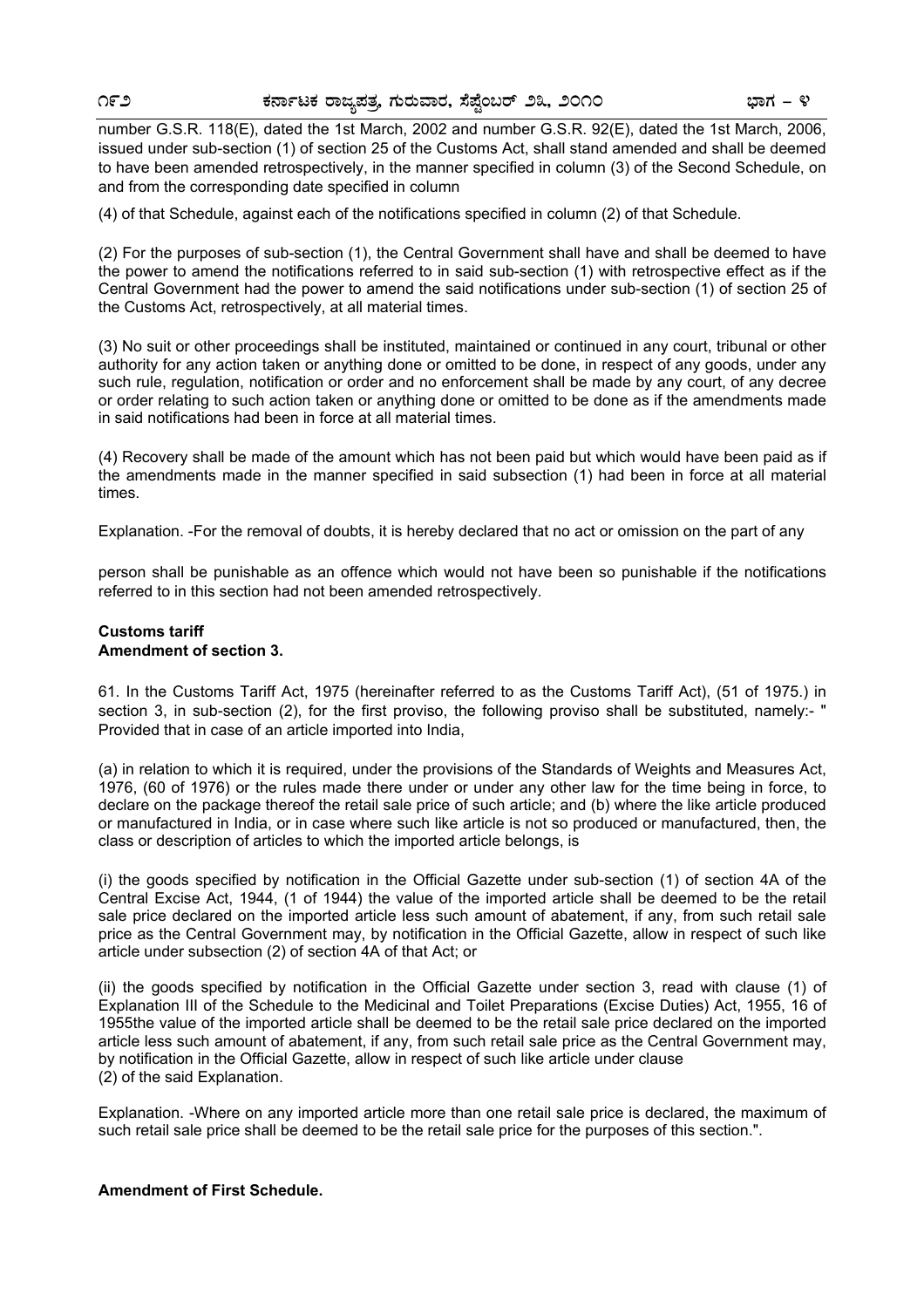#### **¨sÁUÀ - 4 PÀ£ÁðlPÀ gÁdå¥ÀvÀæ, UÀÄgÀĪÁgÀ, ¸É¥ÉÖA§gï 23, 2010 193**

62. The First Schedule to the Customs Tariff Act shall be amended in the manner specified in the Third Schedule.

#### **Amendment of Second Schedule.**

63. In the Second Schedule to the Customs Tariff Act, against heading No. 16, in column (3), afor the entry "Rs. 2500 per tonne", the entry "Rs. 10000 per tonne" shall be substituted.

#### **Excise**

#### **Amendment of section 11A.**

64. In the Central Excise Act, 1944 (hereinafter referred to as the Central Excise Act), (1 of 1944) in section 11A, in sub-section (2B), after Explanation 2, the following Explanation shall be inserted, namely: -

"Explanation 3. -For the removal of doubts, it is hereby declared that no penalty under any of the provisions of this Act or the rules made thereunder shall be imposed in respect of payment of duty under this sub-

section and interest thereon.".

#### **Amendment of section 32E.**

65. In section 32E of the Central Excise Act, in sub-section (1), for the words "but excluding the goods in respect of which no proper record has been maintained by the assessee in his daily stock register", the words "or otherwise" shall be substituted.

#### **Amendment of section 32F.**

66. In section 32F of the Central Excise Act, in sub-section (6), the following proviso shall be inserted, namely:

"Provided that the period specified under this sub-section may, for reasons to be recorded in writing, be extended by the Settlement Commission for a further period not exceeding three months.".

#### **Amendment of section 32-O.**

67. In section 32-0 of the Central Excise Act,

(a) in sub-section (1),

(i) the words, figures and letters "before the 1st day of June, 2007" shall be omitted;

(ii) in clause (i), after the words, brackets, figures and letter "sub-section (7) of section 32F", the words, figures, brackets and letter as it stood immediately before the commencement of section 122 of the Finance Act 2007 (22 of 2007) or sub-section (5) of section 32F," shall be inserted;

(iii) in clause (ii), after the word, brackets and figure "sub-section (7)", the words, figures, brackets and letter ", as it stood immediately before the commencement of section 122 of the Finance Act, 2007 (22 of 2007)or sub-section (5) of section 32F," shall be inserted;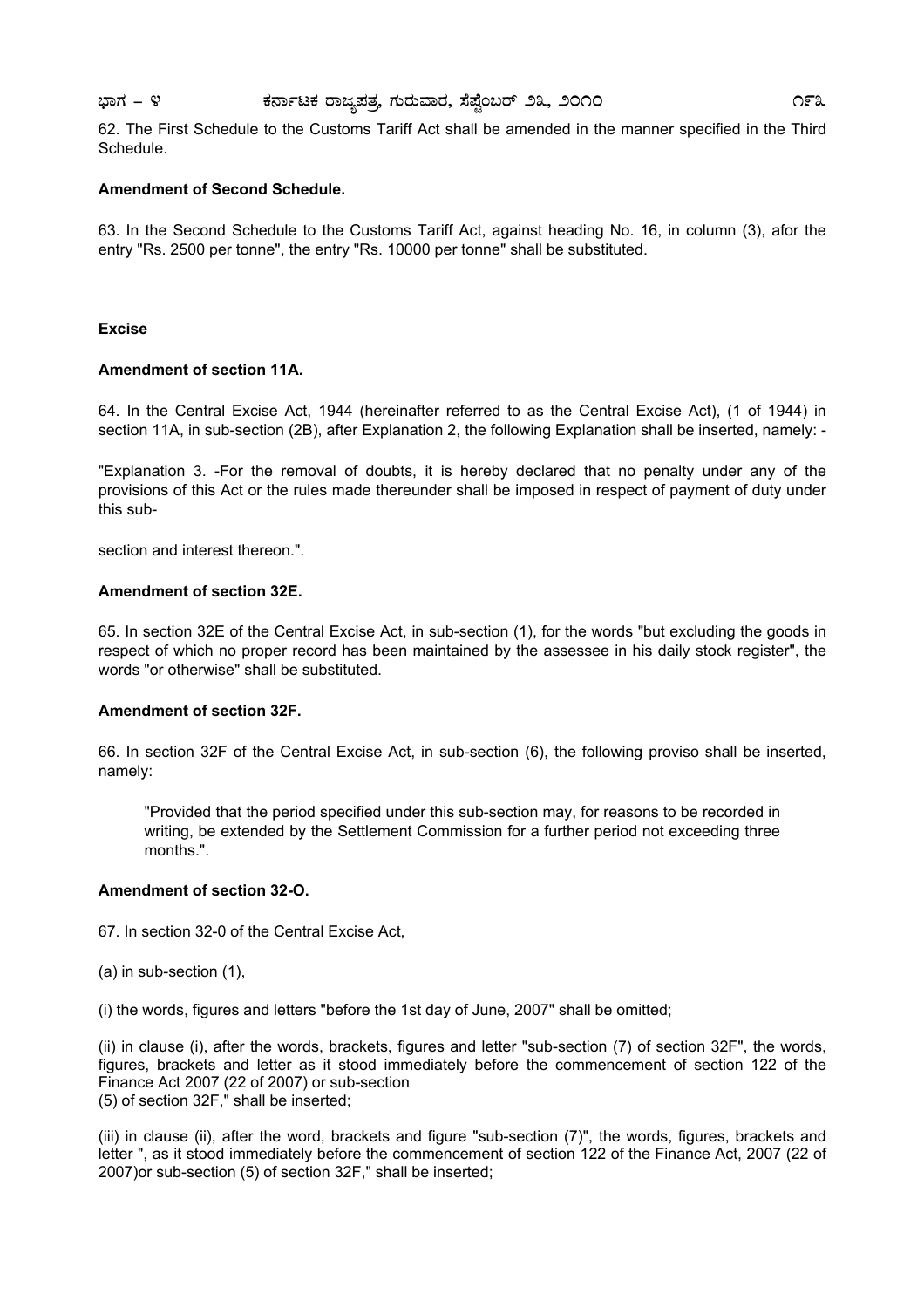(b) sub-section (2) shall be omitted.

#### **Amendment of section 37.**

68. In section 37 of the Central Excise Act, in sub-section (2), after clause (xiii), the following clause shall be inserted, namely:

"(xiiia) provide for withdrawal of facilities or imposition of restrictions (including restrictions on utilisation of CENVAT credit) on manufacturer or exporter or suspension of registration of dealer, for dealing with evasion of duty or misuse of CENVAT credit;".

#### **Amendment of Central Excise Rules, 1944 by insertion of new rule 57CCC.**

69. (1) The Central Excise Rules, 1944, made by the Central Government in exercise of the powers conferred by section 37 of the Central Excise Act, shall stand amended and shall be deemed to have been amended retrospectively, in the manner specified in column (3) of the Fourth Schedule, on and from and up to the corresponding date specified in column (4) of that Schedule, against the rule specified in column (2) of that Schedule.

(2) Where a person opts to pay the amount in accordance with the provisions of the Central Excise Rules, 1944 as amended by sub-section (1), he shall pay the amount along with interest specified thereunder and make an application to the Commissioner of Central Excise along with documentary evidence and a certificate from a Chartered Accountant or a Cost Accountant certifying the amount of input credit attributable to the inputs used in or in relation to the manufacture of the final products, which are exempted rom the whole of the duty of excise leviable thereon or chargeable to nil rate of duty, within a period of six months from the date on which the Finance Bill, 2010 receives the assent of the President.

(3) The Commissioner of Central Excise shall, on receipt of an application under sub-section

(2), verify the correctness of the amount paid within a period of two months from the date of receipt of the application and in case the amount so paid is found to be less than the amount payable, he shall call upon the applicant to pay the differential amount along with interest, which shall be paid within a period of ten days from the date of receipt of the communication from the Commissioner in this regard.

(4) Notwithstanding anything contained in any judgment, decree or order of any court, tribunal or other authority, any action taken or anything done or purported to have been taken or done, at any time during the period commencing on and from the 1st day of September, 1996 and ending with the 31st day of March, 2000, relating to the provisions as amended by sub-section (1), shall be deemed to be and deemed always to have been, for all purposes, as validly and effectively taken or done as if the amendment made by sub-section (1) had been in force at all material times.

(5) Notwithstanding the supersession of the Central Excise Rules, 1944, for the purposes of sub-section (1), the Central Government shall have and shall be deemed to have the power to make rules with retrospective effect as if the Central Government had the power to make rules under section 37 of the Central Excise Act, retrospectively, at all material times.

Explanation. -For the removal of doubts, it is hereby declared that no act or omission on the part of any person shall be punishable as an offence which would not have been so punishable had this section not come into force.

#### **Amendment of rule 57AD of Central Excise Rules, 1944.**

70. (1) In the Central Excise Rules, 1944, made by the Central Government in exercise of the powers conferred by section 37 of the Central Excise Act, rule 57D, as substituted by rule 2 of the Central Excise (Second Amendment) Rules, 2000, published in the Official Gazette vide notification of the Government of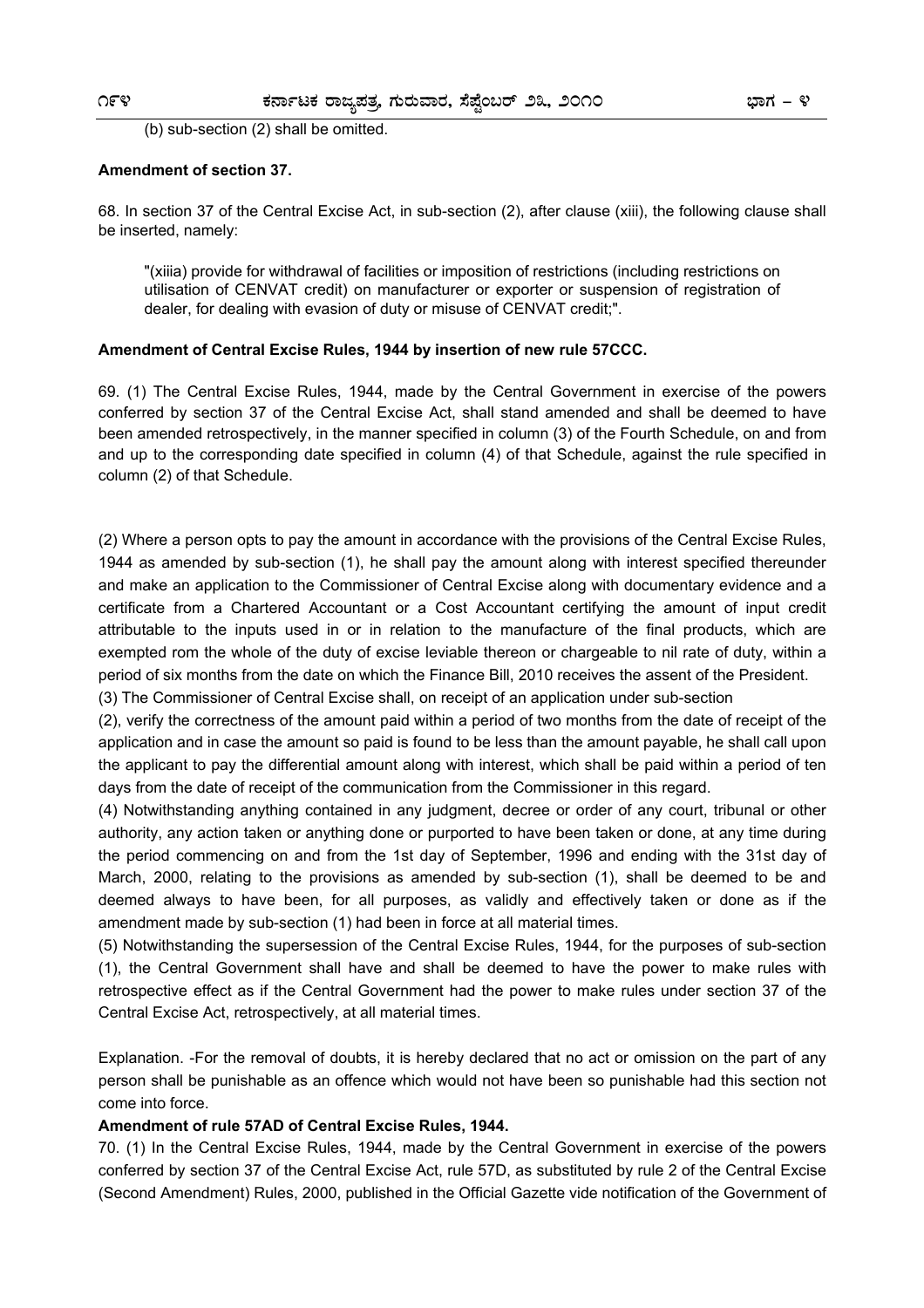India in the Ministry of Finance (Department of Revenue) number G.S.R. 203(E), dated the 1st March, 2000, and subsequently substituted as rule 57AD by rule 5 of the Central Excise [Second Amendment (Amendment)] Rules, 2000, published in the Gazette of India vide notification of the Government of India in the Ministry of Finance (Department of Revenue) number G.S.R. 298 (E), dated the 31st March, 2000, shall stand amended and shall be deemed to have been amended retrospectively, in the manner specified in column (3) of the Fifth Schedule, on and from and up to the corresponding date specified in column (4) of that Schedule against the rules specified in column (2) of that Schedule.

(2) Where a person opts to pay the amount in accordance with the provisions as amended by sub-section (1), he shall pay the amount along with interest specified thereunder and make an application to the Commissioner of Central Excise along with documentary evidence and a certificate from a Chartered Accountant or a Cost Accountant certifying the amount of input credit attributable to the inputs used in or in relation to the manufacture of the final products, which are exempted from the whole of the duty of excise leviable thereon or chargeable to nil rate of duty, within a period of six months from the date on which the Finance Bill, 2010 receives the assent of the President.

(3) The Commissioner of Central Excise shall, on receipt of an application under sub-section (2), verify the correctness of the amount paid within a period of two months from the date of receipt of the application and in case the amount so paid is found to be less than the amount payable, he shall call upon the applicant to

pay the differential amount along with interest which shall be paid within a period of ten days from the date of receipt of the communication from the Commissioner in this regard.

(4) Notwithstanding anything contained in any judgment, decree or order of any court, tribunal or other authority, any action taken or anything done or purported to have been taken or done, at any time during the period commencing on and from the 1st day of April, 2000 and ending with the 30th day of June, 2001 relating to the provisions as amended by sub-section (1), shall be deemed to be and deemed always to have been, for all purposes, as validly and effectively taken or done as if the amendment made by subsection (1) had been in force at all material times.

(5) Notwithstanding the supersession of the Central Excise Rules, 1944, for the purposes of sub-section (1), the Central Government shall have and shall be deemed to have the power to make rules with retrospective effect as if the Central Government had the power to make rules under section 37 of the Central Excise Act, retrospectively, at all material times.

Explanation. -For the removal of doubts, it is hereby declared that no act or omission on the part of any person shall be punishable as an offence which would not have been so punishable had this section not come into force.

#### **Amendment of rule 6 of CENVAT Credit Rules, 2001.**

71. (1) In the CENVAT Credit Rules, 2001, made by the central Government in exercise of the powers conferred by section 37 of the Central Excise Act and published in the Official Gazette vide notification of the Government of India in the Ministry of Finance (Department of Revenue) number G.S.R. 445(E), dated the 21st June, 2001, rule 6 shall stand amended and shall be deemed to have been amended retrospectively, in the manner specified in column (3) of the Sixth Schedule, on and from and up to the corresponding date specified in column (4) of that Schedule, against the rules specified in column (2) of that Schedule.

(2) Where a person opts to pay the amount in accordance with the provisions as amended by sub-section (1), he shall pay the amount along with interest specified thereunder and make an application to the Commissioner of Central Excise along with documentary evidence and a certificate from a Chartered Accountant or a Cost Accountant certifying the amount of input credit attributable to the inputs used in or in relation to the manufacture of exempted goods within a period of six months from the date on which the Finance Bill, 2010 receives the assent of the President.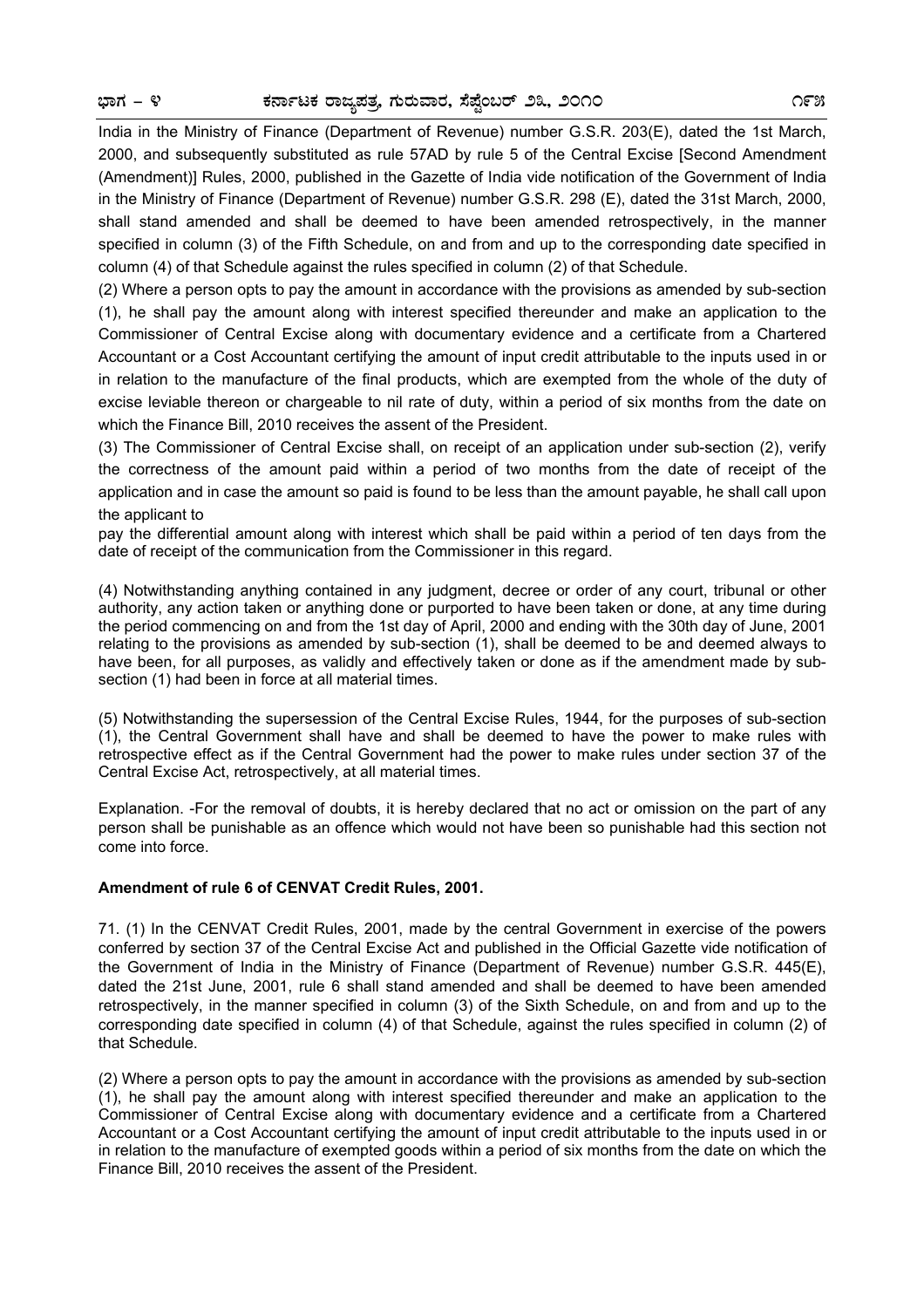(3) The Commissioner of Central Excise shall, on receipt of an application under sub-section (2), verify the correctness of the amount paid within a period of two months from the date of receipt of the application and in case the amount so paid is found to be less than the amount payable, he shall call upon the applicant to pay the differential amount along with interest, which shall be paid within a period of ten days from the date of receipt of the communication from the Commissioner in this regard.

(4) Notwithstanding anything contained in any judgment, decree or order of any court, tribunal or other authority, any action taken or anything done or purported to have been taken or done, at any time during the period commencing on and from the 1st day of July, 2001 and ending with the 28th day of February, 2002, relating to the provisions as amended by sub-section (1), shall be deemed to be and deemed always to have been, for all purposes, as validly and effectively taken or done as if the amendment made by sub-section (1) had been in force at all material times.

(5) Notwithstanding the supersession of the CENVAT Credit Rules, 2001, for the purposes of sub-section (1), the Central Government shall have and shall be deemed to have the power to make rules with retrospective effect as if the Central Government had the power to make rules under section 37 of the Central Excise Act, retrospectively, at all material times.

Explanation. -For the removal of doubts, it is hereby declared that no act or omission on the part of any

person shall be punishable as an offence which would not have been so punishable had this section not come into force.

#### **Amendment of rule 6 of CENVAT Credit Rules, 2002.**

72. (1) In the CENVAT Credit Rules, 2002, made by the central Government in exercise of the powers conferred by section 37 of the Central Excise Act, and published in the Official Gazette vide notification of the Government of India in the Ministry of Finance (Department of Revenue) number G.S.R. 144(E), dated the 1st March, 2002, rule 6 shall stand amended and shall be deemed to have been amended retrospectively, in the manner specified in column (3) of the Seventh Schedule, on and from and to the corresponding date specified in column (4) of that Schedule, against the rule specified in column (2) of that Schedule.

(2) Where a person opts to pay the mount in accordance with the provisions as amended by sub-section (1), he shall pay the amount along with interest specified thereunder and make an application to the Commissioner of Central Excise along with documentary evidence and a certificate from a Chartered Accountant or a Cost Accountant certifying the amount of input credit attributable to the inputs used in or in relation to the manufacture of exempted goods within a period of six months from the date on which the Finance Bill, 2010 receives the assent of the President.

(3) The Commissioner of Central Excise shall or receipt of an application under subsection (2), verify the correctness of the amount paid within a period of two months from the date of receipt of the application and in case the amount so paid is found to be less than the amount payable, he shall call upon the applicant to pay the differential amount along with interest, which shall be paid within a period of ten days from the date of receipt of the communication from the Commissioner in this regard.

(4) Notwithstanding anything contained in any judgment decree or order of any court, tribunal or other authority, any action taken or anything one or purported to have been taken or done, at any time during the period commencing on and from the 1st day of March, 2002 and ending with the 9th day of September, 2004, relating to the provisions as amended by sub-section (1), shall be deemed to be, and deemed always to have been, for all purposes, as validly and effectively taken or done as if the amendment made by sub-section (1) had been in force at all material times.

(5) Notwithstanding the supersession of the CENVAT Credit Rules, 2002, for the purposes of sub-section (1), the Central Government shall have and shall be deemed to have the power to make rules with retrospective effect as if the Central Government had the power to make rules under section 37 of the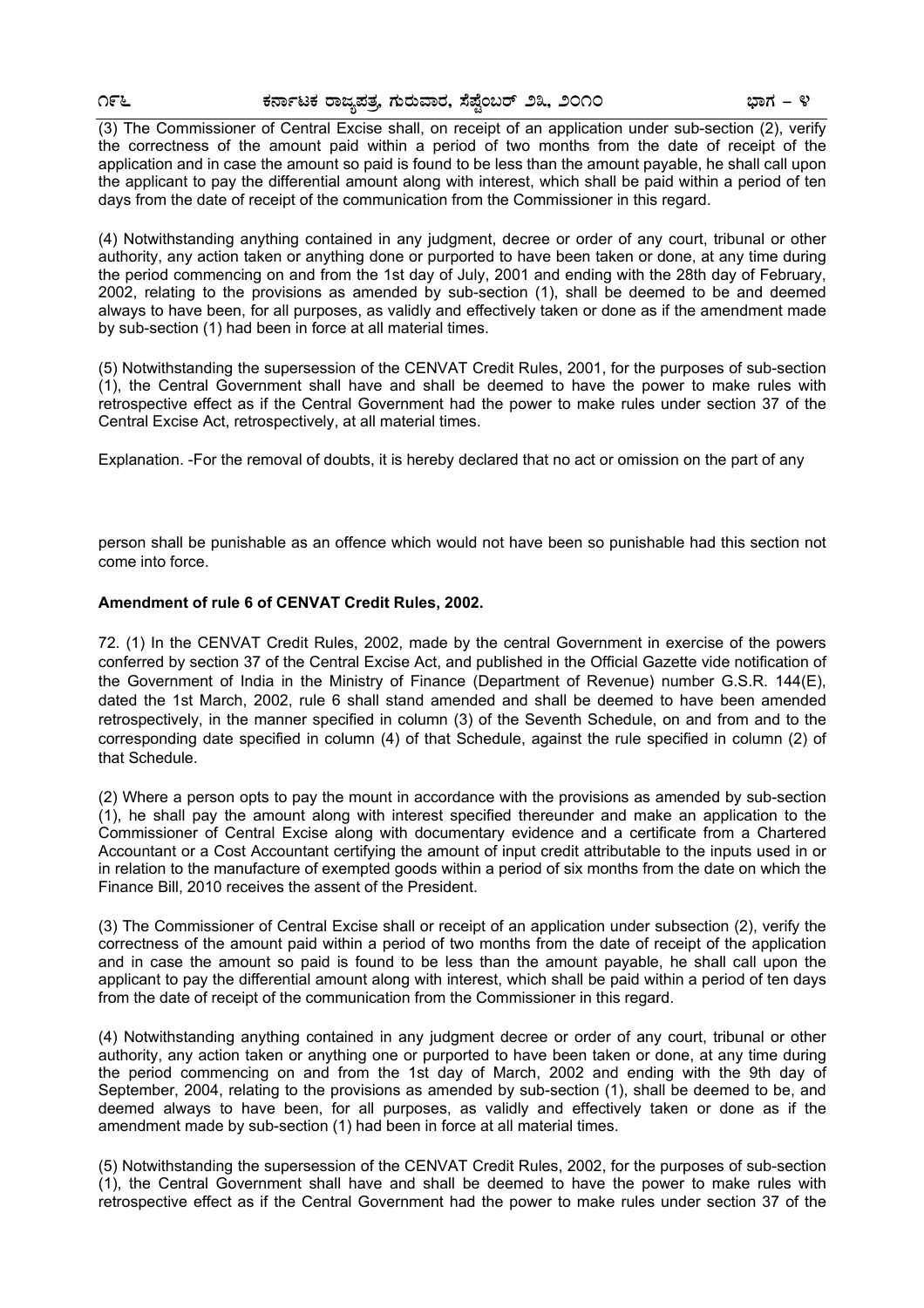#### **¨sÁUÀ - 4 PÀ£ÁðlPÀ gÁdå¥ÀvÀæ, UÀÄgÀĪÁgÀ, ¸É¥ÉÖA§gï 23, 2010 197**

Central Excise Act, retrospectively, at all material times.

Explanation. -For the removal of doubts, it is hereby declared that no act of omission on the part of any person shall be punishable as an offence which would not have been so punishable had this section not come into force.

#### **Amendment of rule 6 of CENVAT Credit Rules, 2004.**

73. (1) In the CENVAT Credit Rules, 2004, made by the Central Government in exercise of the powers conferred by section 37 of the Central Excise Act, as published in the Official Gazette vide notification of the Government of India in the Ministry of Finance (Department of Revenue) number G.S.R. 600(E), dated the 10th September, 2004, rule 6 shall stand amended and shall be deemed to have been amended retrospectively, in the manner specified in column (3) of the Eighth Schedule, on and from and up to the corresponding date specified in column (4) of that Schedule, against the rule specified in column (2) of that Schedule.

(2) Where a person opts to pay the amount in accordance with the provisions as amended by sub-section (1), he shall pay the amount along with interest specified thereunder and make an application to the Commissioner of Central Excise along with documentary evidence and a certificate from a Chartered Accountant or a Cost Accountant, certifying the amount of input credit attributable to the inputs used in or in relation to the manufacture of exempted goods, within a period of six months from the date on which the Finance Bill, 2010 receives the assent of the President.

(3) The Commissioner of Central Excise shall, on receipt of an application under sub-section (2), verify the correctness of the amount paid within a period of two months from the date of receipt of the application and in case the amount so paid is found to be less than the amount payable, he shall call upon the applicant to pay the differential amount along with interest, which shall be paid within a period of ten days from the date of receipt of the communication from the Commissioner in this regard.

(4) Notwithstanding anything contained in any judgment decree or order of any court, tribunal or other authority, any action taken or anything done or purported to have been taken or done, at any time during the period commencing on and from the 10th day of September, 2004 and ending with the 31st day of March, 2008, relating to the provisions as amended by sub-section (1), shall be deemed to be and deemed always to have been, for all purposes, as validly and effectively taken or done as if the amendment made by sub-section (1) had been in force at all material times.

(5) For the purposes of sub-section (1), the Central Government shall have and shall be deemed to have the power to make rules with retrospective effect as if the Central Government had the power to make rules under section 37 of the Central Excise Act, retrospectively, at all material times.

Explanation. -For the removal of doubts, it is hereby declared that not act or omission on the part of any person shall be punishable as an offence which would not have been so punishable had this section not come into force.

#### **Amendment of notification issued under rule 5 of CENVAT Credit Rules, 2004.**

74. In the notification of the Government of India in the Ministry of Finance (Department of Revenue) number G.S.R. 156(E), dated the 14th day of March, 2006, issued under rule 5 of the CENVAT Credit Rules, 2004, with effect from the 14th day of March, 2006,—

(A) in the opening portion,

(i) in clause (a), for the words "used in", the words "used in or in relation to" shall be substituted and shall be deemed to have been substituted;

(ii) in clause (b), for the words "used in", the words "used for" shall be substituted and shall be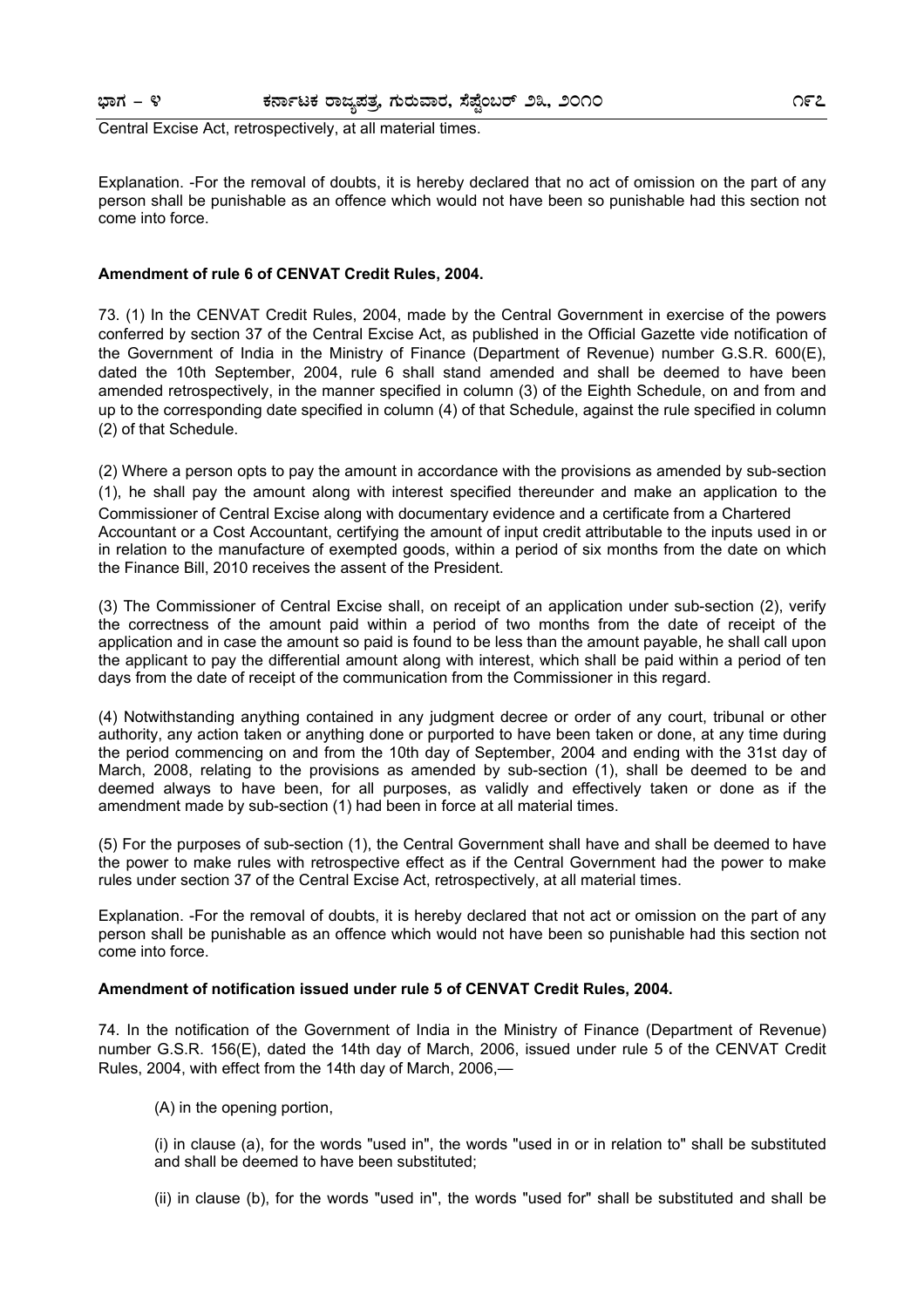deemed to have been substituted;

(B) in the Appendix, in condition 5, the portion beginning with the letters and words "i.e. Maximum refund" and ending with the letters and figures "i.e. Rs. 50" shall be omitted and shall be deemed to have been omitted.

#### **Central Excise Tariff**

#### **Amendment of First Schedule to Act 5 of 1986.**

75. The First Schedule to the Central Excise Tariff Act , 1985 (hereinafter referred to as the Central Excise Tariff Act) shall be amended in the manner specified in the Ninth Schedule.

#### **CHAPTER V**

#### **Service Tax**

#### **Amendment of Act 32 of 1994.**

76. In the Finance Act, 1994,

(A) in section 65, save as otherwise provided, with effect from such date as the Central Government may, by notification in the Official Gazette, appoint,

(1) in clause (19), in sub-clause (ii), the Explanation shall be omitted;

(2) after clause (19a), the following clause shall be inserted, namely:

'(19b) "business entity" includes an association of persons, body of individuals, company or firm but does not include an individual;';

(3) in clause (25b), for the words "commercial or industrial construction service", the words "commercial or industrial construction" shall be substituted;

(4) for clause (77c), the following clause shall be substituted, namely: '(77c) "passenger" means any person boarding an aircraft in India for performing domestic journey or international journey;';

(5) for clause (82), the following clause shall be substituted, namely: '(82) "port service" means any service rendered within a port or other port, in any manner;";

(6) in clause (105),

(a) for sub-clause (zn), the following sub-clause shall be substituted, namely:

"(zn) to any person, by any other person, in relation to port services in a port, in any manner:

Provided that the provisions of section 65A shall not apply to any service when the same is rendered wholly within the port;";

(b) in sub-clause (zzc), the following Explanation shall be inserted and shall be deemed to have been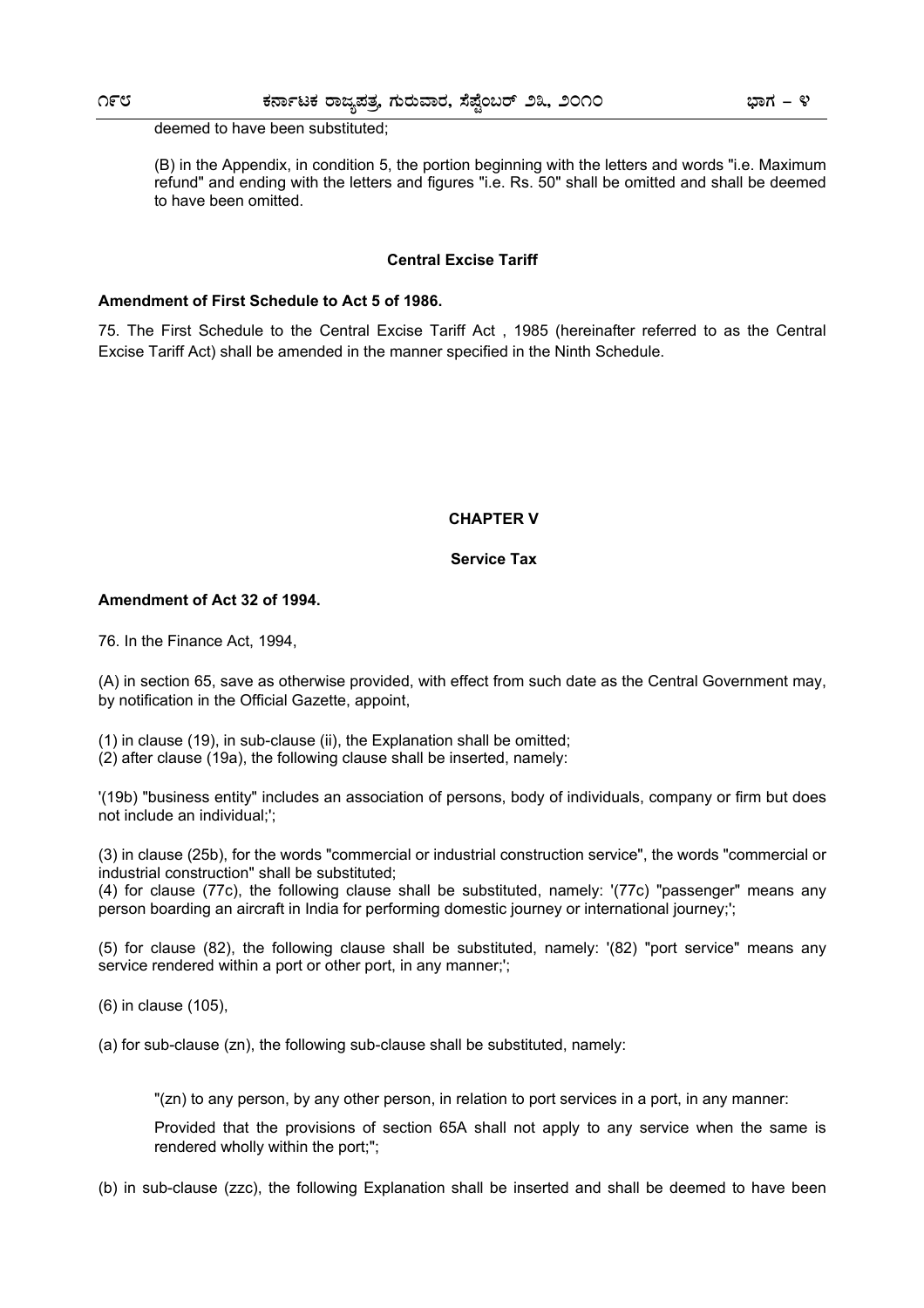inserted with effect from the 1st day of July. 2003, namely:

*'Explanation. -For the removal of doubts, it is hereby declared that the expression "commercial training or coaching centre" occurring in this sub-clause and in clauses (26), (27) and (90a) shall include any centre or institute, by whatever name called, where training or coaching is imparted for consideration, whether or not such centre or institute is registered as a trust or a society or similar other organisation under any law for the time being in force and carrying on its activity with or without profit motive and the expression "commercial training or coaching" shall be construed accordingly;';* 

(c) for sub-clauses (zzl) and (zzm), the following sub-clauses shall be substituted, namely:

"(zzl) to any person, by any other person, in relation to port services in other port, in any manner:

Provided that the provisions of section 65A shall not apply to any service when the same is rendered wholly within other port;

(zzm) to any person, by airports authority or by any other person, in any airport or a civil enclave:

Provided that the provisions of section 65A shall not apply to any service when the same is rendered wholly

within the airport or civil enclave;";

- (d) in sub-clause (zzq),
- (i) the word "service" shall be omitted;
- (ii) the following Explanation shall be inserted, namely:

*"Explanation. -For the purposes of this sub-clause, the construction of a new building which is intended*  for sale, wholly or partly, by a builder or any person authorised by the builder before, during or after *construction (except in cases for which no sum is received from or on behalf of the prospective buyer by the builder or the person authorised by the builder before grant of completion certificate by the authority competent to issue such certificate under any law for the time being in force) shall be deemed to be service provided by the builder to the buyer;";* 

(e) in sub-clause (zzzh), the following Explanation shall be inserted, namely:

*"Explanation. -For the purposes of this sub-clause, construction of a complex which is intended for sale, wholly or partly, by a builder o any person authorised by the builder before, during or after construction (except in cases for which no sum is received from or on behalf of the prospective buyer by the builder or a person authorised by the builder before the grant of completion certificate by the authority competent to issue such certificate under any law for the time being in force) shall be deemed to be service provided by the builder to the buyer;";* 

(f) for sub-clauses (zzzn) and (zzzo), the following sub-clauses shall be substituted, namely:

"(zzzn) to any person, by any other person receiving sponsorship, in relation to such sponsorship, in any manner;

(zzzo) to any passenger, by an aircraft operator, in relation to scheduled or nonscheduled air transport of such passenger embarking in India for domestic journey or international journey;";

(g) in sub-clause (zzzr), the following Explanation shall be inserted, namely: 'Explanation. -For the removal of doubts, it is hereby declared that for the purposes of this sub-clause, "auction by the Government" means the Government property being auctioned by any person acting as auctioneer;';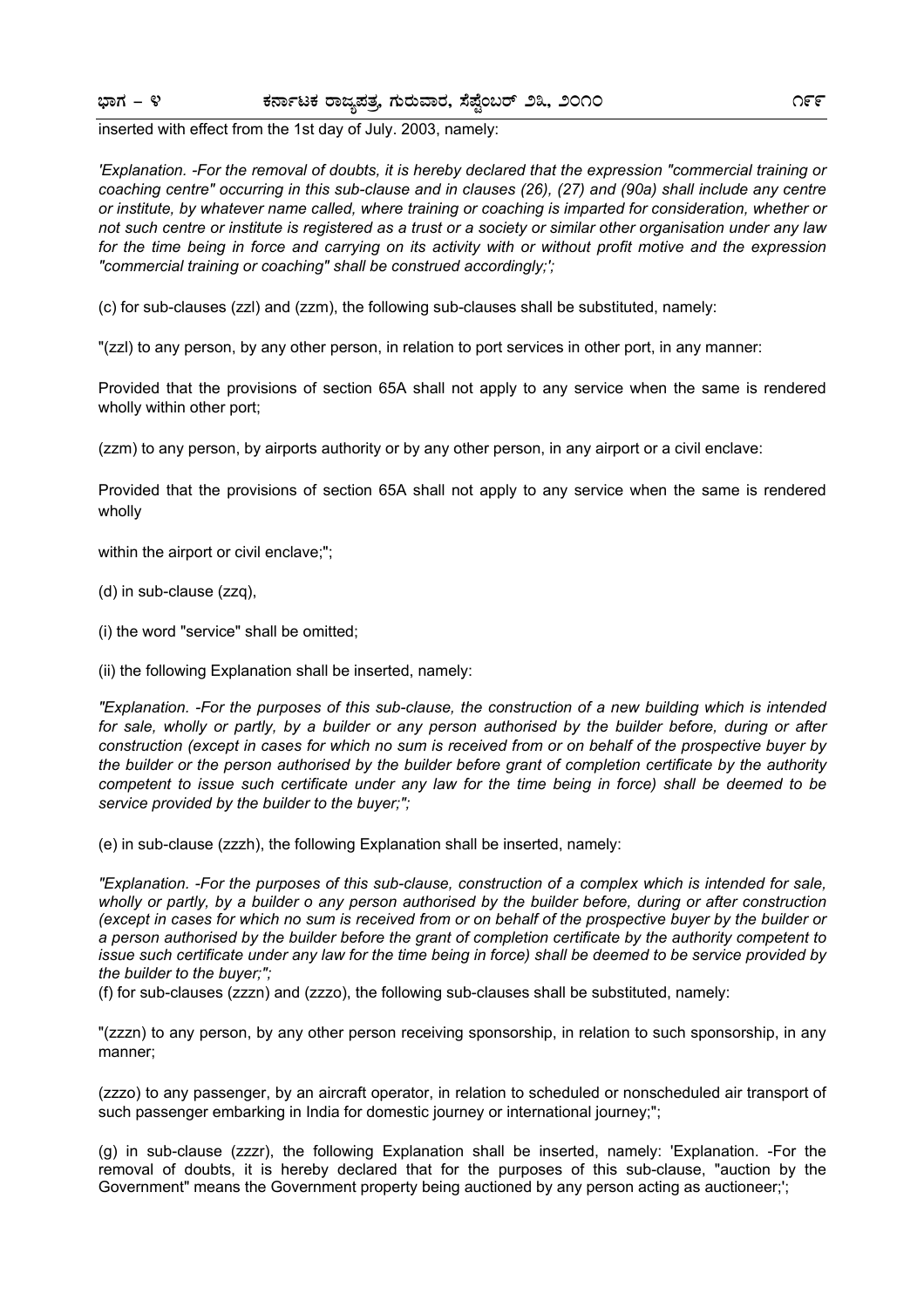(h) in sub-clause (zzzz),

(i) for the portion beginning with the words "to any person" and ending with the words "business or commerce", the following shall be s bstituted and shall be deemed to have been substituted with effect from the 1st day of June, 2007, namely: "to any person, by any other person, by renting of immovable property or any other service in relation to such renting, for use in the course of or for furtherance of, business or commerce.";

(ii) in Explanation 1, after item (iv), the following tem shall be inserted, namely: "(v) vacant land given on lease or licence for constru tion of building or temporary structure at a later stage to be used for furtherance f business or commerce;";

(i) in sub-clause (zzzze), the words "for use in the course, or furtherance, of business or commerce," shall be omitted;

(j) in sub-clause (zzzzf), in the Explanation, for clauses (ii) and (iii), the following clause shall be substituted, namely: "(ii) the gross amount charged by the insurer from the policy holder for the said service provided or to be provided shall be equal to the maximum amount fixed by the Insurance Regulatory and Development Authority established under section 3 of the Insurance Regulatory and Development Authority Act, 1999, (41 of 1999) as fund management charges for unit linked insurance plan or the actual amount charged for the said purpose by the insurer from the policy holder, whichever is higher:":

(k) Explanation to sub-clause (zzzzm) shall be omitted;

(L) after sub-clause (zzzzm), the following sub-clauses shall be inserted, namely:

'(zzzzn) to any person, by any other person, for promotion marketing, organising or in any other manner assisting in organising games of chance, including lottery, Bingo or Lotto in whatever form or by whatever name called, whether or not conducted through internet or other electronic networks ; (zzzzo) by any hospital, nursing home or multi-speciality clinic,

(i) to an employee of any business entity, in relation to health check-up or preventive care, where the payment for such check-up or preventive care is made by such business entity directly to such hospital, nursing home or multi-speciality clinic; or

(ii) to a person covered by health insurance scheme, for any health check-up or treatment, where the payment for such health check-up or treatment is made by the insurance company directly to such hospital, nursing home or multi-speciality clinic;

(zzzzp) to any business entity, by any other person, in relation to storing, keeping or maintaining of medical records of employees of a business entity;

(zzzzq) to any person, by any other person, through a business entity or otherwise, under a contract for promotion or marketing of a brand of goods, service, event or endorsement of name, including a trade name, logo or house mark of a business entity by appearing in advertisement and promotional event or carrying out any promotional activity for such goods, service or event.

Explanation. -For the purposes of this sub-clause, "brand" includes symbol, monogram, label, signature or invented words which indicate connection with the said goods, service, event or business entity;

(zzzzr) to any person, by any other person, by granting the right or by permitting commercial use or exploitation of any event including an event relating to art, entertainment, business, sports or marriage organised by such other person;

(zzzzs) to any person, by an electricity exchange, by whatever name called, approved by the Central Electricity Regulatory Commission constituted under section 76 of the Electricity Act, 2003, (36 of 2003) in relation to trading, processing, clearing or settlement of spot contracts, term ahead contracts, seasonal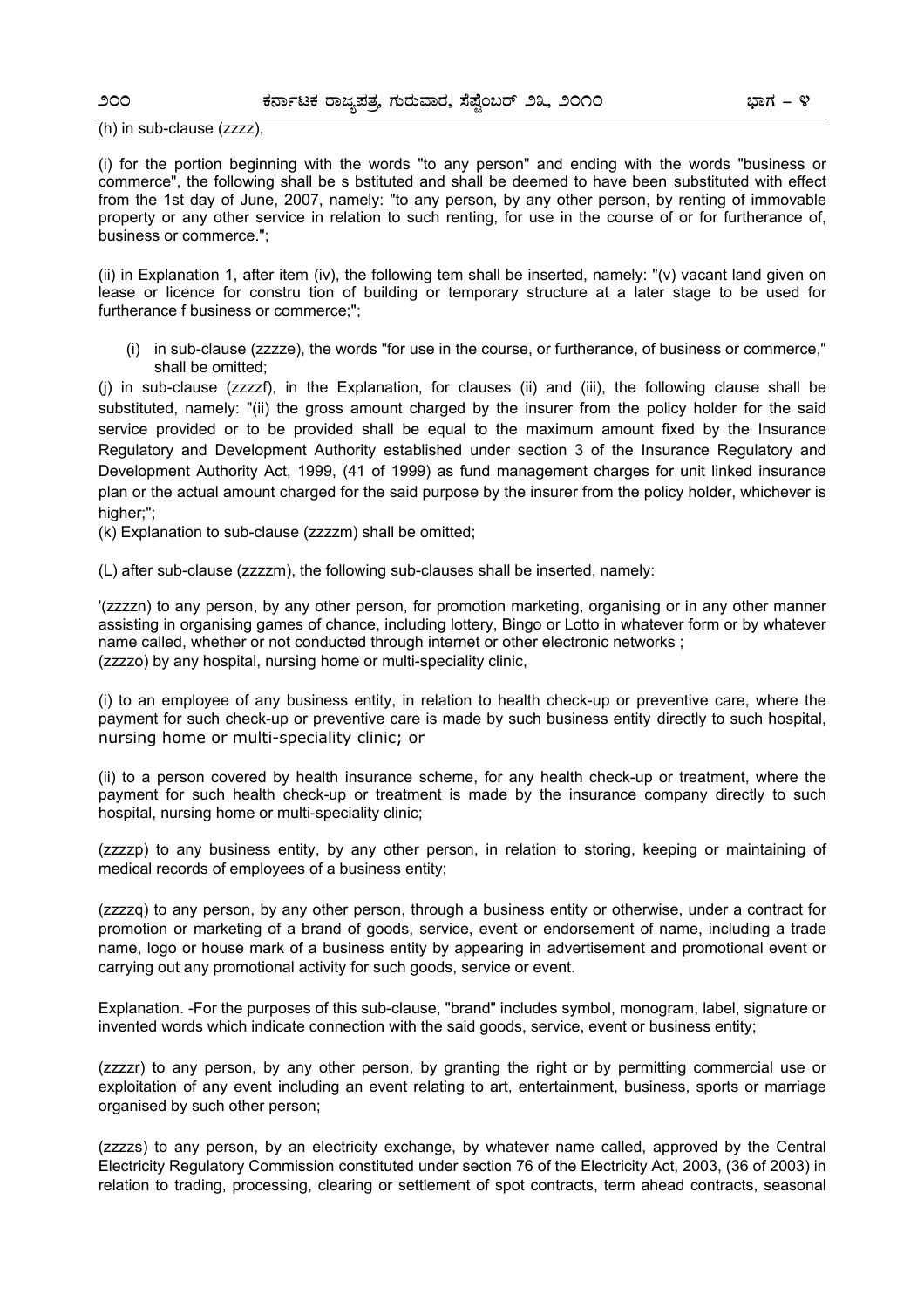contracts, derivatives or any other electricity related contract;

(zzzzt) to any person, by any other person, for

(a) transferring temporarily; or

(b) permitting the use or enjoyment of,

any copyright defined in the Copyright Act, 1957, (14 of 1957 ) except the rights covered under subclause (a) of clause (1) of section 13 of the said Act; (zzzzu) to a buyer, by a builder of a residential complex, or a commercial complex, or any other person authorised by such builder, for providing preferential location or development of such complex but does not include services covered under subclauses (zzg), (zzq), (zzzh) and in relation to parking place.

Explanation. -For the purposes of this sub-clause, "preferential location" means any location having extra advantage which attracts extra payment over and above the basic sale price;';

(B) in section 66, with effect from such date as the Central Government may, by notification in the Official Gazette, appoint, for the word, brackets and letters "and (zzzzm)", the brackets, letters and word ", (zzzzm),

(zzzzn), (zzzzo), (zzzzp), (zzzzq), (zzzzr), (zzzzs), (zzzzt) and (zzzzu)" shall be substituted;

(C) in section 73, in sub-section (3), the Explanation shall be numbered as Explanation 1 thereof and after Explanation 1 as so numbered, the following Explanation shall be inserted, namely:

*"Explanation 2. -For the removal of doubts, it is hereby declared that no penalty under any of the provisions of this Act or the rules made thereunder shall be imposed in respect of payment of service tax under this sub-section and interest thereon.";* 

(D) in section 95, after sub-section (1F), the following sub-section shall be inserted, namely:

*"(1G) If any difficulty arises in respect of implementing, classifying or assessing the value of*  any taxable service incorporated in this Chapter by the Finance Act, 2010, the Central *Government may, by order published in the Official Gazette, not inconsistent with the provisions of this Chapter, remove the difficulty:* 

*Provided that no such order shall be made after the expiry of a period of one year from the date on which the Finance Bill, 2010 receives the assent of the President".* 

#### **Validation of action taken under sub-clause (zzzz) of clause (105) of section 65.**

77. Any action taken or anything done or omitted to be done or purported to have been taken or done or omitted to be done under sub-clause (zzzz) of clause (105) of section 65 of the Finance Act, 1994, (32 of 1994) at any time during the period commencing on and from the 1st day of June, 2007 and ending with the day, the Finance Bill, 2010 receives the assent of the President, shall be deemed to be and deemed always to have been, for all purposes, as validly and effectively taken or done or omitted to be done as if the amendment made in sub-clause (zzzz) of clause

(105) of section 65, by sub-item (i) of item (h) of sub-clause (6) of clause (A) of section 76 of the Finance Act, 2010 had been in force at all material times and, accordingly, notwithstanding anything contained in any judgment, decree or order of any court, tribunal or other authority,—

(a) any action taken or anything done or omitted to be taken or done in relation to the levy and collection of service tax during the said period on the taxable service of renting of immovable property, shall be deemed to be and deemed always to have been, as validly taken or done or omitted to be done as if the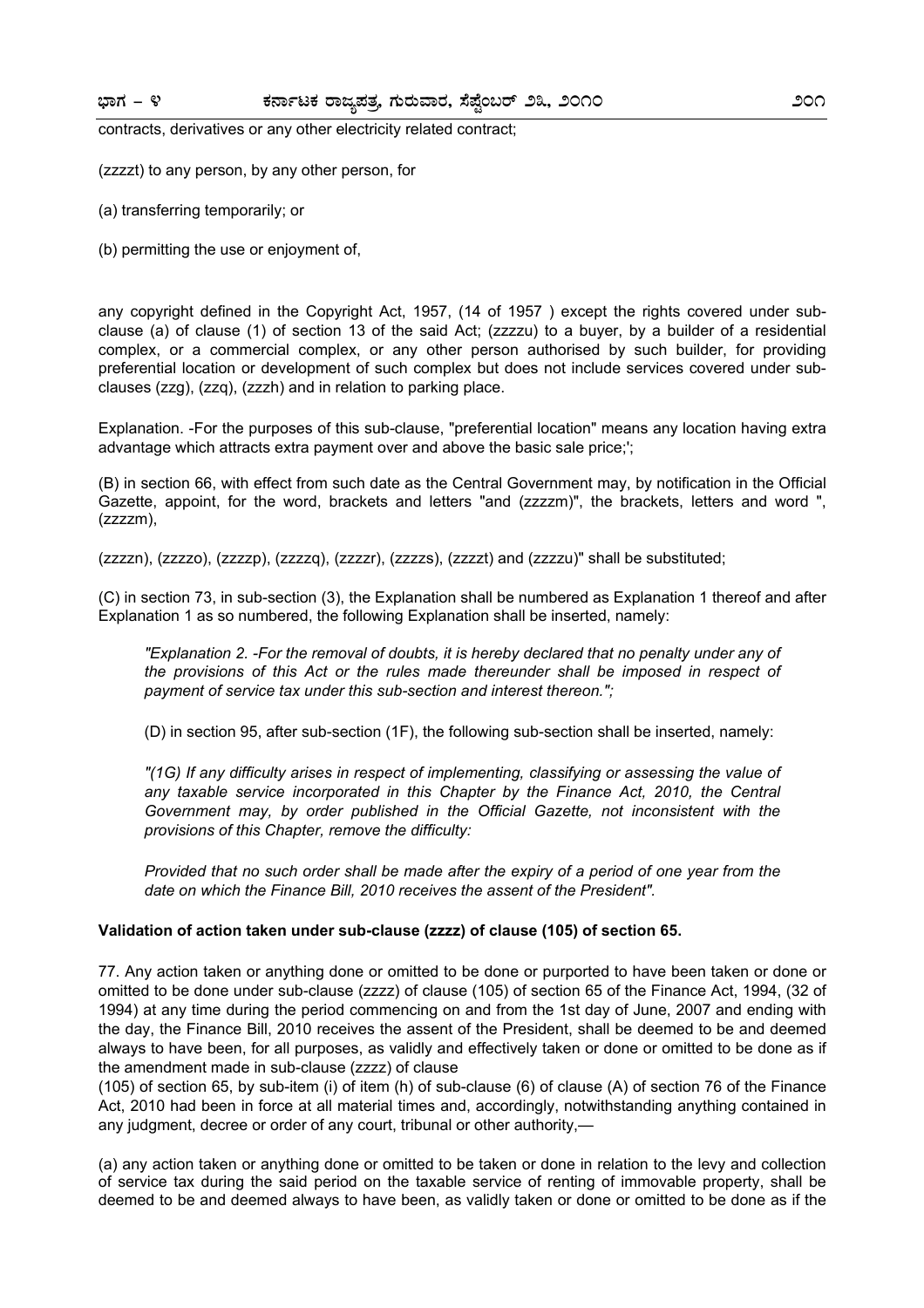said amendment had been in force at all material times;

(b) no suit or other proceedings shall be maintained of continued in any court, tribunal or other authority for the levy and collection of such service tax and no enforcement shall be made by any court of any decree or order relating to such action taken or anything done or omitted to be done as if the said amendment had been in force at all material times;

(c) recovery shall be made of all such amounts of service tax, interest or penalty or fine or other charges which may not have been collected or, as the case may be, which have been refunded but which would have been collected or, as the case may be, would not have been refunded, as if the said amendment had been in force at all material times.

Explanation. -For the removal of doubts, it is hereby declared that no act or omission on the part of any person shall be punishable as an offence which would not have been so punishable had this amendment not come into force.

#### **CHAPTER VI**

#### **Central Sales Tax**

#### **Amendment of section 6A.**

78. In the Central Sales Tax Act, 1956 (74 of 1956) (hereinafter referred to as the Central Sales Tax Act), in section 6A, -

(a) in sub-section (2), for the portion beginning with the words are true, he may" and ending with the words "declaration relates shall", the words "are true and that no inter-State sale has been effected, he may, at the time of, or at any time before, the assessment of the tax payable by the dealer under this Act, make an order to that effect and thereupon the movement of goods to which the declaration relates shall, subject to the provisions of sub-section (3)," shall be substituted;

(b) after sub-section (2), the following sub-section shall be inserted, namely:

"(3) Nothing contained in sub-section (2) shall preclude reassessment by the assessing authority on the ground of discovery of new facts or revision by a higher authority on the ground that the findings of the assessing authority are contrary to law, and such reassessment or revision may be done in accordance with the provisions of general sales tax law of the State.".

#### **Insertion of new Chapter VA.**

79. After Chapter V of the Central Sales Tax Act, the following Chapter shall be inserted, namely:

#### **'CHAPTER VA**

#### **APPEALS TO THE HIGHEST APPELLATE AUTHORITY OF THE STATE**

**Appeals to highest appellate authority of State.**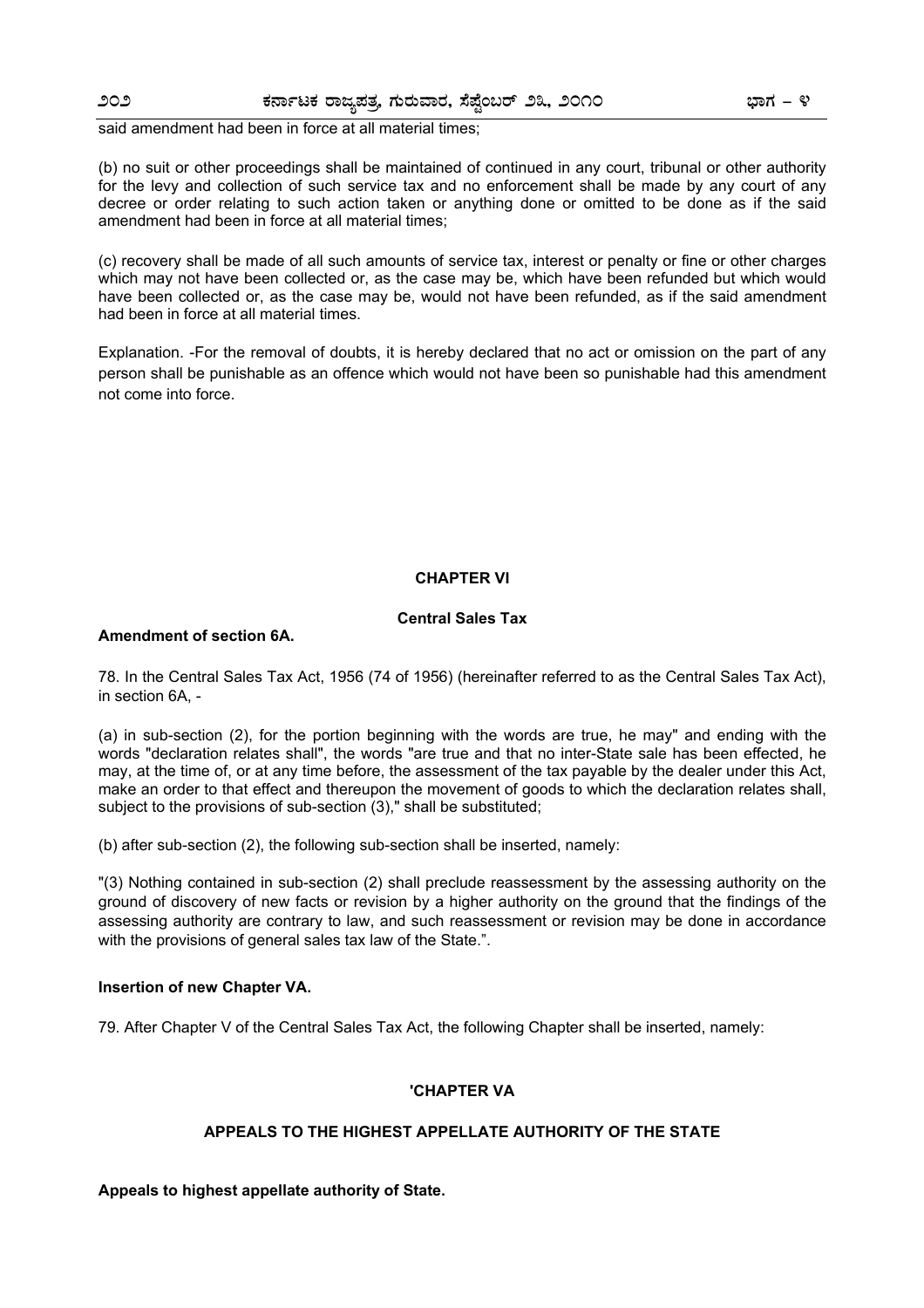18A. (1) Notwithstanding anything contained in a State Act, any person aggrieved by an order made by the assessing authority under sub-section (2) of section 6A, or an order made under the provisions of subsection (3) of that section, may, notwithstanding anything contained in the general sales tax law of the appropriate State, prefer an appeal to the highest appellate authority of the State against such order:

Provided that any incidental issues including the rate of tax, computation of assessable turnover and penalty may be raised in such appeal.

(2) An appeal under sub-section (1) shall be filed within sixty days from the date on which the order referred to in that sub-section is communicated to the aggrieved person:

Provided that any appeal forwarded by the highest appellate authority of a State to the first appellate authority under the proviso to sub-section (2) of section 25 and pending before such authority immediately before the appointed day shall be transferred, on such appointed day, to the highest appellate authority of the State and the same shall be treated as an appeal filed under sub-section (1) and dealt with accordingly.

Explanation. -For the purposes of this sub-section, "appointed day" means such date as the Central Government may, by notification in the Official Gazette, appoint.

(3) The highest appellate authority of a State may, after giving both the parties an opportunity of being heard, pass appropriate order.

(4) The highest appellate authority of the State may, as far as practicable, hear and decide such appeal within a period of six months from the date of filing of the appeal.

(5) Notwithstanding anything contained in a State Act, the highest appellate authority of a State may, on the application of the appellant and after considering relevant facts, including the deposit of any amount to words local or central sales tax in other States on the same goods, pass an order of stay subject to such terms and conditions as it thinks fit, and such order may, inter alia, indicate the portion of tax as assessed, to be deposited prior to admission of the appeal.

Explanation. -For the purposes of this section and sections 20, 21, 22 and 25, "highest appellate authority of a State", with its grammatical variations, means any authority or tribunal or court, except the High Court, established or constituted under the general sales tax law of a State, by whatever name called.'.

#### **Amendment of section 20.**

80. In section 20 of the Central Sales Tax Act, for sub-section (1) and the Explanation thereunder, the following sub-section shall be substituted, namely:

"(1) An appeal shall lie to the Authority against any order passed by the highest appellate authority of a State under this Act determining issues relating to stock transfers or consignments of goods, in so far as they involve a dispute of inter-State nature.".

#### **Amendment of section 22**

- 81. In section 22 of the Central Sales Tax Act,
- (a) for the word "pre-deposit", wherever it occurs, the word "deposit" shall he substituted;

(b) after sub-section (1A), the following sub-section shall be inserted, namely;

"(1B) The Authority may issue direction for refund of tax collected by a State which has been held by the Authority to be not due to that State, or alternatively, direct that State to transfer the refundable amount to the State to which central sales tax is due on the same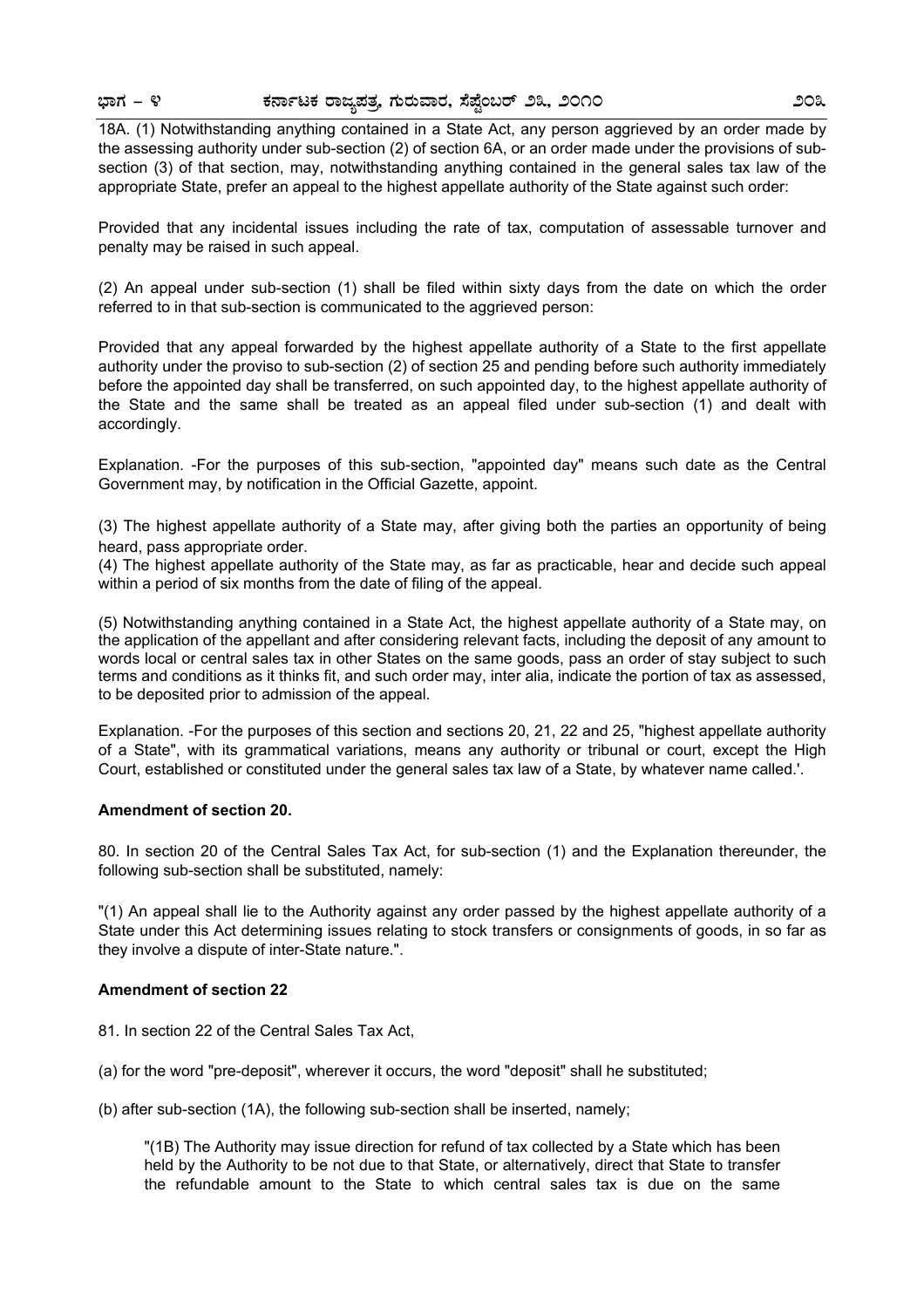#### transaction:

Provided that the amount of tax directed to be refunded by a State shall not exceed the amount of central sales tax payable by the appellant on the same transaction.".

#### **Amendment of section 25**

82. In section 25 of the Central Sales Tax Act, the proviso to sub-section (2) shall be omitted.

#### **CHAPTER VII**

#### **CLEAN ENERGY CESS**

83. (1) This Chapter extends to the whole of India.

(2) It shall come into force on such date as the Central Government may, by notification in the Official Gazette, appoint.

(3) There shall be levied and collected in accordance with the provisions of this Chapter, a cess to be called the Clean Energy Cess, as duty of excise, on goods specified in the Tenth Schedule, being goods produced in India, at the rates set forth in the said Schedule for the purposes of financing and promoting clean energy initiatives, funding research in the area of clean energy or for any other purpose relating thereto.

(4) The proceeds of the cess levied under sub-section (3) shall first be credited to the Consolidated Fund of India and the Central Government may, after due appropriation made by Parliament by law in this behalf, utilise such sums of money of the cess for the purposes specified in sub-section (3), as it may consider necessary.

(5) The cess leviable under sub-section (3) shall be in addition to any cess or duty leviable on the goods specified in the Tenth Schedule under any other law for the time being in force.

(6) The cess leviable under sub-section (3) shall be for the purposes of the Union and the proceeds thereof shall not be distributed among the States and the manner of assessment, collection, utilisation and any other matter relating to cess shall be such as may be prescribed by rules.

(7) The Central Government may, by notification in the Official Gazette, declare that any of the provisions of the Central Excise Act, 1944, 1 of 1944 relating to levy of and exemption from duty of excise, refund, offences and penalties, confiscation and procedure relating to offences and appeals shall, with such modifications and alterations as it may consider necessary, be applicable in respect of cess levied under sub-section (3).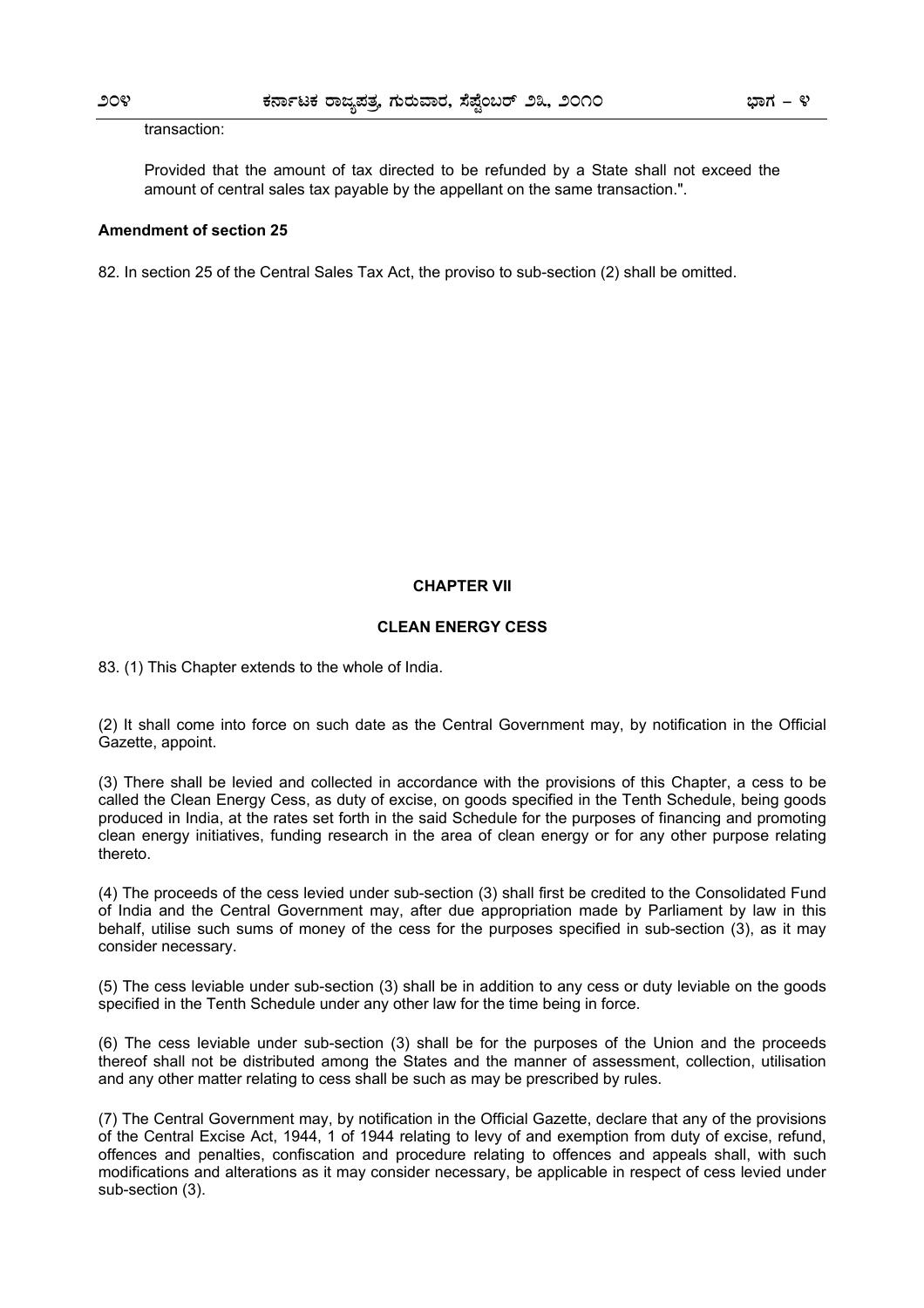#### **Power of Central Government to make rules**

84. (1) The Central Government may, by notification in the Official Gazette, make rules for carrying out the provisions of this Chapter.

(2) In particular, and without prejudice to the generality of the foregoing power, such rules may provide for (a) the manner of assessment, collection and utilisation of the cess under subsection (6) of section 83; (b) any other matter relating to the cess under sub-section (6) of section 83.

(3) Every rule made and every notification issued under this Chapter shall be laid as soon as may be after it is made or issued, before each House of Parliament, while it is in session, for a total period of thirty days which may be comprised in one session, or in two or more successive sessions, and if, before the expiry of the session immediately following the session or the successive sessions aforesaid, both Houses agree in making any modification in the rule or notification, or both Houses agree that the rule or notification should not be made or issued, the rule or notification shall thereafter have effect only in such modified form or be of no effect, as the case may be; so, however, that any such modification or annulment shall be without prejudice to the validity of anything previously done under that rule or notification.

#### **CHAPTER VIII**

#### **Miscellaneous**

#### **Amendment of section 3 of Act 16 of 1955**

85. In the Medicinal and Toilet Preparations (Excise Duties) Act, 1955, in section 3, in subsection (1), after the words "dutiable goods", the brackets and words "excluding goods produced or manufactured in a Special Economic Zone)" shall be inserted.

#### **Amendment of Seventh Schedule to Act 14 of 2001.**

86. The Seventh Schedule to the Finance Act, 2001 shall be amended in the manner specified in the Eleventh Schedule.

#### **Amendment of Seventh Schedule to Act 18 of 2005.**

87. The Seventh Schedule to the Finance Act, 2005 shall be amended in the manner specified in the Twelfth Schedule.

#### **THE FIRST SCHEDULE PART I**

**(See section 2)**

#### **INCOME TAX**

#### **Paragraph A**

(I) In the case of every individual other than the individual referred to in items (II) and (III) of this Paragraph or Hindu undivided family or association of persons or body of individuals, whether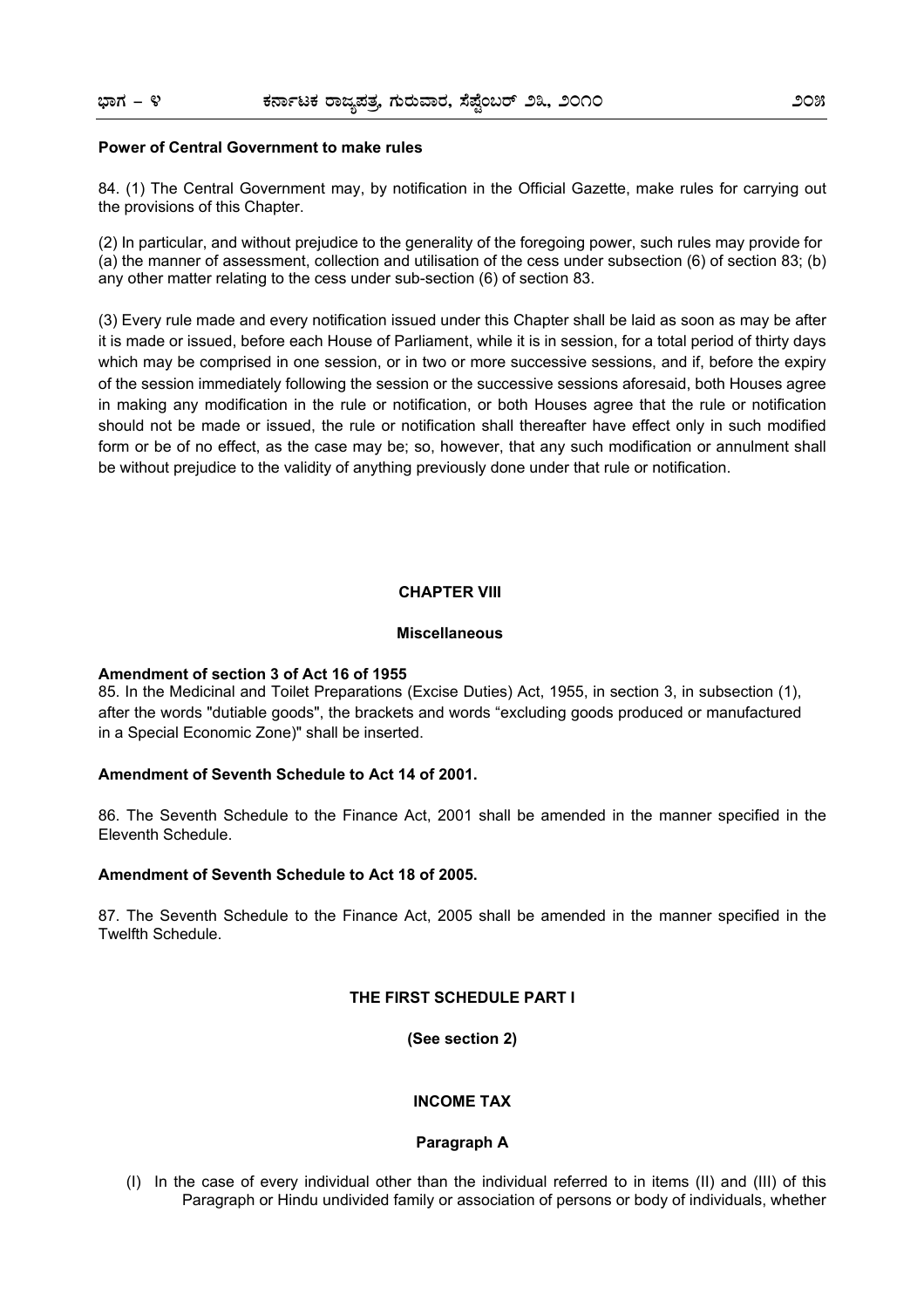incorporated or not, or every artificial juridical person referred to in sub-clause (vii) of clause (31) of section 2 of the Income-tax Act, not being a case to which any other aragraph of this Part applies,

| <b>Rates of income-tax</b>                                 |                                                                                                  |
|------------------------------------------------------------|--------------------------------------------------------------------------------------------------|
| (1) where the total income does not exceed<br>Rs. 1,60,000 | Nil:                                                                                             |
| (2) where the total income exceeds Rs.                     | 10 per cent, of the amount by which the total                                                    |
| 1,60.000 but does not exceed Rs. 3,00,000                  | income exceeds Rs. 1,60,000;                                                                     |
| (3) where the total income exceeds Rs.                     | Rs. 14,000 plus 20 per cent, of the amount                                                       |
| 3,00,000 but does not exceed Rs. 5,00,000                  | by which the total income exceeds Rs.<br>3,00,000;                                               |
| (4) where the total income exceeds Rs.<br>5,00,000         | Rs. 54,000 plus 30 per cent, of the amount<br>by which the total income exceeds Rs.<br>5,00,000. |

(II) In the case of every individual, being a woman resident in India, and below the age of sixty-five years at any time during the previous year,

| Rates of income-tax                                                                 |                                                                                                 |
|-------------------------------------------------------------------------------------|-------------------------------------------------------------------------------------------------|
| (1) where the total income does not exceed<br>Rs. 1,90,000                          | Nil;                                                                                            |
| (2) where the total income exceeds Rs.<br>1,90,000 but does not exceed Rs. 3,00,000 | 10 per cent, of the amount by which<br>the total income exceeds Rs.<br>1,60,000;                |
| (3) where the total income exceeds Rs.<br>3,00,000 but doesnot exceed Rs.5,00,000   | Rs. 11,000 plus 20 per cent, of the<br>amount by which the total income<br>exceeds Rs. 3,00,000 |
| (4) Where the total income exceeds Rs.<br>5,00,000                                  | Rs. 51,000 Plus 30 percent, of the<br>amount by which the total income<br>exceeds Rs.5,00,000   |

 (III) In the case of every individual, being a resident in India, who is of the age of sixty-five years or more at any time during the previous year,

| <b>Rates of income-tax</b>                                                          |                                                                                                  |
|-------------------------------------------------------------------------------------|--------------------------------------------------------------------------------------------------|
| (1) where the total income does not exceed<br>Rs. 2,40,000                          | Nil;                                                                                             |
| (2) where the total income exceeds Rs.<br>2,40,000 but does not exceed Rs. 5,00,000 | 10 per cent, of the amount by which<br>the total income exceeds Rs.<br>2,40,000;                 |
| (3) where the total income exceeds Rs.<br>5,00,000 but does not exceed Rs. 8,00,000 | Rs. 26,000 plus 20 per cent, of the<br>amount by which the total income<br>exceeds Rs. 5,00,000; |
| (4) where the total income exceeds Rs.<br>8,00,000                                  | Rs. 86,000 Plus 30 per cent, of the<br>amount by which the total income<br>exceeds Rs.8,00,000   |

#### **Paragraph B**

**In the case of every co-operative society:-**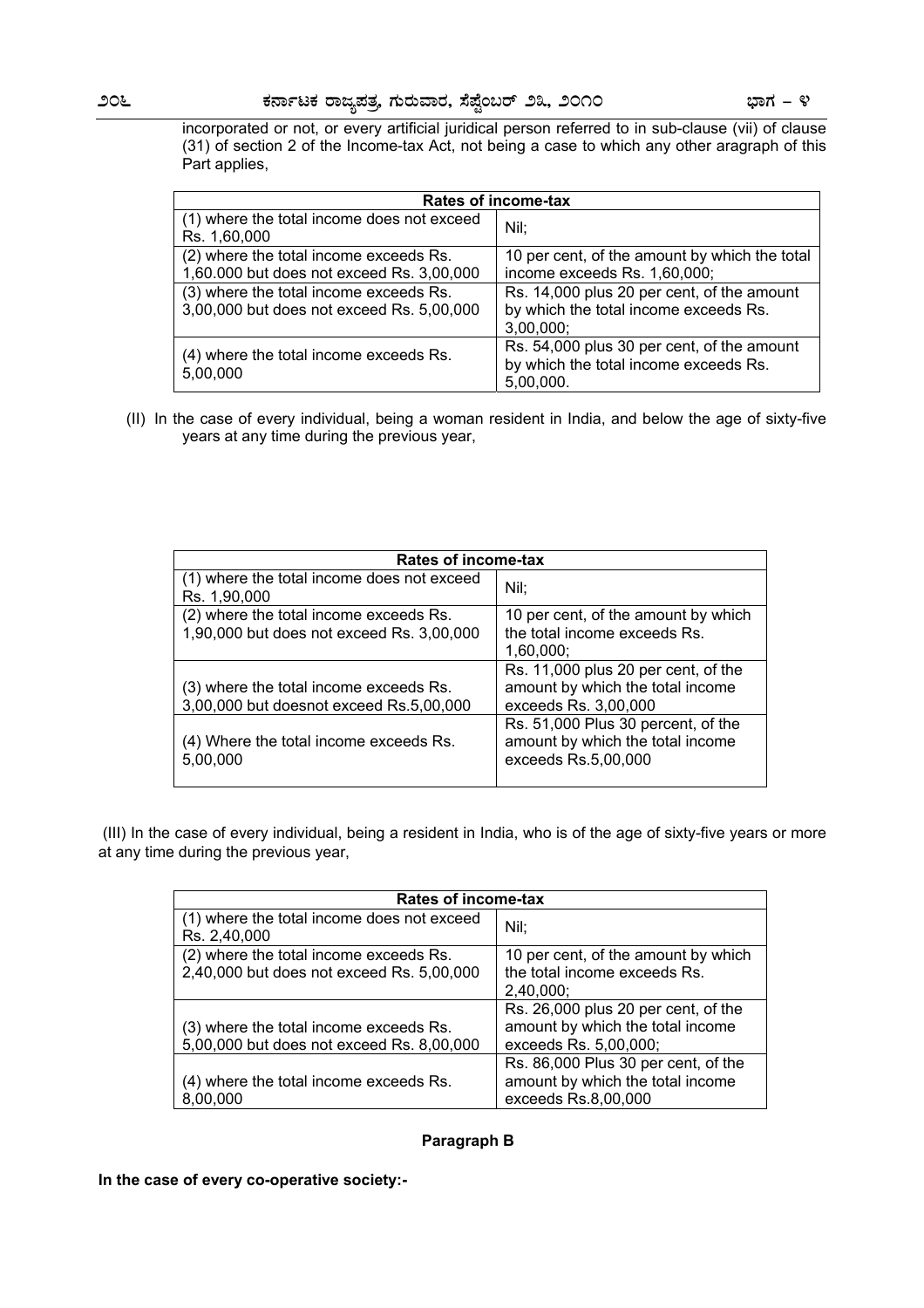#### **¨sÁUÀ - 4 PÀ£ÁðlPÀ gÁdå¥ÀvÀæ, UÀÄgÀĪÁgÀ, ¸É¥ÉÖA§gï 23, 2010 207**

| <b>Rates of Income-Tax</b>                   |                                                  |
|----------------------------------------------|--------------------------------------------------|
| (1) Where the total income doesnot exceed    | 10 per cent, of the total income;                |
| Rs.10,000                                    |                                                  |
| (2) Where the total income exceed Rs. 10,000 | Rs.1,000 plus 20 percent, of the amount by which |
|                                              | the tortal income exceeds Rs.10,000              |
| (3) where the total income exceeds Rs.20,000 | Rs. 3,000 plus 30 per cent, of the amount by     |
|                                              | which the total income exceeds Rs.20,000         |

#### **Paragraph C**

In the case of every co-operative society

| Rate of income-tax                              |                    |
|-------------------------------------------------|--------------------|
| , of the<br>total<br>.)n<br>income<br>the whole | 30<br>∵cent<br>ner |
|                                                 |                    |

#### **Paragraph D**

In the case of every local authority-

| Rate of<br>f income-tax             |                       |
|-------------------------------------|-----------------------|
| income<br>On the whole of the total | cent<br>' ner .<br>3U |

### **Paragraph-E**

| Rate of income-tax                                                                                                                                                                                                                                                                                                                                                                                                                                                     |                                   |
|------------------------------------------------------------------------------------------------------------------------------------------------------------------------------------------------------------------------------------------------------------------------------------------------------------------------------------------------------------------------------------------------------------------------------------------------------------------------|-----------------------------------|
| I. In the case of a domestic company                                                                                                                                                                                                                                                                                                                                                                                                                                   | 30 per cent, of the total income; |
| II. In the case of a company other than a domestic<br>company(1) on so much of the total income as<br>consists of, (a) royalties received from Government<br>or an Indian concern in pursuance of an agreement<br>made by it with the Government or the Indian<br>concern after the 31st day of March, 1961 but<br>before the 1st day of April, 1976; or (b) fees for<br>rendering technical services received from<br>Government or an Indian concern in pursuance of |                                   |
| an agreement made by it with the Government or<br>the Indian concern after the 29th day of February,<br>1964 but before the 1st day of April, 1976,                                                                                                                                                                                                                                                                                                                    |                                   |
| and where such agreement has, in either case,<br>been approved by the Central Government                                                                                                                                                                                                                                                                                                                                                                               | 50 per cent:                      |
| (ii) on the balance, if any, of the total income                                                                                                                                                                                                                                                                                                                                                                                                                       | 40 per cent.                      |

#### **Surcharge on income-tax**

 The amount of income-tax computed in accordance with the preceding provisions of this Paragraph, or in section 111A or section 112, shall, in the case of every company, be increased by a surcharge for purposes of the Union calculated,

 (i) in the case of every domestic company having a total income exceeding one crore rupees, at the rate of ten per cent, of such income-tax;

 (ii) in the case of every company other than a domestic company having a total income exceeding one crore rupees, at the rate of two and one-half per cent.:

 Provided that in the case of every company having a total income exceeding one crore rupees, the total amount payable as income-tax and surcharge on such income shall not exceed the total amount payable as income-tax on a total income of one crore rupees by more than the amount of income that exceeds one crore rupees.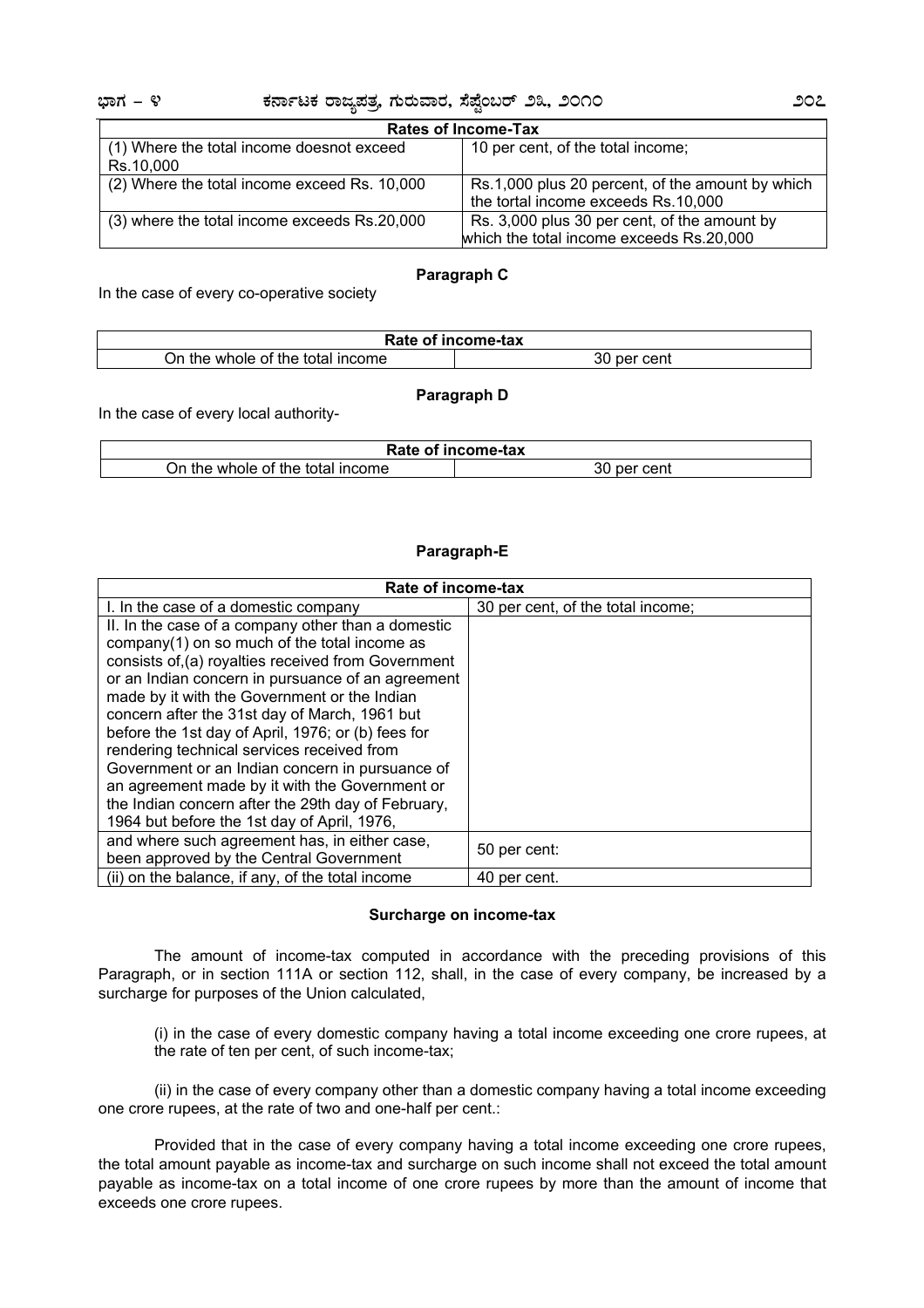#### **PART II**

#### **Rates for deduction of tax at source in certain cases**

In every case in which under the provisions of sections 193,194,194A, 194B, 194BB, 194D and 195 of the Income-tax Act, tax is to be deducted at the rates in force, deduction shall be made from the income subject to the deduction at the following rates: Ŧ.

| Rate of income-tax                                                                                             |               |  |
|----------------------------------------------------------------------------------------------------------------|---------------|--|
| 1. In the case of a person other than a company(a) where the person is resident<br>in India                    |               |  |
| (i) on income by way of interest other than "Interest on securities"                                           | 10 per cent.; |  |
| (ii) on income by way of winnings from lotteries, crossword puzzles, card games<br>and other games of any sort | 30 per cent;  |  |
| (iii) on income by way of winnings from horse races                                                            | 30 per cent.; |  |
| (iv) on income by way of insurance commission                                                                  | 10 per cent;  |  |

(v) on income by way of interest payable on 10 per cent.; 10 per cent.;

| (A) any debentures or securities for money issued by or on behalf of any local authority or a corporation<br>established by a Central, State or Provincial Act;<br>(B) any debentures issued by a company where such debentures are listed on a recognised stock<br>exchange in India in accordance with the Securities Contracts (Regulation) Act, 1956 (42 of 1956) and<br>any rules made thereunder; (C) any security of the Central or State Government                                                                                                                                       |               |                  |
|---------------------------------------------------------------------------------------------------------------------------------------------------------------------------------------------------------------------------------------------------------------------------------------------------------------------------------------------------------------------------------------------------------------------------------------------------------------------------------------------------------------------------------------------------------------------------------------------------|---------------|------------------|
| (vi) on any other income                                                                                                                                                                                                                                                                                                                                                                                                                                                                                                                                                                          | 10 per cent.; |                  |
| (b) where the person is not resident in India                                                                                                                                                                                                                                                                                                                                                                                                                                                                                                                                                     |               |                  |
| (i) in the case of a non-resident Indian                                                                                                                                                                                                                                                                                                                                                                                                                                                                                                                                                          |               |                  |
| (A) on any investment income                                                                                                                                                                                                                                                                                                                                                                                                                                                                                                                                                                      | 20 per cent.; |                  |
| (B) on income by way of long-term capital gains referred to in section 115E                                                                                                                                                                                                                                                                                                                                                                                                                                                                                                                       | 10 per cent.; |                  |
| (C) on income by way of short-term capital gains referred to in section 111A                                                                                                                                                                                                                                                                                                                                                                                                                                                                                                                      | 15 per cent.: |                  |
| (D) on other income by way of long-term capital gains [not being long-term<br>capital gains referred to in clauses (33), (36) and (38) of section 10]                                                                                                                                                                                                                                                                                                                                                                                                                                             | 20 per cent.; |                  |
| (E) on income by way of interest payable by Government or an Indian concern<br>on moneys borrowed or debt incurred by Government or the Indian concern in<br>20 per cent.;<br>foreign currency                                                                                                                                                                                                                                                                                                                                                                                                    |               |                  |
| (F) on income by way of royalty payable by Government or an Indian concern in pursuance of an<br>agreement made by it with the Government or the Indian concern where such royalty is in<br>consideration for the transfer of all or any rights (including the granting of a licence) in respect of<br>copyright in any book on a subject referred to in the first proviso to sub-section (1A) of section 115A of<br>the Income-tax Act, to the Indian concern, or in respect of any computer software referred to in the<br>second proviso to sub-section (1A) of section 115A of the Income-tax |               |                  |
| (I) where the agreement is made on or after the 1st day of June, 1997 but before the 1st<br>day of June, 2005                                                                                                                                                                                                                                                                                                                                                                                                                                                                                     |               | 20 per<br>cent.; |
| (II) where the agreement is made on or after the 1st day of June, 2005                                                                                                                                                                                                                                                                                                                                                                                                                                                                                                                            |               | 10 per<br>cent.; |
| (G) on income by way of royalty [not being royalty of the nature referred to in sub-item<br>(b)(i)(F)] payable by Government or an Indian concern in pursuance of an agreement<br>made by it with the Government or the Indian concern and where such agreement is with<br>an Indian concern, the agreement is approved by the Central Government or where it<br>relates to a matter included in the industrial policy, for the time being in force, of the<br>Government of India, the agreement is in accordance with that policy                                                               |               |                  |
| (I) where the agreement is made on or after the 1st day of June, 1997 but before the 1st<br>day of June, 2005                                                                                                                                                                                                                                                                                                                                                                                                                                                                                     |               | 20 per<br>cent.: |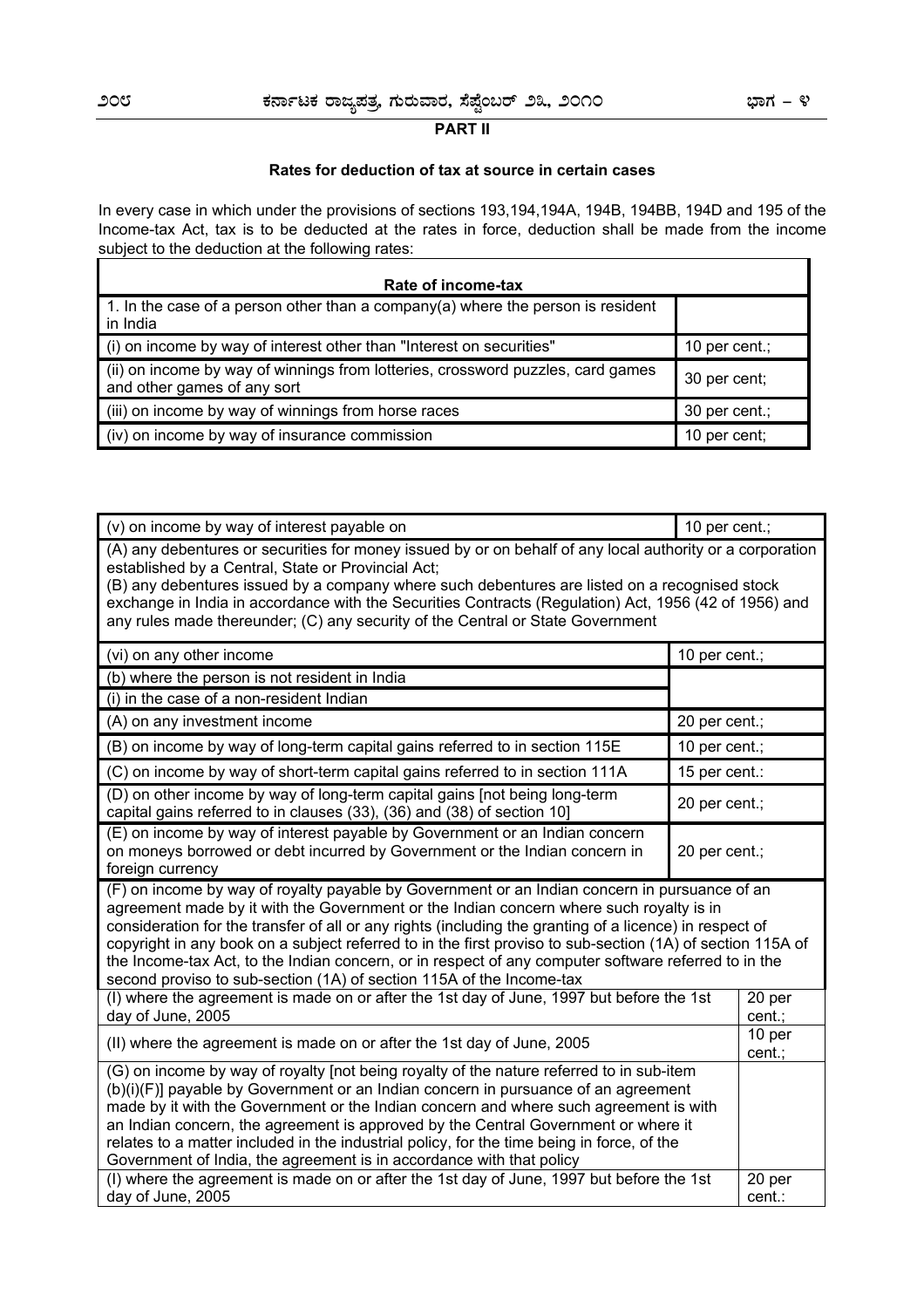÷

| (II) where the agreement is made on or after the 1st day of June, 2005                                                                                                                                                                                                                                                                                                                                                                                                                                                                                                                                                                            | 10 per<br>cent.;            |
|---------------------------------------------------------------------------------------------------------------------------------------------------------------------------------------------------------------------------------------------------------------------------------------------------------------------------------------------------------------------------------------------------------------------------------------------------------------------------------------------------------------------------------------------------------------------------------------------------------------------------------------------------|-----------------------------|
| (H) on income by way of fees for technical services payable by Government or an Indian<br>concern in pursuance of an agreement made by It with the Government or the Indian<br>concern and where such agreement is with an Indian concern, the agreement is approved<br>by the Central Government or where it relates to a matter included in the industrial policy,<br>for the time being in force, of the Government of India, the agreement is in accordance<br>with that policy                                                                                                                                                               |                             |
| (i) where the agreement is made on or after the 1st day of June. 1997 but before the 1st<br>day of June, 2005                                                                                                                                                                                                                                                                                                                                                                                                                                                                                                                                     | 20 per<br>cent.;            |
| (ii) where the agreement is made on or after the 1st day of June, 2005                                                                                                                                                                                                                                                                                                                                                                                                                                                                                                                                                                            | 10 per<br>cent.;            |
| (I) on income by way of winnings from lotteries, crossword puzzles, card games and other<br>games of any sort                                                                                                                                                                                                                                                                                                                                                                                                                                                                                                                                     | 30 per<br>cent;             |
| (J) on income by way of winnings from horse races                                                                                                                                                                                                                                                                                                                                                                                                                                                                                                                                                                                                 | 30 <sub>per</sub><br>cent.; |
| (K) on the whole of the other income                                                                                                                                                                                                                                                                                                                                                                                                                                                                                                                                                                                                              | 30 per<br>cent.;            |
| (ii) in the case of any other person                                                                                                                                                                                                                                                                                                                                                                                                                                                                                                                                                                                                              |                             |
| (A) on income by way of interest payable by Government or an Indian concern on moneys                                                                                                                                                                                                                                                                                                                                                                                                                                                                                                                                                             | 20 per                      |
| borrowed or debt incurred by Government or the Indian concern in foreign currency                                                                                                                                                                                                                                                                                                                                                                                                                                                                                                                                                                 | cent.                       |
| (B) on income by way of royalty payable by Government an Indian concern in pursuance of an<br>agreement made by it with the Government or the Indian concern where such royalty is in<br>consideration for the transfer of all or any rights (including the granting of a licence) in respect of<br>copyright in any book on a subject referred to in the first proviso to sub-section (1A) of section 115A of<br>the Income-tax Act, to the Indian concern, or in respect of any computer software referred to in the                                                                                                                            |                             |
| second proviso to sub-section (1A) of section 115A of the income-tax Act, to a person resident in India                                                                                                                                                                                                                                                                                                                                                                                                                                                                                                                                           |                             |
| (I) where the agreement is made on or after the 1st day of June, 1997 but before the 1st day<br>of June, 2005                                                                                                                                                                                                                                                                                                                                                                                                                                                                                                                                     | 20 per<br>cent,             |
|                                                                                                                                                                                                                                                                                                                                                                                                                                                                                                                                                                                                                                                   | 10 per                      |
| $(11)$ where the agreement is made on or after the 1st day of June, 2005                                                                                                                                                                                                                                                                                                                                                                                                                                                                                                                                                                          | cent:                       |
| (C) on income by way of royalty [not being royalty of nature referred to in sub-item (b)(ii)(B)]<br>payable by Government or an Indian concern in pursuance of an agreement made by it with<br>the Government or the Indian concern and where such agreement is with an Indian concern,<br>the agreement is approved by the Central Government or where it relates to a matter included<br>in the industrial policy, for the time being in force, of the Government of India, the agreement<br>is in accordance with that policy<br>(I) where the agreement is made on or after the 1st day of June, 1997 but before the 1st day<br>of June, 2005 | 20 per<br>cent;             |
| II) where the agreement is made on or after the 1st day of June, 2005                                                                                                                                                                                                                                                                                                                                                                                                                                                                                                                                                                             | 10 per                      |
| (D) on income by way of fees for technical services payable by Government or an Indian<br>concern in pursuance of an agreement made by it with the Government or the Indian concern<br>and where such agreement is with an Indian concern, the agreement is approved by the<br>Central Government or where it relates to a matter included in the industrial policy, for the time<br>being in force, of the Government of India, the agreement is in accordance with that policy<br>(I) where the agreement is made on or after the 1st day of June, 1997 but before the 1st day                                                                  | cent.;<br>20 per            |
| of June, 2005                                                                                                                                                                                                                                                                                                                                                                                                                                                                                                                                                                                                                                     | cent.;                      |
| (II) where the agreement is made on or after the 1st day of June, 2005                                                                                                                                                                                                                                                                                                                                                                                                                                                                                                                                                                            | 10 per<br>cent.;            |
| (E) on income by way of winnings from lotteries, crossword puzzles, card games and other<br>games of any sort                                                                                                                                                                                                                                                                                                                                                                                                                                                                                                                                     | 30 per<br>cent.;            |
| (F) on income by way of winnings from horse races                                                                                                                                                                                                                                                                                                                                                                                                                                                                                                                                                                                                 | 30 per<br>cent;             |
| G) on income by way of short-term capital gains referred to in section 111A                                                                                                                                                                                                                                                                                                                                                                                                                                                                                                                                                                       | 15 per<br>cent.;            |
| (H) on income by way of long-term capital gains [not being long-term capital gains referred to<br>in clauses (33), (36) and (38) of section 10]                                                                                                                                                                                                                                                                                                                                                                                                                                                                                                   | 20 per<br>cent.;            |
| (I) on the whole of the other income                                                                                                                                                                                                                                                                                                                                                                                                                                                                                                                                                                                                              | 30 per cent                 |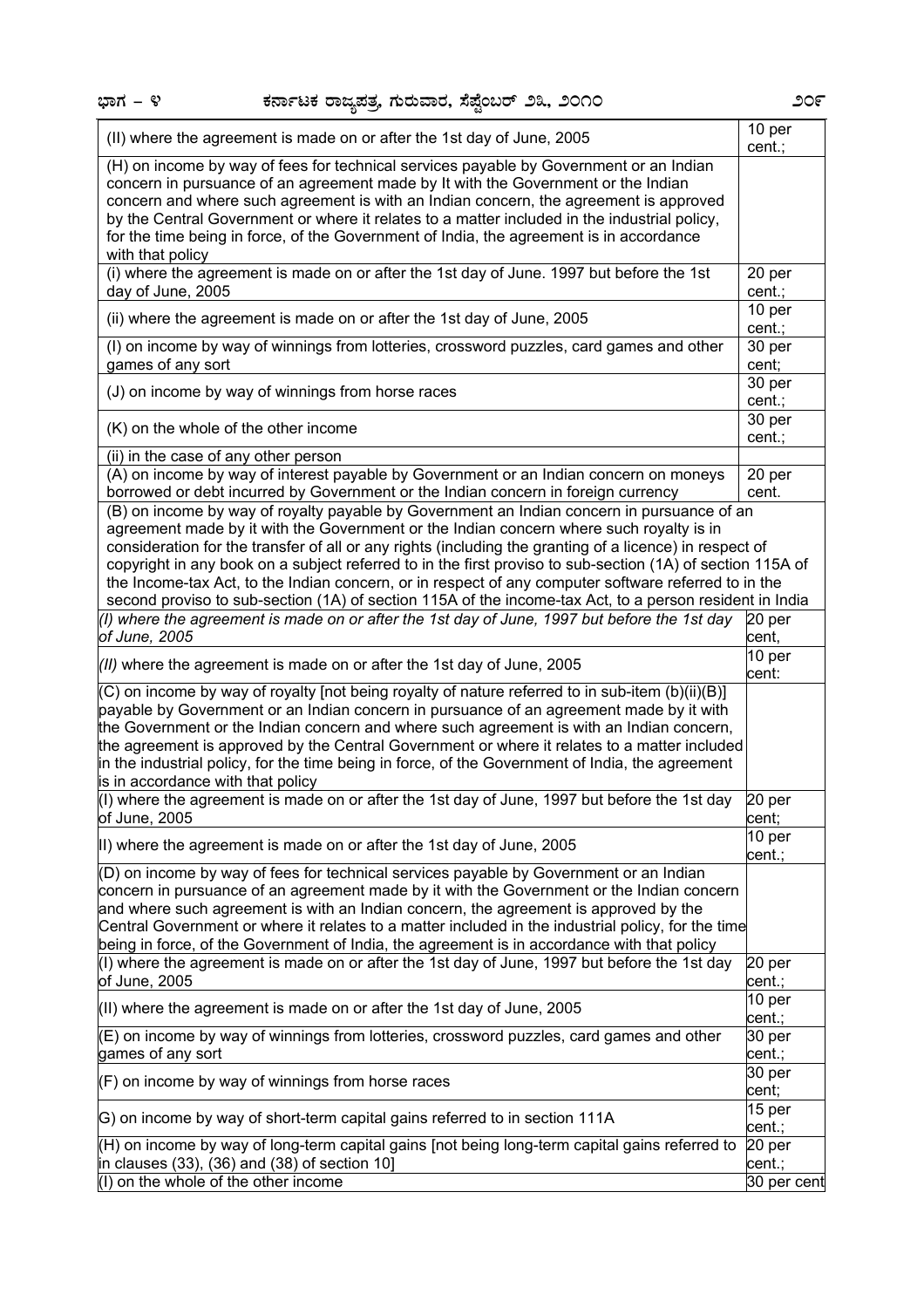| 2. In the case of a company                                                                                           |                  |
|-----------------------------------------------------------------------------------------------------------------------|------------------|
| (a) where the company is a domestic company                                                                           |                  |
| (i) on income by way of interest other than "Interest"<br>on securities"                                              | 10 per<br>cent.: |
| (ii) on income by way of winnings from lotteries, 30 per crossword puzzles, card games and<br>other games of any sort | 30 per<br>cent   |
| (iii) on income by way of winnings from horse races                                                                   | 30 Per<br>cent   |
| (iv) on any other income                                                                                              | 10 per cent      |
| (b) where the company is not a domestic company                                                                       |                  |
| $(i)$ on income by way of winnings from lotteries, crossword puzzles, card games and other                            |                  |
| games of any sort                                                                                                     | 30 percent       |
| (ii) on income by way of winnings from horse races                                                                    | 30 per cent      |

| (iii) on income by way of interest payable by Government or an                                                                                                                                                                                                                                                                                                                                                                                                                                                                                                                                                                                                             |                  |
|----------------------------------------------------------------------------------------------------------------------------------------------------------------------------------------------------------------------------------------------------------------------------------------------------------------------------------------------------------------------------------------------------------------------------------------------------------------------------------------------------------------------------------------------------------------------------------------------------------------------------------------------------------------------------|------------------|
| Indian concern on moneys borrowed or debt incurred by                                                                                                                                                                                                                                                                                                                                                                                                                                                                                                                                                                                                                      |                  |
| Government or the Indian concern in foreign currency                                                                                                                                                                                                                                                                                                                                                                                                                                                                                                                                                                                                                       |                  |
|                                                                                                                                                                                                                                                                                                                                                                                                                                                                                                                                                                                                                                                                            | 20 per cent      |
| (iv) on income by way of royalty payable by Government or an Indian concern in pursuance<br>of an agreement made by it with the Government or the Indian concern after the 31st day of<br>March, 1976 where such royalty is in consideration for the transfer of all or any rights<br>(including the granting of a licence in respect of copyright in any book on a subject referred<br>to in the first proviso to sub-section (1A) of section 115A of the Income-tax Act, to the Indian<br>concern, or in respect of any computer software referred to in the second proviso to sub-<br>section (1A) of section 115A of the Income-tax Act, to a person resident in India |                  |
| A) where the agreement is made before the 1st day of June, 1997                                                                                                                                                                                                                                                                                                                                                                                                                                                                                                                                                                                                            | 30 per cent      |
| (B) where the agreement is made on or after the 1st 20 perday of June, 1997 but before the<br>1st day of June, 2005                                                                                                                                                                                                                                                                                                                                                                                                                                                                                                                                                        | 20 per cent      |
| (C) where the agreement is made on or after the $1st$ day of June, 2005                                                                                                                                                                                                                                                                                                                                                                                                                                                                                                                                                                                                    | 10<br>Per        |
|                                                                                                                                                                                                                                                                                                                                                                                                                                                                                                                                                                                                                                                                            | cent             |
| (v) on income by way of royalty [not being royalty of the nature referred to in sub-item<br>(b)(iv)] payable by Government or an Indian concern in pursuance of an agreement made<br>by it with the Government or the Indian concern and where such agreement is with an<br>Indian concern, the agreement is approved by the Central Government or where it relates to<br>a matter included in the industrial policy, for the time being in force, of the Government of<br>India,<br>accordance<br>with<br>the<br>agreement<br>is<br>in<br>that<br>policy-                                                                                                                 |                  |
| (A) where the agreement is made after the 31st day of March, 1961 but before the 1st day<br>of April, 1976                                                                                                                                                                                                                                                                                                                                                                                                                                                                                                                                                                 | 50 per<br>cent;  |
| (B) where the agreement is made after the 31st day of March, 1976 but before the 1st day<br>of June, 1997                                                                                                                                                                                                                                                                                                                                                                                                                                                                                                                                                                  | 30 per<br>cent;  |
| (C) where the agreement is made on or after the 1st day of June, 1997 but before the 1st<br>day of June, 2005                                                                                                                                                                                                                                                                                                                                                                                                                                                                                                                                                              | 20 per<br>cent;  |
| (D) where the agreement is made on or after the 1st day of June, 2005                                                                                                                                                                                                                                                                                                                                                                                                                                                                                                                                                                                                      | 10 per<br>cent.; |
| vi) on income by way of fees for technical services payable by Government or an Indian<br>concern in pursuance of an agreement made by it with the Government or the Indian<br>concern and where such agreement is with an Indian concern, the agreement is approved<br>by the Central Government or where it relates to a matter included in the (industrial policy,                                                                                                                                                                                                                                                                                                      |                  |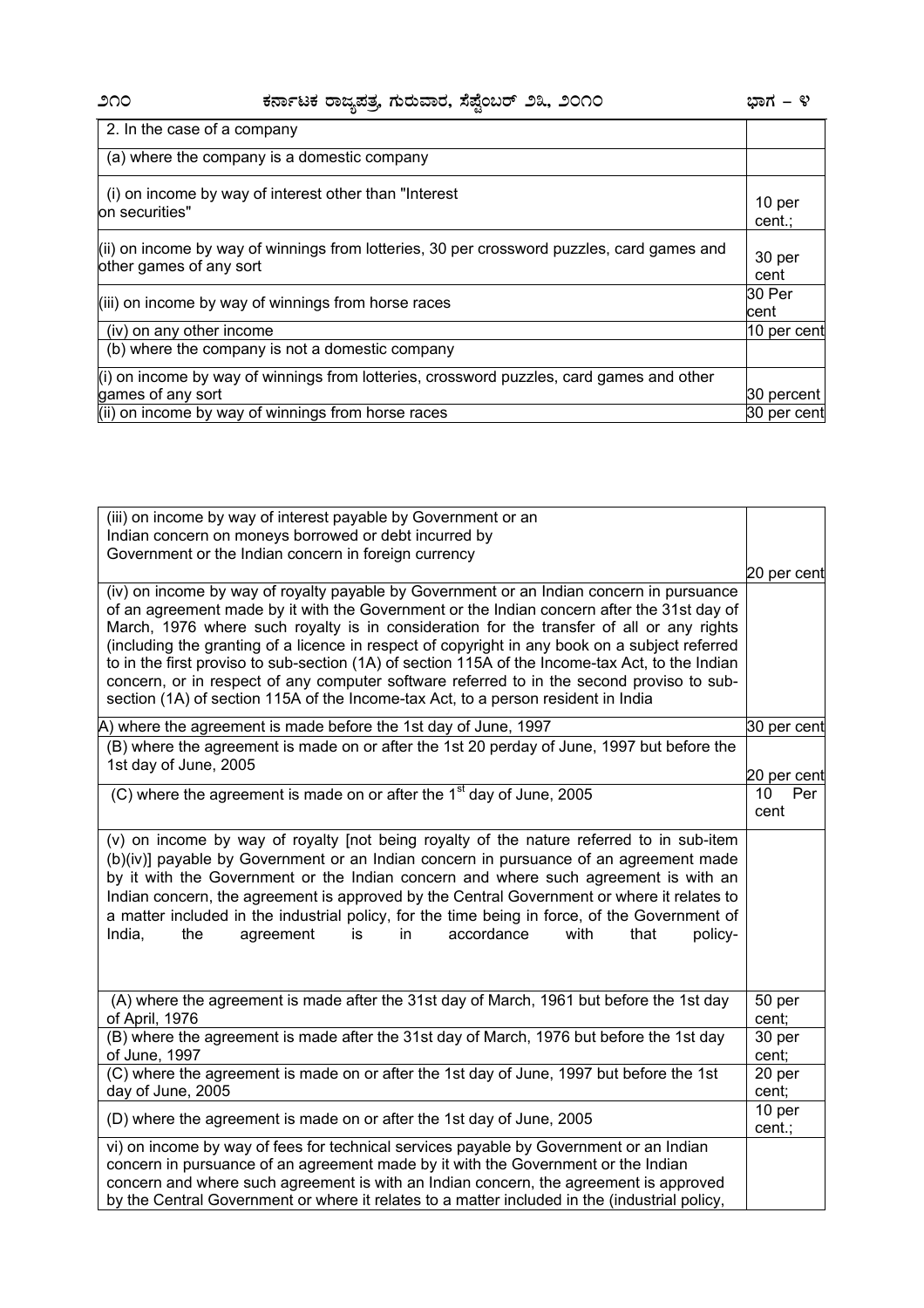**¨sÁUÀ - 4 PÀ£ÁðlPÀ gÁdå¥ÀvÀæ, UÀÄgÀĪÁgÀ, ¸É¥ÉÖA§gï 23, 2010 211**

| for the time being in force, of the Government of India, the agreement is in accordance with |        |
|----------------------------------------------------------------------------------------------|--------|
| that policy                                                                                  |        |
| (A) where the agreement is made after the 29th day of February, 1964 but before the 1st      | 50 per |
| day of April, 1976                                                                           | cent.; |
| (B) where the agreement is made after the 31st day of March, 1976 but before the 1st day     | 30 per |
| of June, 1997                                                                                | cent.; |
| (C) where the agreement is made on or after the 1st day of June, 1997 but before the 1st     | 20 per |
| day of June, 2005                                                                            | cent:  |
| (D) where the agreement is made on or after the 1st day of June, 2005                        |        |
|                                                                                              | cent:  |
| (vii) on income by way of short-term capital gains referred to in section 111A               |        |
|                                                                                              |        |
| to in clauses $(33)$ , $(36)$ and $(38)$ of section 10]                                      | cent:  |
|                                                                                              |        |
| (ix) on any other income                                                                     | cent.  |

Explanation :- For the purpose of item 1(b)(i) of this part, "investment income" and "non-resident Indian" shall have the meanings assigned to them in chapter XII-A of the income- tax Act

#### **Surcharge on income-tax**

 The amount of income-tax computed in accordance with the preceding provisions of this Paragraph, or in section 111A or section 112, shall, in the case of every company, be increased by a surcharge for purposes of the Union calculated.

 (i) in the case of every domestic company having a total income exceeding one crore rupees, at the rate of ten per cent, of such income-tax;

(ii) in the case of every company other than a domestic company having a total income exceeding one crore rupees, at the rate of two nd one-half per cent.:

 Provided that in the case of every company having a to income exceeding one crore rupees, the total amount payable as income-tax and surcharge on such income shall not exceed the total amount payable as income-tax on a total income of one crore rupees by more than the amount of income that exceeds one crore rupees.

#### **PART III**

#### **Rates for charging income-tax in certain cases, deducting income-tax from income chargeable under the head "salaries" and computing "advance tax"**

In cases in which income-tax has to be charged under sub-section (4) of section 172 of the Income-tax Act or subsection (2) of section 174 or section 174A or section 175 or sub-section (2) of section 176 of the said Act or deducted from, or paid on, from income chargeable under the head "Salaries" under section 192 of the said Act in which the "advance tax" payable under Chapter XVI1-C of the said Act has to be computed at the rate or rates in force, such income-tax or, as the case may be, "advance tax" [not being " advance tax" in respect of any income chargeable to tax under Chapter XII or Chapter XII-A or income chargeable to tax under section 115JB or sub-section (1A) of section 161 or section 164 or section 164A or section 167B of the Income-tax Act at the rates as specified in that Chapter or section or surcharge, wherever applicable, on such "advance tax" respect of any income chargeable to tax under section 115A or section 115AB or section 115AC or section 115ACA or section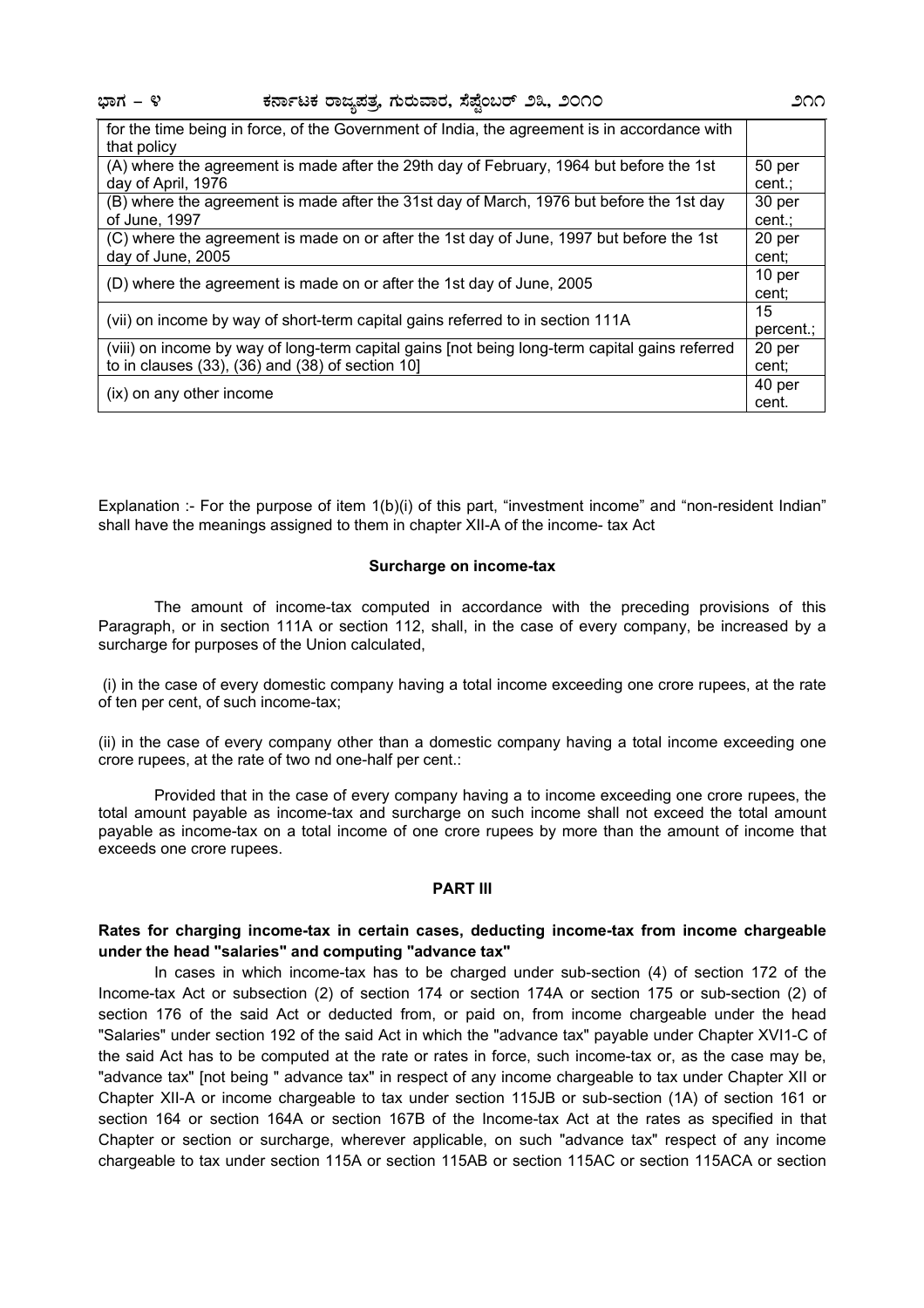115AD or section 115B or section 115BB or section 115BBA or section 115BBC or section 115E or section 135JB] shall be charged, deducted or computed at the following rate or rates:

#### **Paragraph A**

 (1) In the case of every individual other than the individual referred to in items (II) and (III) of this Paragraph or Hindu undivided family or association of persons or body of individuals, whether incorporated or not, or every artificial juridical person referred to in sub-clause (vii) of clause (31) of section 2 of the Income-tax Act, not being a case to which any other Paragraph of this Part applies

| Rates of income-tax                        |                                     |
|--------------------------------------------|-------------------------------------|
| (1) where the total income does not exceed | Nil:                                |
| Rs. 1,60,000                               |                                     |
| (2) where the total income exceeds Rs.     | 10 per cent, of the amount by which |
| 1,60,000 but does not exceed Rs. 5,00,000  | the total income exceeds Rs.        |
|                                            | 1,60,000;                           |
| (3) where the total income exceeds Rs.     | Rs. 34.000 plus 20 per cent, of the |
| 5,00,000 but does not exceed Rs. 8,00,000  | amount by which the total income    |
|                                            | exceeds Rs. 5,00,000,               |

| (4) where the total income exceeds Rs.<br>8.00.000 | Rs. 94,000 plus 30 per cent, of the |  |
|----------------------------------------------------|-------------------------------------|--|
|                                                    | amount by which the total income    |  |
|                                                    | exceeds Rs. $8,00,000$ .            |  |

(II) In the case of every individual, being a woman resident in India, and below the age of sixty-five years at any time during the previous year

| Rates of income-tax                                                                 |                                                                                                  |
|-------------------------------------------------------------------------------------|--------------------------------------------------------------------------------------------------|
| (1) where the total income does not exceed<br>Rs. 1,90,000                          | Nil:                                                                                             |
| (2) where the total income exceeds Rs.<br>1,90,000 but does not exceed Rs. 5,00,000 | 10 per cent, of the amount by which<br>the total income exceeds Rs.<br>1,90,000;                 |
| (3) where the total income exceeds Rs.<br>5,00,000 but does not exceed Rs. 8,00,000 | Rs. 31,000 plus 20 per cent, of the<br>amount by which the total income<br>exceeds Rs. 5,00,000; |
| (4) where the total income exceeds Rs.<br>8,00,000                                  | Rs. 91,000 plus 30 per cent, of the<br>amount by which the total income<br>exceeds Rs. 8,00,000. |

(III)In the case of every individual, being a resident in India, who is of the age of sixty-five years or more at any time during the previous year,

| Rates of income-tax                                                                 |                                                                                                  |
|-------------------------------------------------------------------------------------|--------------------------------------------------------------------------------------------------|
| (1) where the total income does not exceed<br>Rs. 2,40,000                          | Nil.;                                                                                            |
| (2) where the total income exceeds Rs.<br>2,40,000 but does not exceed Rs. 5,00,000 | 10 per cent, of the amount by which<br>the total income exceeds Rs.<br>2,40,000;                 |
| (3) where the total income exceeds Rs.<br>5,00,000 but does not exceed Rs. 8,00.000 | Rs. 26,000 plus 20 per cent, of the<br>amount by which the total income<br>exceeds Rs. 5,00,000; |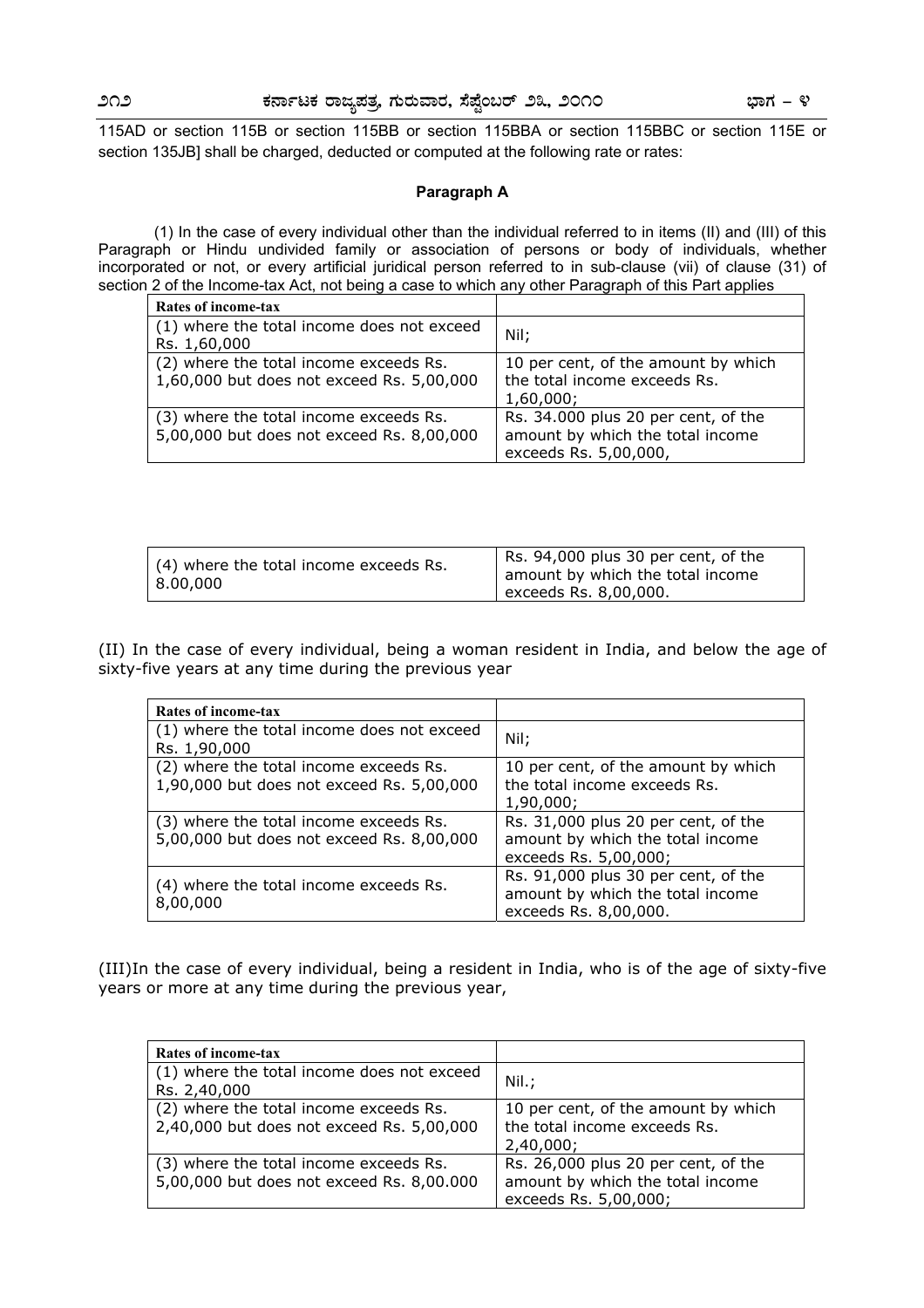| (4) where the total income exceeds Rs.<br>8,00,000 | Rs. 86,000 plus 30 percent, of the |
|----------------------------------------------------|------------------------------------|
|                                                    | amount by which the total Income   |
|                                                    | exceeds Rs. $8,00,000$ .           |

#### **Paragraph B**

In the case of every co-operative society,

| Rates of income-tax                                                             |                                                                                              |
|---------------------------------------------------------------------------------|----------------------------------------------------------------------------------------------|
| (1) where the total income does not exceed<br>Rs. 10,000                        | 10 percent, of the total income;                                                             |
| (2) where the total income exceeds Rs-<br>10,000 but does not exceed Rs. 20,000 | Rs. 1,000 plus 20 percent, of the<br>amount by which the total income<br>exceeds Rs. 10,000; |

| (3) where the total income exceeds Rs.<br>20,000 | Rs. 3,000 plus 30 per cent, of the<br>amount by which the total income<br>exceeds Rs. 20,000. |
|--------------------------------------------------|-----------------------------------------------------------------------------------------------|
|                                                  |                                                                                               |

### **Paragraph c**

| Rate of income- tax              |             |
|----------------------------------|-------------|
| On the whole of the total Income | 30 Per cent |

### **Paragraph D**

In case of Every firm,-

| Rate of income- tax              |             |
|----------------------------------|-------------|
| On the whole of the total Income | 30 Per cent |

### **Paragraph E**

In case of a company,-

| Rate of income- tax                                                                                             |                                 |
|-----------------------------------------------------------------------------------------------------------------|---------------------------------|
| I. In the Case of a domestic company                                                                            | 30 Per cent of the total income |
| II. In the case of a company other than a<br>domestic company<br>(i) on so much of the total income as consists |                                 |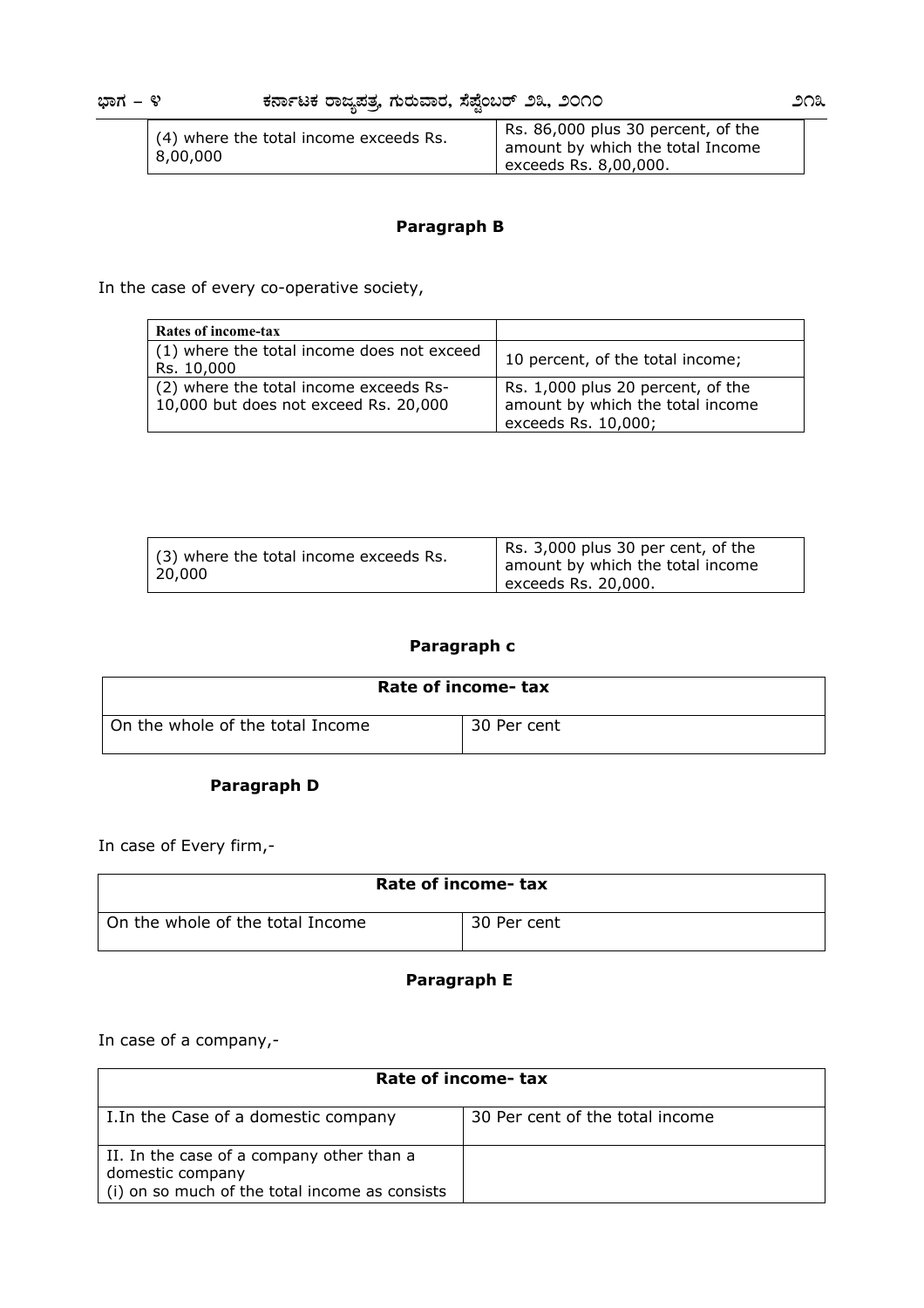| of,                                                                                                                                                                                                                                                                  |              |
|----------------------------------------------------------------------------------------------------------------------------------------------------------------------------------------------------------------------------------------------------------------------|--------------|
| (a) royalties received from Government or an<br>Indian concern in pursuance of an agreement<br>made by it with the Government or the Indian<br>concern after the 31st day of March, 1961 but<br>before the 1st day of April, 1976; or                                |              |
| (b) fees for rendering technical services<br>received from Government or an Indian<br>concern in pursuance of an agreement made<br>by it with the Government or the Indian<br>concern after the 29th day of February. 1964<br>but before the 1st day of April, 1976, |              |
| and where such agreement has, in either<br>case, been approved by the Central<br>Government                                                                                                                                                                          | 50 per cent; |
| (ii) on the balance, if any, of the total income                                                                                                                                                                                                                     | 40 per cent. |

#### **Surcharge on income-tax**

The amount of income-tax computed in accordance with the preceding provisions of this Paragraph, or in section 111A or section 112, shall, in the case of every company, be increased by a surcharge for purposes of the Union calculated,

(i) in the case of every domestic company having a total income exceeding one crore rupees, at the rate of seven and one-half per cent, of such income-tax;

(ii) in the case of every company other than a domestic company having a total income exceeding one crore rupees at the rate of two and one-half per cent.:

Provided that in the case of every company having a to income exceeding one crore rupees, the total amount payable as income-tax and surcharge on such income shall not exceed the total amount payable as income-tax on a total income of one crore rupees by more than the amount of income that exceeds one crore rupees.

#### **PART IV**

#### **[See section 2( 13)(c)]**

#### **Rules for computation of net agricultural income**

Rule 1. -Agricultural income of the nature referred to in sub-clause (a) of clause (IA) of section 2 of the Income-tax Act shall be computed as if it were income chargea to income-tax under that Act under the head "Income from other sources" an the provisions of sections 57 to 59 of that Act shall, so far as may be, apply accordingly:

Provided that sub-section (2) of section 58 shall apply subject to the modification that the reference to section 40A therein shall be construed as not including a reference to sub-sections

(3) and (4) of section 40A.

Rule 2.-Agricultural income of the nature referred to in sub-clause (b) or sub-clause (c) of clause (1A) of section 2 of the Income-tax Act [other than income derived from any building required as a dwelling-house by the receiver of the rent or revenue of the cultivator or the receiver of rent-in-kind referred to in the said sub-clause (c)] shall be computed as if it were income chargeable to income-tax under that Act under the head "Profits and gains of business or profession" and the provisions of sections 30, 31, 36, 37, 38 ,40,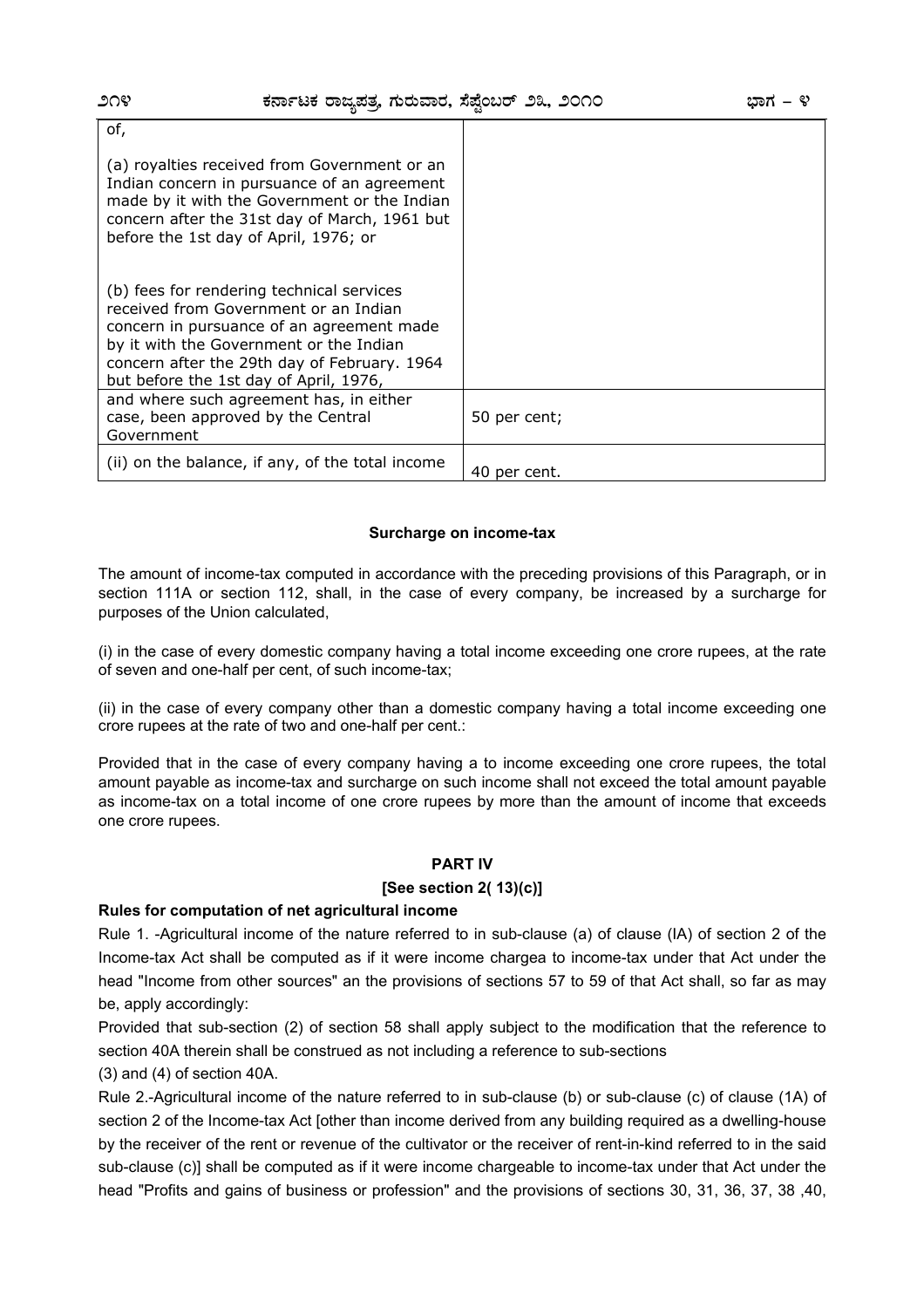40A [other than subsections (3) and (4) thereof], 41, 43,43A, 43B and 43C of the Income-tax Act shall, so far as may be, apply accordingly.

Rule 3. -Agricultural income of the nature referred to in sub-clause (c) of clause (1A) of section 2 of the Income-tax Act, being income derived from any building required as a dwelling-house by the receiver of the rent or revenue or the cultivator or the receiver of rent-in-kind referred to in the said sub-clause (c) shall be computed as if it were income chargeable to income-tax under that Act under the head "Income from house property" and the provisions of sections 23 to 27 of that Act shall, so far as may be, apply accordingly.

Rule 4.-Notwithstanding anything contained in any other provisions of these rules, in a case

(a) where the assessee derives income from sale of tea grown and manufactured by him in India, such income shall be computed in accordance with rule 8 of the Income-tax Rules, 1962, and sixty per cent, of such income shall be regarded as the agricultural income of the assessee;

(b) where the assessee derives income from sale of centrifuged latex or cenex or latex based crepes (such as pale latex crepe) or brown crepes (such as estate brown crepe, re-milled crepe, smoked blanket crepe or flat bark crepe) or technically specified block rubbers manufactured or processed by him from rubber plants grown by him in India, such income shall be computed in accordance with rule 7A of the Income-tax Rules,

1962, and sixty-five per cent, of such income shall be regarded as the agricultural income of the assessee;

(c) where the assessee derives income from sale of coffee grown and manufactured by him in India, such income shall be computed in accordance with rule 7B of the Income-tax Rules, 1962, and sixty per cent, or seventy-five per cent., as the case may be, of such income shall be regarded as the agricultural income of the assessee.

Rule 5.-Where the assessee is" a member of an association of persons or a body of individuals (other than a Hindu undivided family, a company or a firm) which in the previous year has either no income chargeable to tax under the Income-tax Act or has total income not exceeding the maximum amount not chargeable to tax in the case of an association of persons or a body of individuals (other than a Hindu undivided family, a company or a firm) but has any agricultural income then, the agricultural income or loss of the association or body shall be computed in accordance with these rules and the share of the assessee in the agricultural income or loss so computed shall be regarded as the agricultural income or loss of the assessee.

Rule 6.-Where the result of the computation for the previous year in respect of any source of agricultural income is a loss, such loss shall be set off against the income of the assessee, if any, for that previous year from any other source of agricultural income:

Provided that where the assessee is a member of an association of persons or a body of individuals and the share of the assessee in the agricultural income of the association or body, as the case may be, is a loss, such loss shall not be set off against any income of the assessee from any other source of agricultural income.

Rule7.-Any sum payable by the assessee on account of any taxlevied by the State Government on the agricultural income shall be deducted in computing the agricultural income.

Rule 8.-(1) Where the assessee has, in the previous year relevant to the assessment year commencing on the 1st day of April, 2010, any agricultural income and the net result of the computation of the agricultural income of the assessee for any one or more of the previous years relevant to the assessment years commencing on the 1st day of April, 2002 or the 1st day of April, 2003 or the 1st day of April, 2004 or the 1st day of April, 2005 or the 1st day of April, 2006 or the 1st day of April, 2007 or the 1st day of April, 2008 or the 1st day of April, 2009, is a loss, then, for the purposes of sub-section (2) of section 2 of this Act,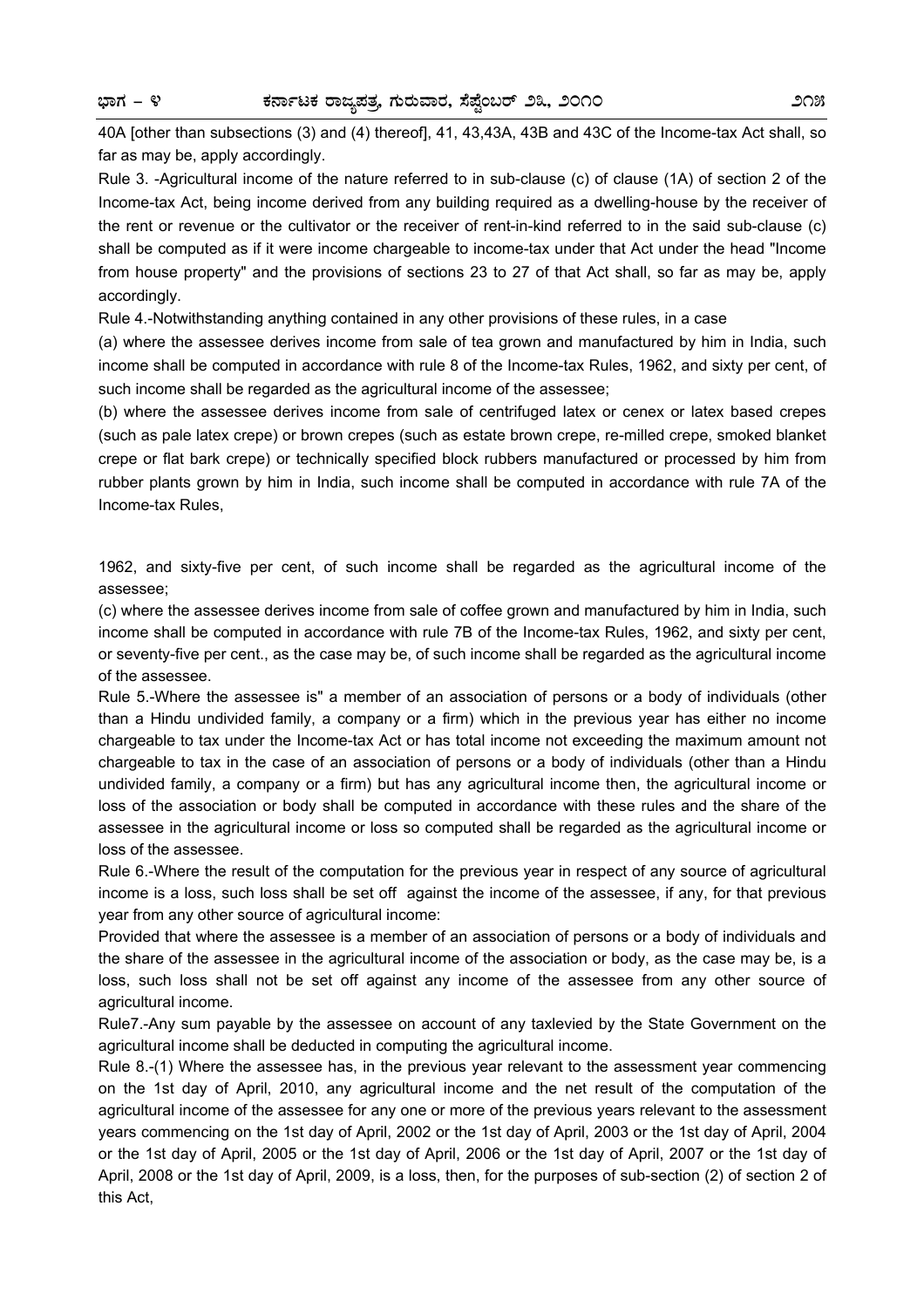(i) the loss so computed for the previous year relevant to the assessment year commencing on the 1st day of April, 2002, to the extent, if any, such loss has not been set off against the agricultural income for the previous year relevant to the assessment year commencing on the 1st day of April, 2003 or the 1st day of April, 2004 or the 1st day of April, 2005 or the 1st day of April, 2006 or the 1st day of April, 2007 or the 1st day of April, 2008 or the 1st day of April, 2009,

(ii) the loss so computed for the previous year relevant to the assessment year commencing on the 1st day of April, 2003, to the extent, if any, such loss has not been set off against the agricultural income for the previous year relevant to the assessment year commencing on the 1st day of April, 2004 or the 1st day of April, 2005 or the 1st day of April, 2006 or the 1st day of April, 2007 or the 1st day of April, 2008 or the 1st day of April, 2009,

(iii) the loss so computed for the previous year relevant to the assessment year commencing on the 1st day of April, 2004, to the extent, if any, such loss has not been set off against the agricultural income for the previous year relevant to the assessment year commencing on the 1st day of April, 2005 or the 1st day of April, 2006 or the 1st day of April, 2007 or the 1st day of April, 2008 or the 1st day of April, 2009,

(iv) the loss so computed for the previous year relevant to the assessment year commencing on the 1st day of April, 2005, to the extent, if any, such loss has not been set off against the agricultural income for the previous year relevant to the assessment year commencing on the 1st day of April, 2006 or the 1st day of April, 2007 or the 1st day of April, 2008 or the 1st day of April, 2009,

(v) the loss so computed for the previous year relevant to the assessment year commencing on the 1st day of April, 2006, to the extent, if any, such loss has not been set off against the agricultural income for the previous year relevant to the assessment year commencing on the 1st day of April, 2007 or the 1st day of April, 2008 or the 1st day of April, 2009,

(vi) the loss so computed for the previous year relevant to the assessment year commencing on the 1st day of April, 2007, to the extent, if any, such loss has not been set off against the agricultural income for the previous year relevant to the assessment year commencing on the 1st day of April, 2008 or the 1st day of April, 2009,

(vii) the loss so computed for the previous year relevant to the assessment year commencing on the 1st day of April, 2008, to the extent, if any, such loss has not been set off against the agricultural income for the previous year relevant to the assessment year commencing on the 1st day of April, 2009,

(viii) the loss so computed for the previous year relevant to the assessment year commencing on the 1st day of April, 2009,

shall be set off against the agricultural income of the assessee for the previous year relevant to the assessment year commencing on the 1st day of April, 2010.

(2) Where the assessee has, in the previous year relevant to the assessment year commencing on the 1st day of April, 2011, or, if by virtue of any provision of the Income-tax Act, income-tax is to be charged in respect of the income of a period other than the previous year, in such other period, any agricultural income and the net result of the computation of the agricultural income of the assessee for any one or more of the previous years relevant to the assessment years commencing on the 1st day of April, 2003 or the 1st day of April, 2004 or the 1st day of April, 2005 or the 1st day of April, 2006 or the 1st day of April, 2007 or the 1st day of April, 2008 or the 1st day of April, 2009 or the 1st day of April, 2010, is a loss, then, for the purposes of subsection (10) of section 2 of this Act,

(i) the loss so computed for the previous year relevant to the assessment year commencing on the 1st day of April, 2003, to the extent, if any, such loss has not been set off against the agricultural income for the previous year relevant to the assessment year commencing on the 1st day of April, 2004 or the 1st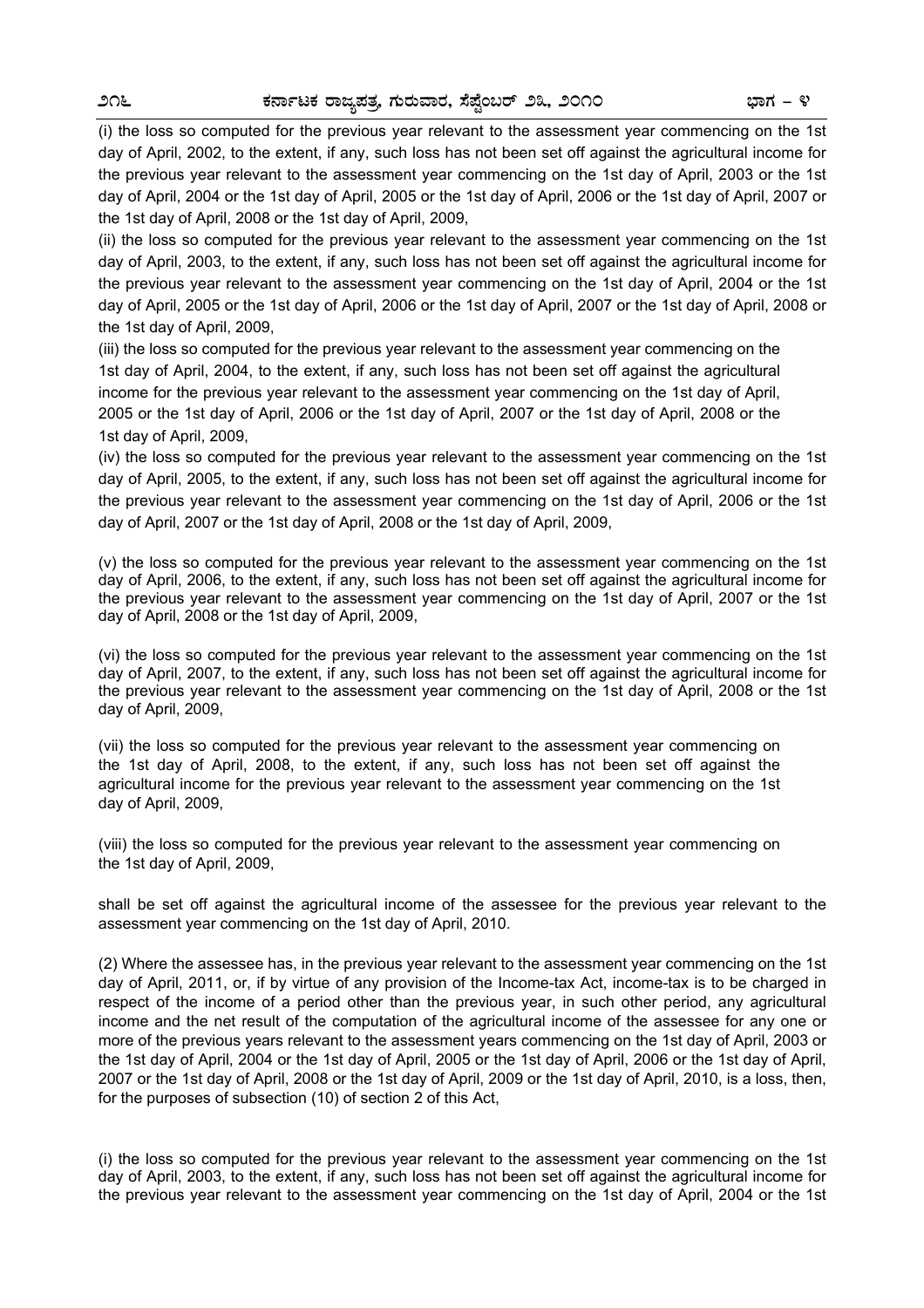# **¨sÁUÀ - 4 PÀ£ÁðlPÀ gÁdå¥ÀvÀæ, UÀÄgÀĪÁgÀ, ¸É¥ÉÖA§gï 23, 2010 217**

day of April, 2005 or the 1st day of April, 2006 or the 1st day of April, 2007 or the 1st day of April, 2008 or the 1st day of April, 2009 or the 1st day of April, 2010,

 (ii) the loss so computed for the previous year relevant to the assessment year commencing on the 1st day of April, 2004, to the extent, if any, such loss has not been set off against the agricultural income for the previous year relevant to the assessment year commencing on the 1st day of April, 2005 or the 1st day of April, 2006 or the 1st day of April, 2007 or the 1st day of April, 2008 or the 1st day of April, 2009 or the 1st day of April, 2010,

(iii) the loss so computed for the previous year relevant to the assessment year commencing on the 1st day of April, 2005, to the extent, if any, such loss has not been set off against the agricultural income for the previous year relevant to the assessment year commencing on the 1st day of April, 2006 or the 1st day of April, 2007 or the 1st day of April, 2008 or the 1st day of April, 2009 or the 1st day of April, 2010,

(iv) the loss so computed for the previous year relevant to the assessment year commencing on the 1st day of April, 2006, to the extent, if any, such loss has not been set off against the agricultural income for the previous year relevant to the assessment year commencing on the 1st day of April, 2007 or the 1st day of April, 2008 or the 1st day of April, 2009 or the 1st day of A l, 2010,

(v) the loss so computed for the previous year relevant to the assessment year commencing on the 1st day of April, 2007, to the extent, if any, such loss has not been set off against the agricultural income for the previous year relevant to the assessment year commencing on the 1st day of April, 20 or the 1st day of April, 2009 or the 1st day of April, 2010,

(vi) the loss so computed for the previous year relevant to the assessment year commencing on the 1st day of April, 2008, to the extent, if any, such loss has not been set off against the agricultural Income for the previous year relevant to the assessment year commencing on the 1st day of April, 2008 or the 1st day of April, 2010,

(vii) the loss so computed for the previous year relevant to the assessment year commencing on the 1st day of April, 2009, to the extent, if any, such loss has not been set off against the agricultural income for the previous year relevant to the assessment year commencing on the 1st day of April, 2010,

(viii) the loss so computed for the previous year relevant to the assessment year commencing on the 1st day of April, 2010.

shall be set off against the agricultural income of the assessee for the previous year relevant to the assessment year commencing on the 1st day of April, 2011,

(3) Where any person deriving any agricultural income from any source has been succeeded in such capacity by another person, otherwise than by inheritance, nothing in sub-rule (1) or sub-rule (2) shall entitle any person, other than the person incurring the loss, to have it set off under sub-rule (1) or, as the case may be, sub-rule(2).

 (4) Notwithstanding anything contained in this rule, no loss which has not been determined by the Assessing Officer under the provisions of these rules or the rules contained in Part IV of the First Schedule to the Finance Act, 2002 (20 of 2002), of the First Schedulle to the Finance Act, 2003 (32 of 2003), or of the First Schedule to the Finance (No.2) Act, 2004 (23 of 2004) or of the First Schedule to the Finance Act, 2005 (18 of 2005), or of the First Schedule to the Finance Act, 2006 (21 of 2006) or of the First Schedule to the Finance Act, 2007 (22 of 2007) or of the First Schedule to the Finance Act, 2008 (18 of 2008) or of the First Schedule to the Finance (No.2) Act, 2009 (33 of 2009) shall be set off under subrule (1) or, as the case may be, sub-rule (2).

Rule 9.-Where the net result of the computation made in accordance with these rules is a loss, the loss so computed shall be ignored and the net agricultural income shall be deemed to be nil.

Rule 10.-The provisions of the income-tax Act relating to procedure for assessment (including the provisions of section 288 A relating to rounding off of income) shall, with the necessary modifications,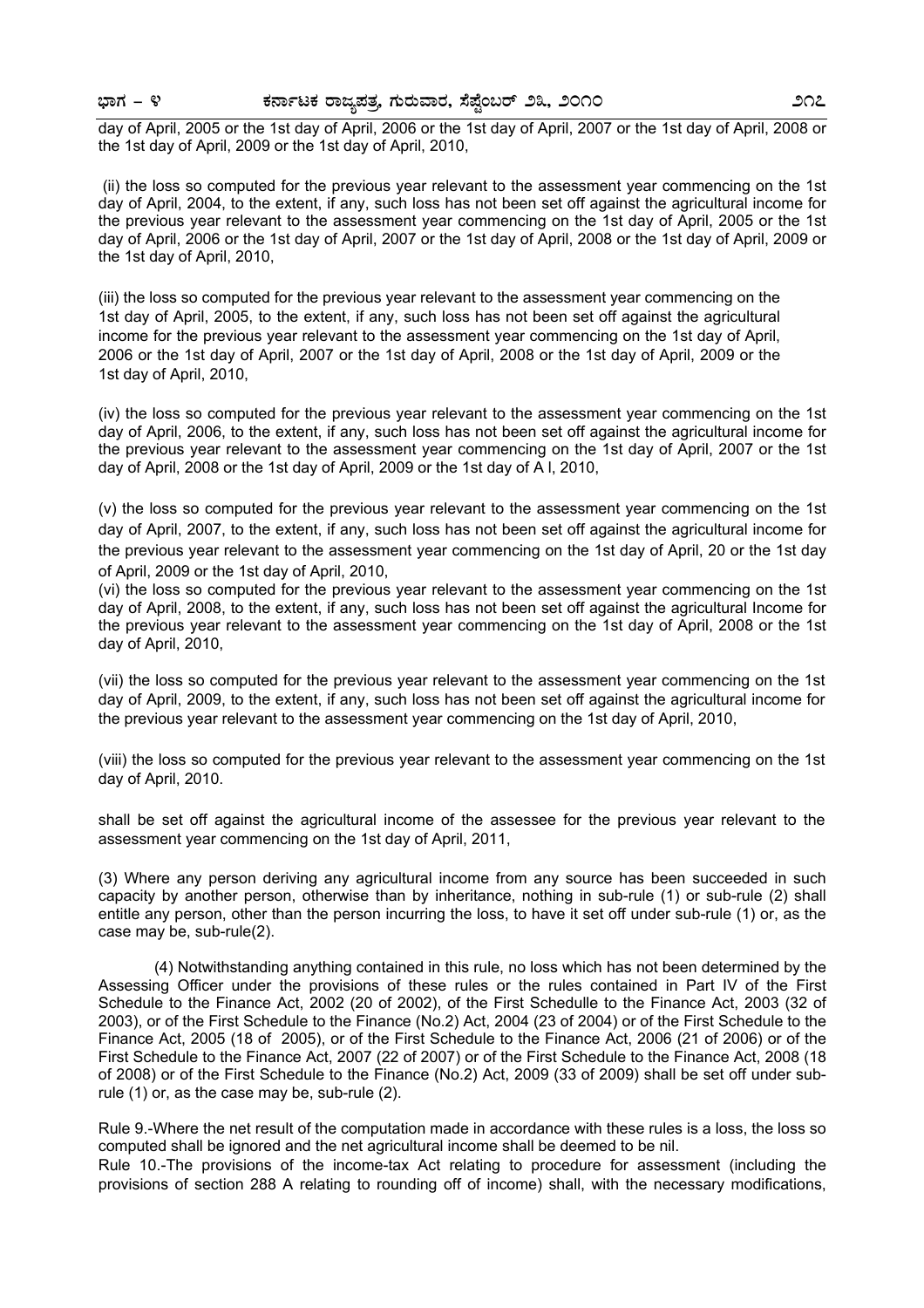apply in relation to the computation of the net agricultural income of the assessee as they apply in relation to the assessment of the total income.

Rule 11. -For the purposes of computing the net agricultural income of the assessee, the Assessing Officer shall have the same powers as he has under the Income-tax Act for the purposes of assessment of the total income.

#### **THE SECOND SCHEDULE [See section 60(1)]**

| SI.            | Notification                               |          |                                                                   | Amendment                                                               |         |                |                   |                       | Date of          |
|----------------|--------------------------------------------|----------|-------------------------------------------------------------------|-------------------------------------------------------------------------|---------|----------------|-------------------|-----------------------|------------------|
| No.            | number and<br>date                         |          |                                                                   |                                                                         |         |                |                   | effect of<br>amendmen |                  |
|                |                                            |          |                                                                   |                                                                         |         |                |                   | t                     |                  |
| (1)            | (2)                                        |          | (3)                                                               |                                                                         |         |                |                   |                       | (4)              |
| 1              | G.S.R.                                     |          |                                                                   |                                                                         |         |                |                   |                       | $26th$ June,     |
|                | number                                     |          |                                                                   |                                                                         |         |                |                   |                       | 2009             |
|                | $118(E)$ , dated<br>1 <sup>st</sup> March, |          | In the said notification, in the Table, S.No. 573 and the entries |                                                                         |         |                |                   |                       |                  |
|                | 2002                                       |          |                                                                   | relating thereto, the following S.Nos. and entries shall be             |         |                |                   |                       |                  |
|                | $(21/2002 -$                               |          |                                                                   | substituted and shall be deemed to have been substituted,               |         |                |                   |                       |                  |
|                | Customs,                                   | namely:- |                                                                   |                                                                         |         |                |                   |                       |                  |
|                | dated 1 <sup>st</sup>                      |          |                                                                   |                                                                         |         |                |                   |                       |                  |
|                | March, 2002)                               |          |                                                                   |                                                                         |         |                |                   |                       |                  |
|                |                                            | SI.No.   | Chapter of                                                        | Description of                                                          | Standa  | Additional     | Conditio<br>n No. |                       |                  |
|                |                                            |          | heading<br>No. or sub-                                            | goods                                                                   | rd rate | duty<br>rate   |                   |                       |                  |
|                |                                            |          | heading                                                           |                                                                         |         |                |                   |                       |                  |
|                |                                            |          | No.                                                               |                                                                         |         |                |                   |                       |                  |
|                |                                            | (1)      | (2)                                                               | (3)                                                                     | (4)     | (5)            | (6)               |                       |                  |
|                |                                            | "573     | 2716 00 00                                                        | Electrical                                                              | 16%     |                |                   |                       |                  |
|                |                                            |          |                                                                   | energy<br>removied                                                      |         |                |                   |                       |                  |
|                |                                            |          |                                                                   | from a                                                                  |         |                |                   |                       |                  |
|                |                                            |          |                                                                   | Special                                                                 |         |                |                   |                       |                  |
|                |                                            |          |                                                                   | Economic                                                                |         |                |                   |                       |                  |
|                |                                            |          |                                                                   | Zone into                                                               |         |                |                   |                       |                  |
|                |                                            |          |                                                                   | Domestic                                                                |         |                |                   |                       |                  |
|                |                                            |          |                                                                   | Tarrif Area or                                                          |         |                |                   |                       |                  |
|                |                                            |          |                                                                   | non-                                                                    |         |                |                   |                       |                  |
|                |                                            |          |                                                                   | processing<br>areas of                                                  |         |                |                   |                       |                  |
|                |                                            |          |                                                                   | Special                                                                 |         |                |                   |                       |                  |
|                |                                            |          |                                                                   | Economic                                                                |         |                |                   |                       |                  |
|                |                                            |          |                                                                   | Zone                                                                    |         |                |                   |                       |                  |
|                |                                            | 573A     | 2716 00 00                                                        | All goods,                                                              | Nil     | $\blacksquare$ |                   |                       |                  |
|                |                                            |          |                                                                   | other than<br>goods                                                     |         |                |                   |                       |                  |
|                |                                            |          |                                                                   | mentioned at                                                            |         |                |                   |                       |                  |
|                |                                            |          |                                                                   | S.No. 573                                                               |         |                |                   |                       |                  |
|                |                                            |          |                                                                   |                                                                         |         |                |                   |                       |                  |
|                |                                            |          |                                                                   |                                                                         |         |                |                   |                       |                  |
| $\overline{2}$ | <b>GSR</b> number                          |          |                                                                   |                                                                         |         |                |                   |                       | 26 <sup>th</sup> |
|                | $92(E)$ dated<br>1 <sup>st</sup> March,    |          |                                                                   |                                                                         |         |                |                   |                       | June,<br>2009    |
|                | 2006                                       |          |                                                                   | In the said notification, in the Table, after S.No.66 and the entries   |         |                |                   |                       |                  |
|                | (20/2006-                                  |          |                                                                   | relating thereto, the following S.No. and entries shall be inserted and |         |                |                   |                       |                  |
|                | customs,                                   |          |                                                                   | shall be deemed to have been inserted, namely:-                         |         |                |                   |                       |                  |
|                | dated 1 <sup>st</sup>                      |          |                                                                   |                                                                         |         |                |                   |                       |                  |
|                | March, 2006)                               |          |                                                                   |                                                                         |         |                |                   |                       |                  |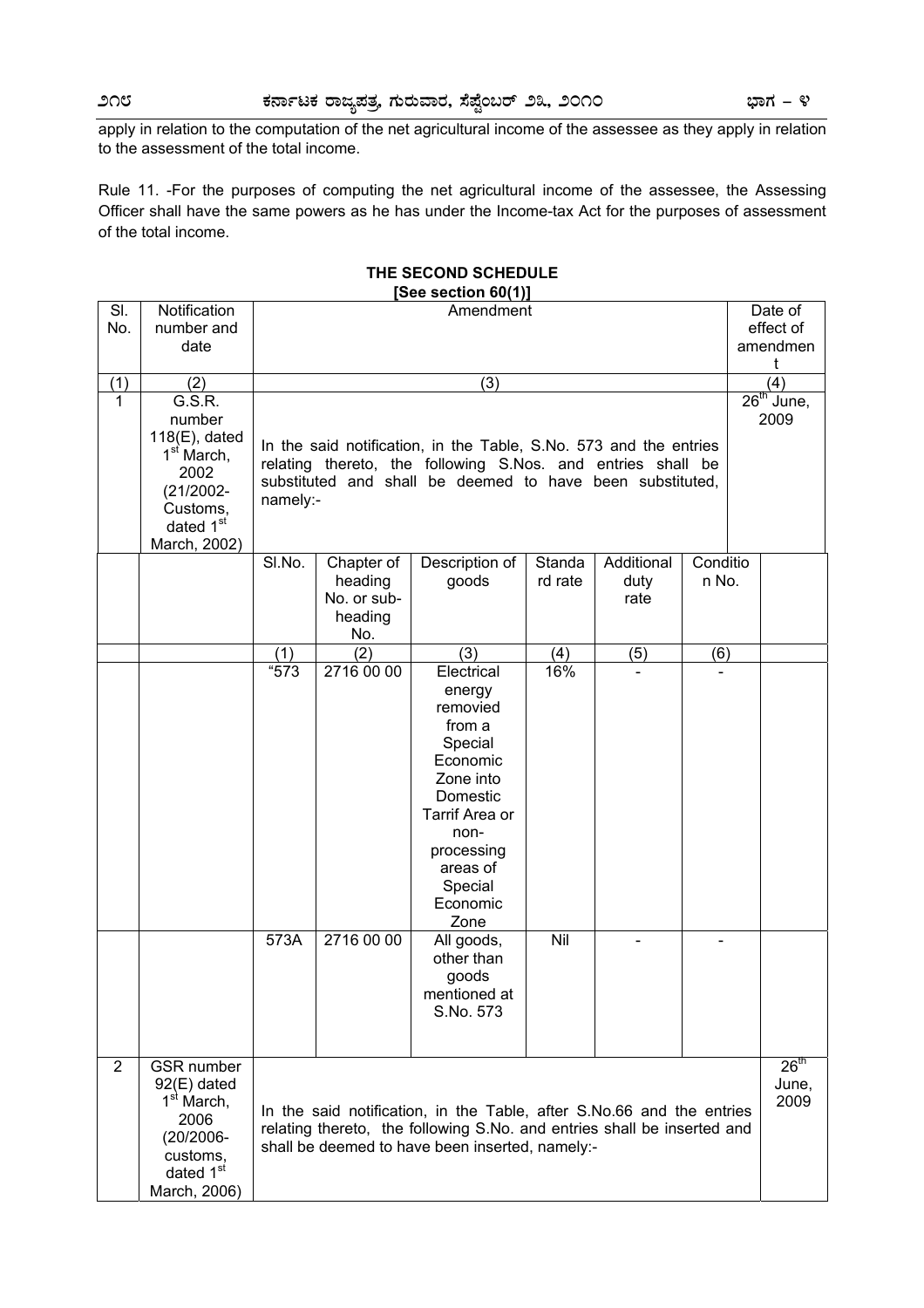| ಭಾಗ – ೪<br>ಕರ್ನಾಟಕ ರಾಜ್ಯಪತ್ತ ಗುರುವಾರ, ಸೆಪ್ಷೆಂಬರ್ ೨೩, ೨೦೧೦ |       |                                                                             |                         |                  | ೨೧೯ |
|-----------------------------------------------------------|-------|-----------------------------------------------------------------------------|-------------------------|------------------|-----|
|                                                           | S.No. | Chapter, heading,<br>sub-heading or tarrif<br>item of the First<br>Schedule | Description of<br>goods | Standard<br>rate |     |
|                                                           |       |                                                                             |                         | Ι4               |     |
|                                                           | "67   | 2716 00 00                                                                  | All goods               | Nil              |     |
|                                                           |       | TUE TURA AAUFAULE                                                           |                         |                  |     |

**THE THIRD SCHEDULE** 

#### **(See section 62)**

In the First Schedule to the Customs Tariff Act,

(1) in Chapter 24, in heading 2402,

 (i) for the entry in column (2) occurring against the ariff item 2402 20 30, the entry -Filter cigarettes of length (including the length of e filter, the length of the filter being 11 millimetres or its actual length, whic ever is more) not exceeding 60 millimetres" shall be substituted;

 (ii) for the entry in column (2) occurring against the tariff item 2402 20 40, the entry "- Filter cigarettes of length (including the length of the filter, the length of filter being 11 millimetres or its actual<br>length, whichever is more) exceeding 60 millimetres but not exceeding 70 millimetres" shall be length, whichever is more) exceeding 60 millimetres but not substituted;

(iii) for the entry in column (2) occurring against the tariff item 2402 20 50, the entry" -Filter cigarettes of length (including the length of filter, the length of filter being 11 millimetres or its actual length, whichever is more) exceeding 70 millimiteres" shall be substituted

 (iv) after tarrif item 2402 20 50 and the entries relating thereto, the following tarrif item and entries shall be inserted, namely:-

| Tarrif Item | Description of goods                                                                                                                                                                                                     |     | Rate of duty<br>Unit |              |
|-------------|--------------------------------------------------------------------------------------------------------------------------------------------------------------------------------------------------------------------------|-----|----------------------|--------------|
|             |                                                                                                                                                                                                                          |     | Standard             | Preferential |
| (1)         | (2)                                                                                                                                                                                                                      | (3) | (4)                  | (5)          |
| "2402 20 60 | Filter cigarattes of length (including the<br>length of the filter, length of filter being<br>11 millimeters or tis actual length,<br>whichever is more) exceeding 75<br>millimeters but not exceeding 85<br>millimeters | Tu  | 30%                  | $\epsilon$   |

(2) in Chapter 27.

(a) for sub-heading 2712 20 and tariff items 2712 20 10 and 2712 20 90 and the entries relating thereto, the following tariff item and entrie be substituted, namely:

| Tarrif Item | Description of goods                                          | Unit |          | Rate of duty |
|-------------|---------------------------------------------------------------|------|----------|--------------|
|             |                                                               |      | Standard | Preferential |
|             |                                                               | (3)  | (4)      | (5)          |
| "2712 20 60 | Paraffin xax containing by weight less<br>than $0.75%$ of oil | Kg   | 10%      | $^{16}$      |

 (b) after tariff item 2712 90 30 and the entries relating thereto, the following tariff item and entries shall be inserted, namely:

| arrit       | ਾ of goods  | Unit | Rate    |
|-------------|-------------|------|---------|
| <b>Item</b> | Description |      | of duty |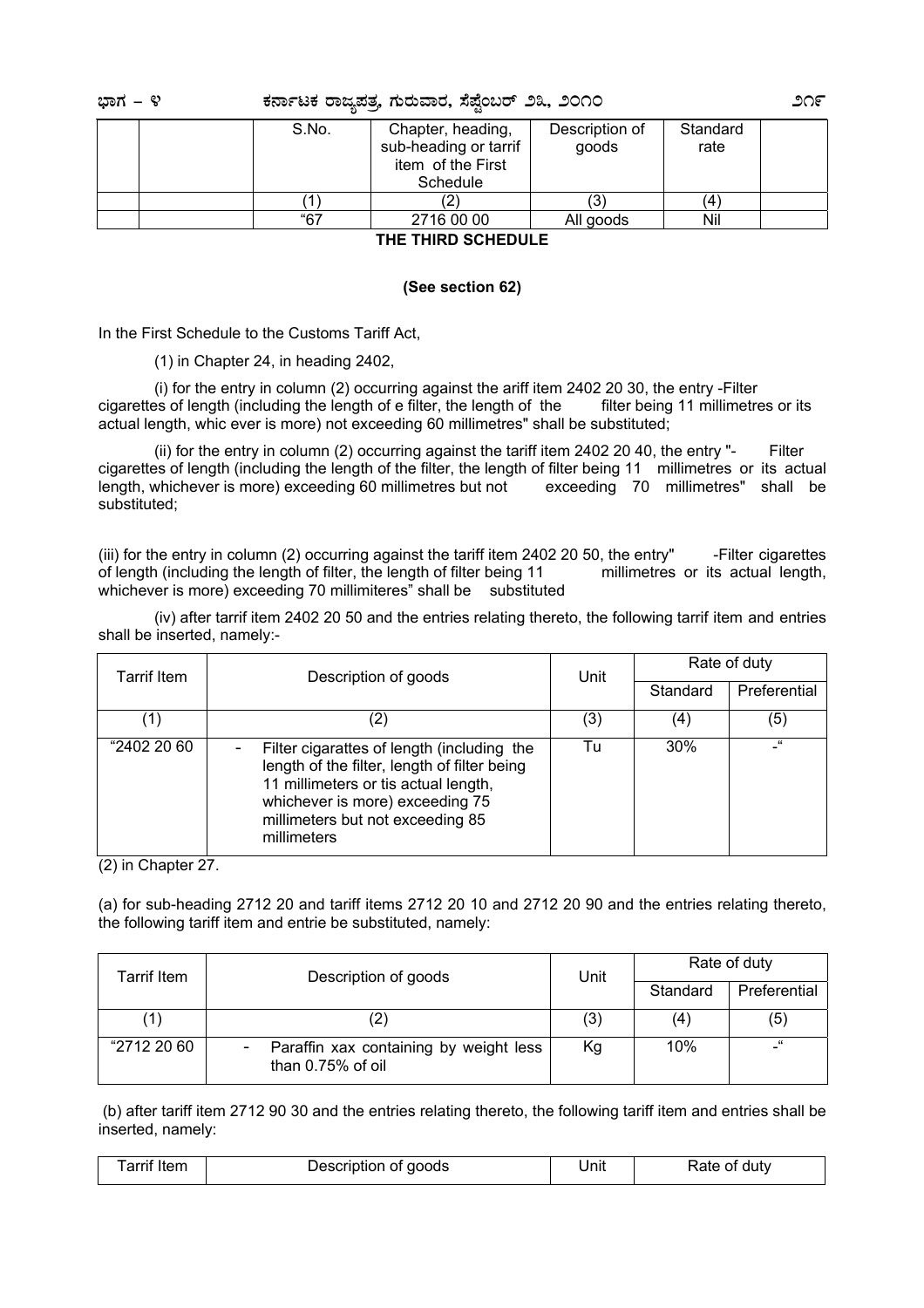# **220 PÀ£ÁðlPÀ gÁdå¥ÀvÀæ, U ÀÄgÀĪÁgÀ, ¸É¥ÉÖA§gï 23, 2010 ¨sÁUÀ - 4**

|             |                                                             |     | Standard | Preferential |
|-------------|-------------------------------------------------------------|-----|----------|--------------|
|             |                                                             | (3) | (4)      | (5)          |
| "2712 90 40 | Paraffin xax containing by weight less<br>than 0.75% of oil | Кg  | 10%      | "<br>-       |

# **THE FOURTH SCHEDULE**

# **[See section 69(1)]**

| SI.No. | <b>Provisions of Central</b>                                                                                 | Amendment                                                                                                                                                                                                                                                                                                                                                                                                                                                                                                                                                                                                                                                                                                                                                                                                                                                                                                                                                                                                                                                                                                                                                                                                                                                                                                                                                                                                                       |                                                                                                                         |  |
|--------|--------------------------------------------------------------------------------------------------------------|---------------------------------------------------------------------------------------------------------------------------------------------------------------------------------------------------------------------------------------------------------------------------------------------------------------------------------------------------------------------------------------------------------------------------------------------------------------------------------------------------------------------------------------------------------------------------------------------------------------------------------------------------------------------------------------------------------------------------------------------------------------------------------------------------------------------------------------------------------------------------------------------------------------------------------------------------------------------------------------------------------------------------------------------------------------------------------------------------------------------------------------------------------------------------------------------------------------------------------------------------------------------------------------------------------------------------------------------------------------------------------------------------------------------------------|-------------------------------------------------------------------------------------------------------------------------|--|
|        | Excise Rules, 1944 to be                                                                                     |                                                                                                                                                                                                                                                                                                                                                                                                                                                                                                                                                                                                                                                                                                                                                                                                                                                                                                                                                                                                                                                                                                                                                                                                                                                                                                                                                                                                                                 | effect of                                                                                                               |  |
|        | amended                                                                                                      |                                                                                                                                                                                                                                                                                                                                                                                                                                                                                                                                                                                                                                                                                                                                                                                                                                                                                                                                                                                                                                                                                                                                                                                                                                                                                                                                                                                                                                 | amendment                                                                                                               |  |
| (1)    | (2)<br>of<br>Insertion<br>new<br>rule<br>57CCC.                                                              | (3)<br>In the Central Excise Rules, 1944, after rule 57CC,<br>the following rule shall be inserted, namely:<br>"57CCC. Reversal of Actual Credit.-Where a<br>dispute relating to adjustment of credit on inputs<br>used in of in relation to exempted final products<br>relating to the period beginning on the 1st day of<br>September, 1996 and ending with the 28th day of<br>February, 1997 (both days inclusive) is pending on<br>the date on which the Finance Bill, 2010 receives the<br>assent of the President, then, notwithstanding<br>anything contained in sub-rules (i) and (2) of rule<br>57C and sub-rules (1) and (2) of rule 57CC, a<br>manufacturer availing credit of specified duty in<br>respect of any inputs, other than inputs used as fuel,<br>manufacturing final products which are<br>and<br>chargeable to duty and also other final products<br>which are not so chargeable to duty or chargeable to<br>nil rate of duty, shall pay an amount equivalent to<br>such credit attributable to inputs used in, or in<br>relation to the manufacture of, such final products<br>which are not chargeable to duty or chargeable to nil<br>rate of duty, before or after the clearance of such<br>goods: Provided that the manufacturer shall pay an<br>interest at the rate of twenty-four per cent, per<br>annum from the date of clearance of goods till the<br>date of payment of the said amount.'. | (4)<br>day<br>of<br>1st<br>September,<br>1996 to 28th<br>day<br>оf<br>February,<br>1997<br>(both<br>days<br>inclusive). |  |
| 2.     | Rule 57CCC of the<br>Central Excise Rules,<br>1944 as inserted by<br>section 69 of the Finance<br>Act, 2010. | In the Central Excise Rules, 1944, for rule 57CCC,<br>the following rule shall be substituted, namely:<br>"57CCC. Reversal of Actual Credit.-Where a<br>dispute relating to adjustment of credit on inputs<br>used in or in relation to exempted final products<br>relating to the period beginning on the 1st day of<br>March, 1997 and ending with the 31st day of March,<br>2000 (both days inclusive) is pending on the date on<br>which the Finance Bill, 2010 receives the assent of<br>President,<br>then,<br>notwithstanding<br>the<br>anything<br>contained in sub-rules (1) and (2) of rule 57C and<br>sub-rule(1) and sub-rule (9) of rule 57CC, a<br>manufacturer availing credit of specified duty in<br>respect of any inputs, other than inputs used as fuel,<br>manufacturing final products which are<br>and<br>chargeable to duty and also other final products<br>which are not so chargeable to duty, shall pay an<br>amount equivalent to such credit attributable to<br>inputs used in, or in relation to the manufacture of,<br>such final products which are not chargeable to duty,<br>before or after the clearance of such goods:                                                                                                                                                                                                                                                                    | 1st day of<br>March. 1997<br>to 31st day of<br>March, 2000<br>(both days<br>inclusive).                                 |  |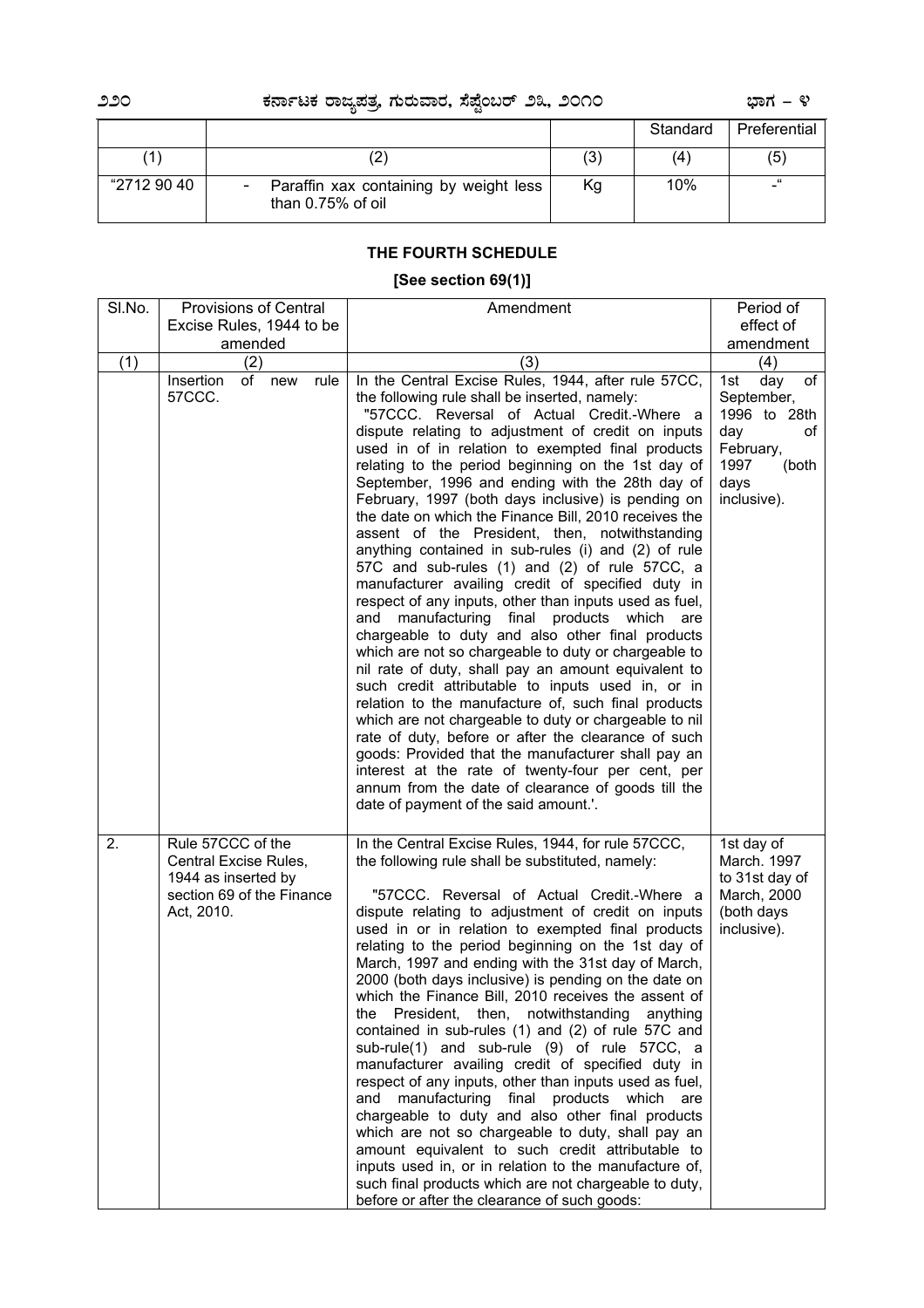| Provided that the manufacturer shall pay an        |  |
|----------------------------------------------------|--|
| interest at the rate of twenty-four per cent, per  |  |
| annum from the date of clearance of goods till the |  |
| date of payment of the said amount."               |  |

# **THE FIFTH SCHEDULE**

# **[See section 70(1)]**

| SI.No. | <b>Provisions of Central</b>                                                                                                                                                                            | Amendment                                                                                                                                                                                                                                                                                                                                                                                                                                                                                                                                                                                                                                                                                                                                                                                                                                                                                                                                                                                                                                                                                                                                                                                                    | Period of effect                                                                            |
|--------|---------------------------------------------------------------------------------------------------------------------------------------------------------------------------------------------------------|--------------------------------------------------------------------------------------------------------------------------------------------------------------------------------------------------------------------------------------------------------------------------------------------------------------------------------------------------------------------------------------------------------------------------------------------------------------------------------------------------------------------------------------------------------------------------------------------------------------------------------------------------------------------------------------------------------------------------------------------------------------------------------------------------------------------------------------------------------------------------------------------------------------------------------------------------------------------------------------------------------------------------------------------------------------------------------------------------------------------------------------------------------------------------------------------------------------|---------------------------------------------------------------------------------------------|
|        | Excise Rules, 1944 to                                                                                                                                                                                   |                                                                                                                                                                                                                                                                                                                                                                                                                                                                                                                                                                                                                                                                                                                                                                                                                                                                                                                                                                                                                                                                                                                                                                                                              | of amendment                                                                                |
|        | be amended                                                                                                                                                                                              |                                                                                                                                                                                                                                                                                                                                                                                                                                                                                                                                                                                                                                                                                                                                                                                                                                                                                                                                                                                                                                                                                                                                                                                                              |                                                                                             |
| (1)    | (2)                                                                                                                                                                                                     | (3)                                                                                                                                                                                                                                                                                                                                                                                                                                                                                                                                                                                                                                                                                                                                                                                                                                                                                                                                                                                                                                                                                                                                                                                                          | (4)                                                                                         |
|        | Rule 57AD of Central<br>Excise Rules, 1944 as<br>inserted by notification<br>number G.S.R. 298 (E),<br>dated the 3 1st March,<br>2000 [27/2000Central<br>Excise (N.T.). dated the<br>31st March, 2000]. | In the Central Excise Rules, 1944, in rule 57AD,<br>after sub-rule (4), the following sub-rule shall be<br>inserted, namely:<br>"(5) Where a dispute relating to adjustment of<br>credit on inputs used in or in relation to exempted<br>final products relating to the period beginning on the<br>1st day of April, 2000 and ending with the 30th day<br>of June, 2001 (both days inclusive) is pending on<br>the date on which the Finance Bill, 2010 receives<br>the assent of the President, then, notwithstanding<br>anything contained in sub-rules (1) and (2), a<br>manufacturer availing CENVAT credit in respect of<br>any inputs, except inputs intended to be used as<br>fuel, and manufacturing final products which are<br>chargeable to duty and also other final products<br>which are exempted goods, may pay an amount<br>equivalent to CENVAT credit attributable to the<br>inputs used in, or in relation to the manufacture of,<br>exempted goods before or after the clearance of<br>such goods:<br>Provided that the manufacturer shall pay<br>interest at the rate of twenty -four per cent. Per<br>annum from the date of clearance till the date of<br>payment of the said amount. | 1st day of April,<br>2000 to 30th day<br>of<br>June,<br>2001<br>(both<br>days<br>inclusive) |

# **THE SIXTH SCHEDULE**

# **[See section 71(1)]**

| SI.No. | Provisions of CENVAT<br>Credit Rules, 2001 to be<br>amended                                                                                                                                                  | Amendment                                                                                                                                                                                                                                                                                                                                                                                                                                                                                                                                                                                                                                                                                                                                                        | Period of effect of<br>amendment                                                        |
|--------|--------------------------------------------------------------------------------------------------------------------------------------------------------------------------------------------------------------|------------------------------------------------------------------------------------------------------------------------------------------------------------------------------------------------------------------------------------------------------------------------------------------------------------------------------------------------------------------------------------------------------------------------------------------------------------------------------------------------------------------------------------------------------------------------------------------------------------------------------------------------------------------------------------------------------------------------------------------------------------------|-----------------------------------------------------------------------------------------|
| (1)    | (2)                                                                                                                                                                                                          | (3)                                                                                                                                                                                                                                                                                                                                                                                                                                                                                                                                                                                                                                                                                                                                                              | (4)                                                                                     |
|        | Rule 6 of the CENVAT<br>2001<br>Credit Rules,<br>as<br>published vide notification<br>number G.S.R. 445 (E),<br>dated the 21st June, 2001<br>[31/2001CENTRAL<br>EXCISE (N.T), dated the<br>21st June, 2001]. | In the CENVAT Credit Rules, 2001, in rule<br>6, after sub-rule $(5)$ , the following sub-rule<br>shall be inserted, namely:<br>'(6) Where a dispute relating to<br>adjustment of credit on inputs used in or in<br>relation to exempted final products relating<br>to the period beginning on the 1st day of<br>July, 2001 and ending with the 28th day of<br>February, 2002 (both days inclusive) is<br>pending on the date on which the Finance<br>Bill, 2010 receives the assent of the<br>President, then, notwithstanding anything<br>contained in sub-rules $(1)$ , $(2)$ and $(3)$ , a<br>manufacturer availing CENVAT credit in<br>respect of any inputs, except inputs<br>intended to be used as<br>fuel, and<br>manufacturing final products which are | 1st day of July, 2001<br>to the 28th day of<br>February. 2002 (both<br>days inclusive). |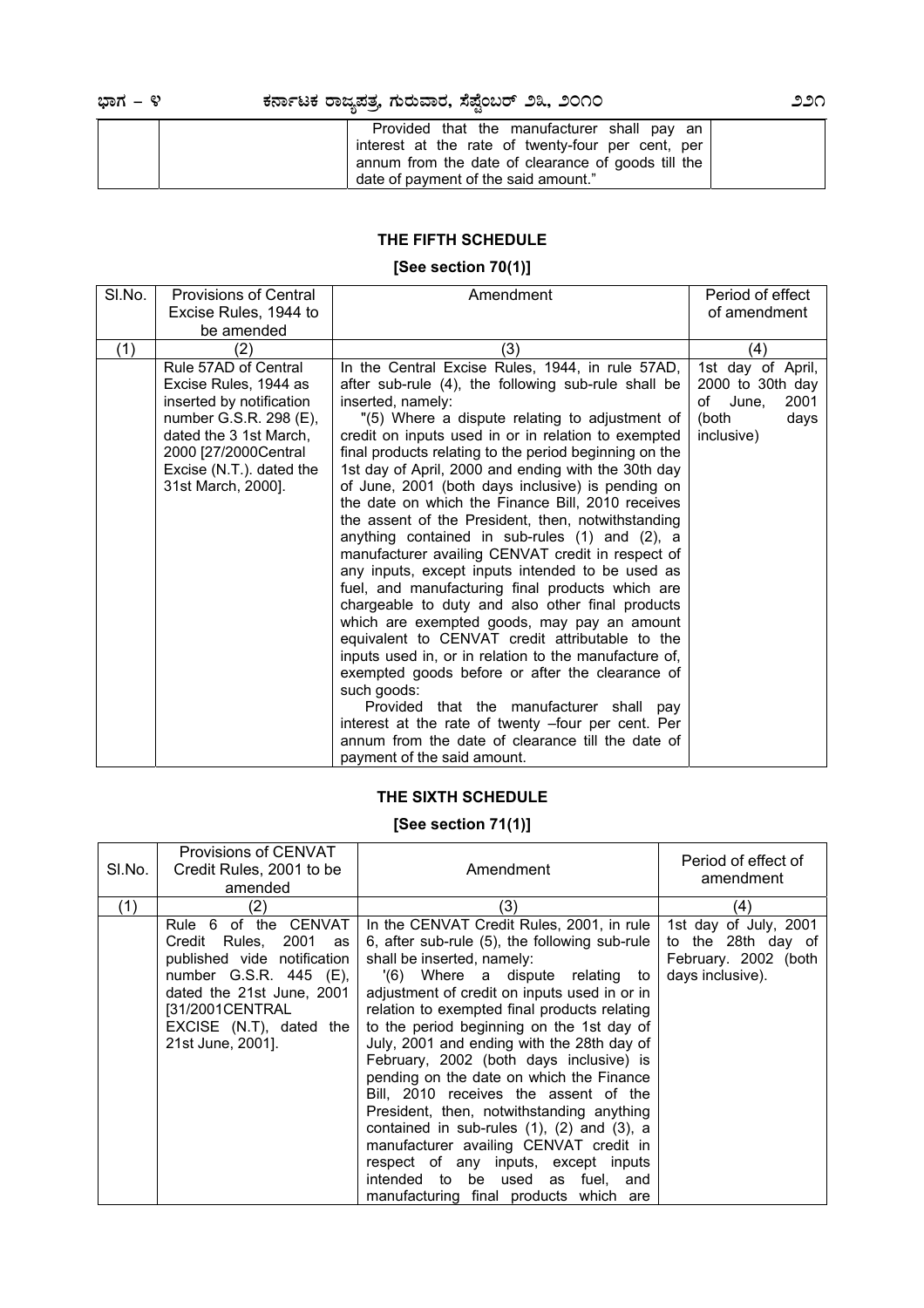# **222 PÀ£ÁðlPÀ gÁdå¥ÀvÀæ, U ÀÄgÀĪÁgÀ, ¸É¥ÉÖA§gï 23, 2010 ¨sÁUÀ - 4**

| chargeable to duty and also other final<br>products which are expemted goods, may<br>pay an amount equivalent to CENVAT<br>credit attibutable to the inputs used in, or in<br>relation to the manufacture of exempted<br>goods, before or after the clearance of<br>such goods:<br>Provided that the manufacture shall pay<br>interest at the rate of twenty -four per cent,<br>per annum from the due date till the date of |  |
|------------------------------------------------------------------------------------------------------------------------------------------------------------------------------------------------------------------------------------------------------------------------------------------------------------------------------------------------------------------------------------------------------------------------------|--|
|                                                                                                                                                                                                                                                                                                                                                                                                                              |  |
| payment of the said amount<br>Explanation.- For the purpose of this                                                                                                                                                                                                                                                                                                                                                          |  |
| sub-rule, " due date" means the $5th$ day of                                                                                                                                                                                                                                                                                                                                                                                 |  |
| the month following the month in which                                                                                                                                                                                                                                                                                                                                                                                       |  |
| goods have been cleared from the factory.'                                                                                                                                                                                                                                                                                                                                                                                   |  |

# **THE SEVENTH SCHEDULE**

# **[See section 72(1)]**

|        | Provisions of CENVAT                                                                                                                                                                                       |                                                                                                                                                                                                                                                                                                                                                                                                                                                                                                                                                                                                                                                                                                                                                                                                                                                                                                                                                                                                                                                                                                                                                                                                                                                                                                                                                                                                                                | Period of effect of                                                                      |
|--------|------------------------------------------------------------------------------------------------------------------------------------------------------------------------------------------------------------|--------------------------------------------------------------------------------------------------------------------------------------------------------------------------------------------------------------------------------------------------------------------------------------------------------------------------------------------------------------------------------------------------------------------------------------------------------------------------------------------------------------------------------------------------------------------------------------------------------------------------------------------------------------------------------------------------------------------------------------------------------------------------------------------------------------------------------------------------------------------------------------------------------------------------------------------------------------------------------------------------------------------------------------------------------------------------------------------------------------------------------------------------------------------------------------------------------------------------------------------------------------------------------------------------------------------------------------------------------------------------------------------------------------------------------|------------------------------------------------------------------------------------------|
| SI.No. | Credit Rules, 2002 to be                                                                                                                                                                                   | Amendment                                                                                                                                                                                                                                                                                                                                                                                                                                                                                                                                                                                                                                                                                                                                                                                                                                                                                                                                                                                                                                                                                                                                                                                                                                                                                                                                                                                                                      | amendment                                                                                |
|        | amended                                                                                                                                                                                                    |                                                                                                                                                                                                                                                                                                                                                                                                                                                                                                                                                                                                                                                                                                                                                                                                                                                                                                                                                                                                                                                                                                                                                                                                                                                                                                                                                                                                                                |                                                                                          |
| (1)    | (2)                                                                                                                                                                                                        | (3)                                                                                                                                                                                                                                                                                                                                                                                                                                                                                                                                                                                                                                                                                                                                                                                                                                                                                                                                                                                                                                                                                                                                                                                                                                                                                                                                                                                                                            | (4)                                                                                      |
|        | Rule 6 of the CENVAT<br>2002 as<br>Credit Rules,<br>published vide notification<br>number G.S.R. 144 (E),<br>dated the 1st March, 2002<br>[5/2002CENTRAL EXCISE<br>dated<br>the<br>(N.T.)<br>1st<br>March, | In the CENVAT Credit Rules, 2002, in rule<br>6, after sub-rule (5), the following sub-rule<br>shall be inserted, namely:<br>$'(6)$ Where<br>dispute<br>a<br>relating<br>to<br>adjustment of credit on inputs used in or in<br>relation to exempted final products relating<br>to the period beginning on the 1st day of<br>March, 2002 and ending with the 9th day<br>of September, 2004 (both days inclusive)<br>is pending on the date on which the<br>Finance Bill, 2010 receives the assent of<br>President,<br>then,<br>notwithstanding<br>the<br>anything contained in sub-rules (1), (2) and<br>(3), a manufacturer availing CENVAT<br>credit in respect of any inputs, except<br>inputs intended to be used as fuel, and<br>manufacturing final products which are<br>chargeable to duty and also other final<br>products which are exempted goods, may<br>pay an amount equivalent to CENVAT<br>credit attributable to the inputs used in, or<br>in relation to the manufacture of, exempted<br>goods before or after the clearance of such<br>goods: Provided that the manufacturer<br>shall pay interest at the rate of twenty-four<br>per cent, per annum from the due date till<br>the date of payment of the said amount.<br>Explanation.-For the purpose of this<br>sub-rule, "due date" means the 5th day of<br>the month following the month in which<br>goods have been<br>cleared<br>from the<br>factory.'. | 1st day of March, 2002<br>to the 9th day of<br>September. 2004 (both<br>days inclusive). |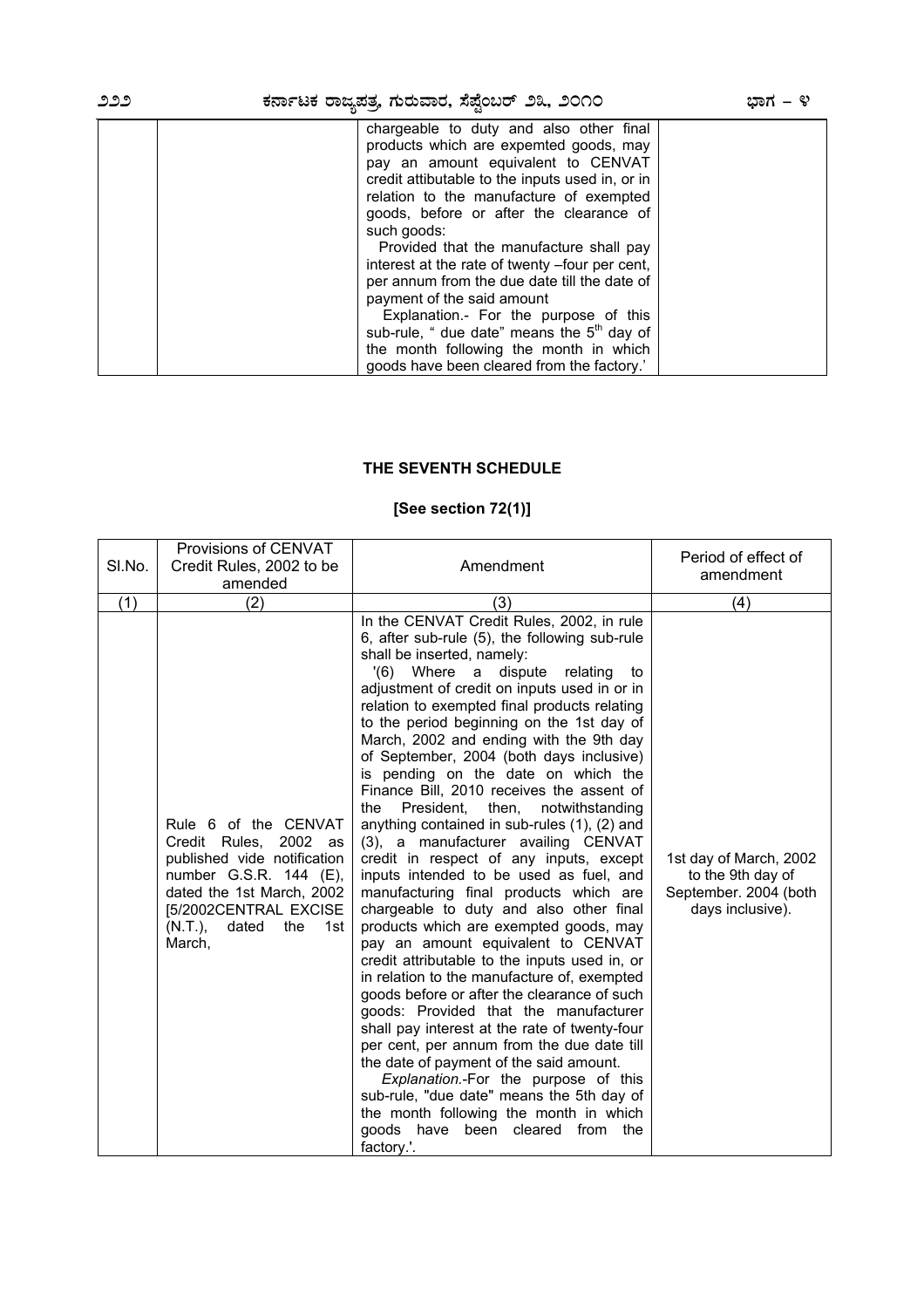# **THE EIGHTH SCHEDULE**

#### **[See section 73(1)]**

|        | Provisions of CENVAT        |                                                                                                                                       | Period of effect of     |
|--------|-----------------------------|---------------------------------------------------------------------------------------------------------------------------------------|-------------------------|
| SI.No. | Credit Rules, 2004 to be    | Amendment                                                                                                                             | amendment               |
|        | amended                     |                                                                                                                                       |                         |
| (1)    | (2)                         | (3)                                                                                                                                   | (4)                     |
|        | Rule 6 of the CENVAT        | In the CENVAT Credit Rules, 2004, in rule                                                                                             | 10th day of September,  |
|        | 2004 as<br>Credit Rules,    | 6, after sub-rule (6), the following sub-rule                                                                                         | 2004 to the 31st day of |
|        | published vide notification | shall be inserted, namely:                                                                                                            | March. 2008 (both days  |
|        | number G.S.R. 600 (E),      | '(7) Where a dispute relating to adjustment                                                                                           | inclusive).             |
|        | dated the 10th September    | of credit on inputs or input services used                                                                                            |                         |
|        | 2004 [23/2004CENTRAL        | in or in relation to exempted final products                                                                                          |                         |
|        | EXCISE (N.T.), dated the    | relating to the period beginning on the                                                                                               |                         |
|        | 10th September, 2004].      | 10th day of September, 2004 and ending                                                                                                |                         |
|        |                             | with the 31st day of March, 2008 (both                                                                                                |                         |
|        |                             | days inclusive) is pending on the date on<br>which the Finance Bill, 2010 receives the                                                |                         |
|        |                             | assent of the President, then,                                                                                                        |                         |
|        |                             | notwithstanding anything contained in                                                                                                 |                         |
|        |                             | sub-rules (1) and (2), and clauses (a) and                                                                                            |                         |
|        |                             | (b) of sub-rule (3), a manufacturer availing                                                                                          |                         |
|        |                             | CENVAT credit in respect of any inputs or                                                                                             |                         |
|        |                             | input services and manufacturing final                                                                                                |                         |
|        |                             | products which are chargeable to duty                                                                                                 |                         |
|        |                             | and also other final products which are                                                                                               |                         |
|        |                             | exempted goods, may pay an amount                                                                                                     |                         |
|        |                             | equivalent to CENVAT credit attributable                                                                                              |                         |
|        |                             | to the inputs or input services used in, or                                                                                           |                         |
|        |                             | in relation to the manufacture of,                                                                                                    |                         |
|        |                             | exempted goods before or after the                                                                                                    |                         |
|        |                             | clearance of such goods: Provided that                                                                                                |                         |
|        |                             | the manufacturer shall pay interest at the                                                                                            |                         |
|        |                             | rate of twenty-four per cent, per annum                                                                                               |                         |
|        |                             | from the due date till the date of payment                                                                                            |                         |
|        |                             | of the said amount.                                                                                                                   |                         |
|        |                             | Explanation.-For the purpose of this                                                                                                  |                         |
|        |                             |                                                                                                                                       |                         |
|        |                             |                                                                                                                                       |                         |
|        |                             |                                                                                                                                       |                         |
|        |                             | sub-rule, "due date" means the 5th day of<br>the month following the month in which<br>goods have been cleared from the<br>factory.'. |                         |

#### **THE NINTH SCHEDULE**

#### **(See section 75)**

In the First Schedule to the Central Excise Tariff Act

(1) in Chapter 24,

 (i) for the entry in column (4) occurring against all tariff items of heading 2401, the entry "50%" shall be substituted;

 (ii) in tariff items 2402 10 10 and 2402 10 20, for the entry in column (4), the entry "10% or Rs. 1227 per thousand, whichever is higher" shall be substituted;

 (iii) in tariff item 2402 20 10, for the entry in column (4), the entry "Rs. 509 per thousand" shall be substituted;

 (iv) in tariff item 2402 20 20, for the entry in column (4), the entry "Rs. 1218 per thousand" shall be substituted;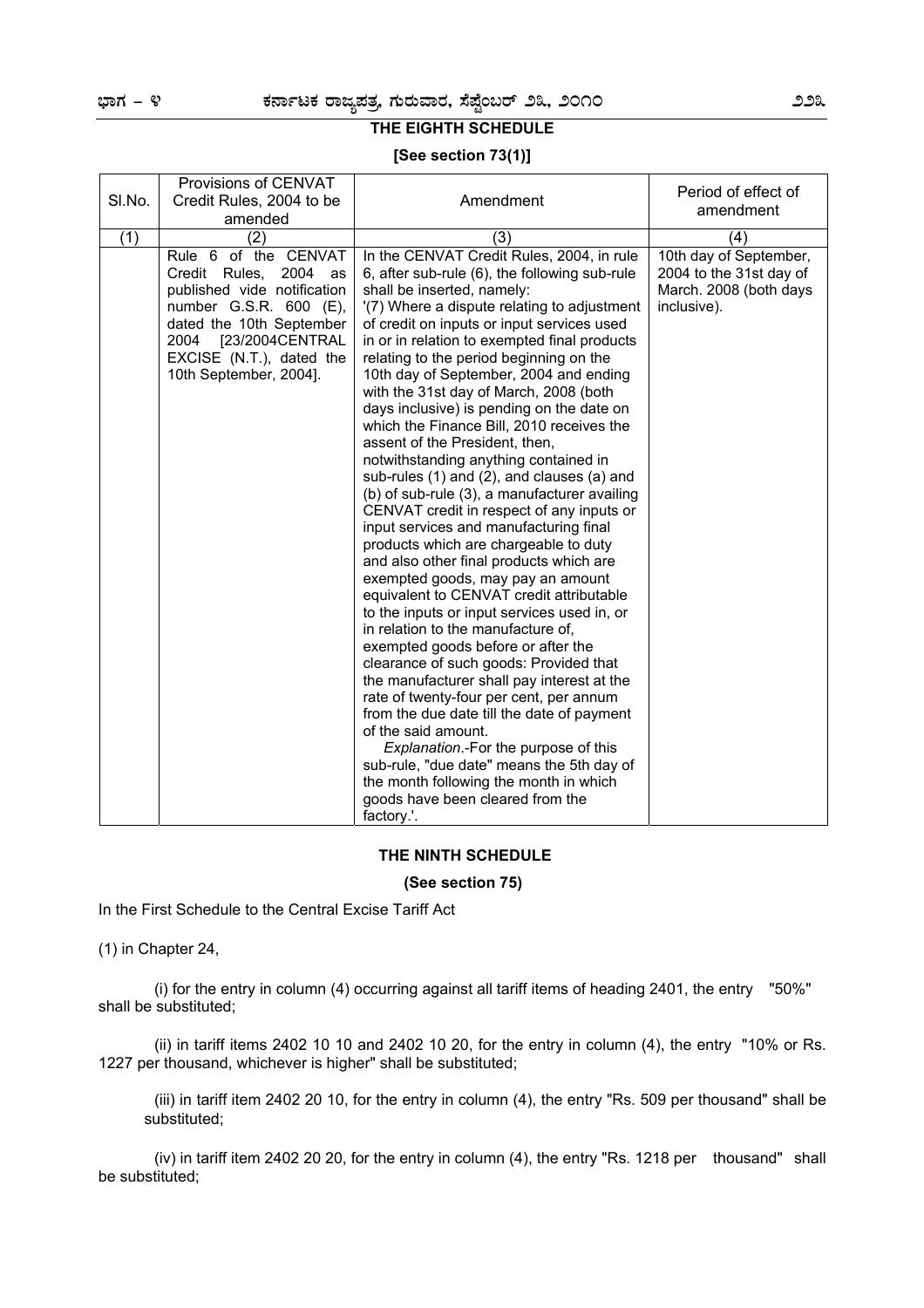(v) for the entries in column (2) and column (4) occurring against the tariff item  $2402$  20 30, the entries " -Filter cigarettes of length (including the length of the filter, the length of filter being 11 millimetres or i s actual length, whichever is more) not exceeding 60 millimetres" and "Rs. 509 per thousand" shall respectively be substituted;

 (vi) for the entries in column (2) and column (4) occurring against the tariff item 2402 20 40, the entries " -Filter cigarettes of length (including the length of the filter, the length of filter being 11 millimetres or its actual length, whichever is more) exceeding 60 millimetres but not exceeding 70 millimetres" and "Rs. 809 per thousand" shall respectively be substituted;

 (vii) for the entries in column (2) and column (4) occurring against the tariff item 2402 20 50, the entries " -Filter cigarettes of length (including the length of the filter, the length of filter being II millimetres or its actual length, whichever is more) exceeding 70 millimetres but not exceeding 75 millimetres" and "Rs. 1218 per thousand' shall respectively be substituted;

 (viii) after tariff item 2402 20 50 and the entries relating thereto, the following tariff item and entries shall be inserted, namely:

| <b>Tarrif Item</b> | Description of Goods                                                                                                                                                                                                   | Unit | Rate of duty               |
|--------------------|------------------------------------------------------------------------------------------------------------------------------------------------------------------------------------------------------------------------|------|----------------------------|
| (1)                | $\angle$                                                                                                                                                                                                               | (3)  | (4)                        |
| "2402 20 60        | Filter cigarettes of length (including the length of the<br>filter, the length of filter being 11 millimetres or its actual<br>length, whichever is more) exceeding 75 millimetres but<br>not exceeding 85 millimetres | Tu   | Rs. 1624 per<br>thousand", |

(ix) in tariff item 2402 20 90, for the entry in column (4), the entry "Rs. 1948 per thousand" shall be substituted;

(x) in tariff item 2402 90 10, for the entry in column (4), the entry "Rs. 1258 per thousand" shall be substituted:

(xi) in tariff item 2402 90 20, for the entry in column (4), the entry "10% or Rs. 1473 per thousand, whichever is higher" shall be substituted;

(xii) in tariff item 2402 90 90, for the entry in column (4), the entry "10% or Rs. 1473 per thousand, whichever is higher" shall be substituted;

(xiii) in tariff item 2403 10 10, for the entry in column (4), the entry "60%" shall be substituted;

(xiv) in tariff item 2403 10 20, for the entry in column (4), the entry "360%" shall be substituted;

(xv) in tariff item 2403 10 90, for the entry in column (4), the entry "40%" shall be substituted;

(xvi) in tariff item 2403 91 00, for the entry in column (4), the entry "60%" shall be substituted;

(xvii) in tariff items 2403 99 10,2403 99 20,2403 99 30, 2403 99 40, 2403 99 50 and 2403 99 60, for the entry in column (4) occurring against each of them, the entry "60%" shall be substituted;

(xviii) in tariff item 2403 99 70, for the entry in column (4), the entry "Rs. 60 per kg." shall be substituted;

(xix) in tariff item 2403 99 90, for the entry in column (4), the entry "60%" shall be substituted;

(2) in Chapter 27,-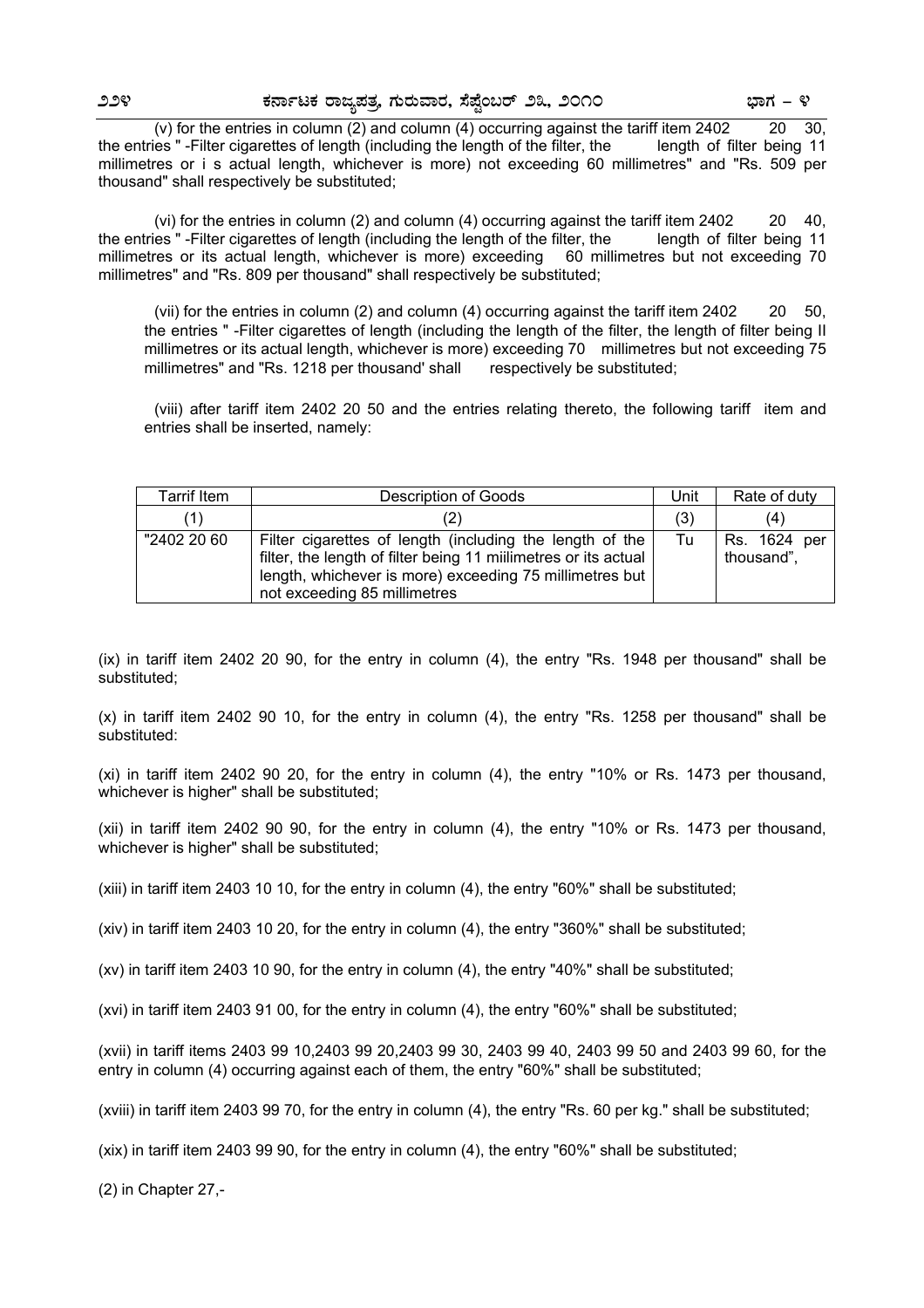(a) for sub-heading 2712 20 and tarrif items 2712 20 10 and 2712 20 90 and the entries relating thereto, the following tarrif item and entries shall be substituted, namely:-

| Tarrif Item | Description of Goods                                          | Jnit | Rate of duty |
|-------------|---------------------------------------------------------------|------|--------------|
|             |                                                               | (3)  | (4)          |
| "2712 20 60 | Paraffin wax containing by weight less than<br>$0.75%$ of oil | Кg   | 16%          |

(b) after tarrif item 2712 90 30 and the entries relating thereto, the following tarrif item and entries shall be inserted, namely:-

| Tarrif Item  | Description of Goods                                          |    | Rate of duty |
|--------------|---------------------------------------------------------------|----|--------------|
|              |                                                               |    | (4)          |
| "2712 90 400 | --- Paraffin wax containing by weight 0.75% or<br>more of oil | Κa | 16%          |

(3) in Chapter 48, in heading 4818,

(i) in tariff item 4818 40 10, for the entry in column 4), the entry "16%" shall be substituted;

(ii) in tariff item 4818 40 90, for the entry in column (4), the entry "16%" shall be substituted;

(4) in Chapter 50, for the entry in column (4) occurring against all the tariff items of headings 5004, 5005, 5006 and 5007, the entry "10%" shall be substituted;

(5) in Chapter 51, for the entry in column (4) occurring against all the tariff items of headings 5105, 5106, 5107, 5108, 5109, 5110, 5111, 5112 and 5113, the entry "10%" shall be substituted;

(6) in Chapter 52, for the entry in column (4) occurring against all the tariff items of headings 5204, 5205, 5206, 5207, 5208, 5209, 5210, 5211 and 5212, the entry "10%" shall be substituted;

(7) in Chapter 53, for the entry in column (4) occurring against all the tariff items of headings 5302, 5305, 5306, 5308 (except 5308 10 10 and 5308 10, 90) 5309, 5310 and 5311, the entry "10%" shall be substituted;

(8) in Chapter 54, for the entry in column (4) occurring against all the tariff items of headings 5401, 5404 (except 5404 11 00, 5404 12 00, 5404 19 10, 5404 19 20 and 5404 19 90), 5405, 5407 (except 5407 10 15, 5407 10 25, 5407 10 35, 5407 10 45, 5407 10 95, 5407 20 10, 5407 20 20, 5407 20 30, 5407 20 40, 5407 20 90, 5407 30 10, 5407 30 20, 5407 30 30, 5407 30 40, 5407 30 90, 5407 43 19, 5407 41 29, 5407 42 90, 5407 43 00, 5407 44 90, 5407 71 10, 5407 71 20, 5407 72 00, 5407 73 00, 5407 74 00, 5407 81 19, 5407 81 29, 5407 82 90, 5407 83 00, 5407 84 90, 5407 91 10, 5407 91 20, 5407 92 00, 5407 93 00 and 5407 94 00) and 5408, the entry "10%" shall be substituted;

(9) in Chapter 55, for the entry in column (4) occurring against all the tariff items of headings 5508, 5509, 5510, 5511, 5512, 5513, 5514, 5515 and 5516, the entry "10%" shall be substituted;

(10) in Chapter 56, for the entry in column (4) occurring against all the tariff items of headings 5601 (except 5601 10 00 and 5601 22 00), 5602,5603,5604, 5605, 5606, 5607 (except 5607 50 10), 5608 (except 5608 11 10 and 5608 11 90) and 5609, the entry "10%" shall be substituted;

(11) in Chapter 57, for the entry in column (4) occurring against all the tariff items of headings 5701, 5702, 5703, 5704 and 5705, the entry "10%" shall be substituted;

(12) in Chapter 58, for the entry in column (4) occurring against all the tariff items of headings 5801 (except 5801 35 00). 5802, 5803, 5804 (except 5804 30 00), 5806, 5808, 5809, 5810 and 5811, the entry' "10%" shall be substituted;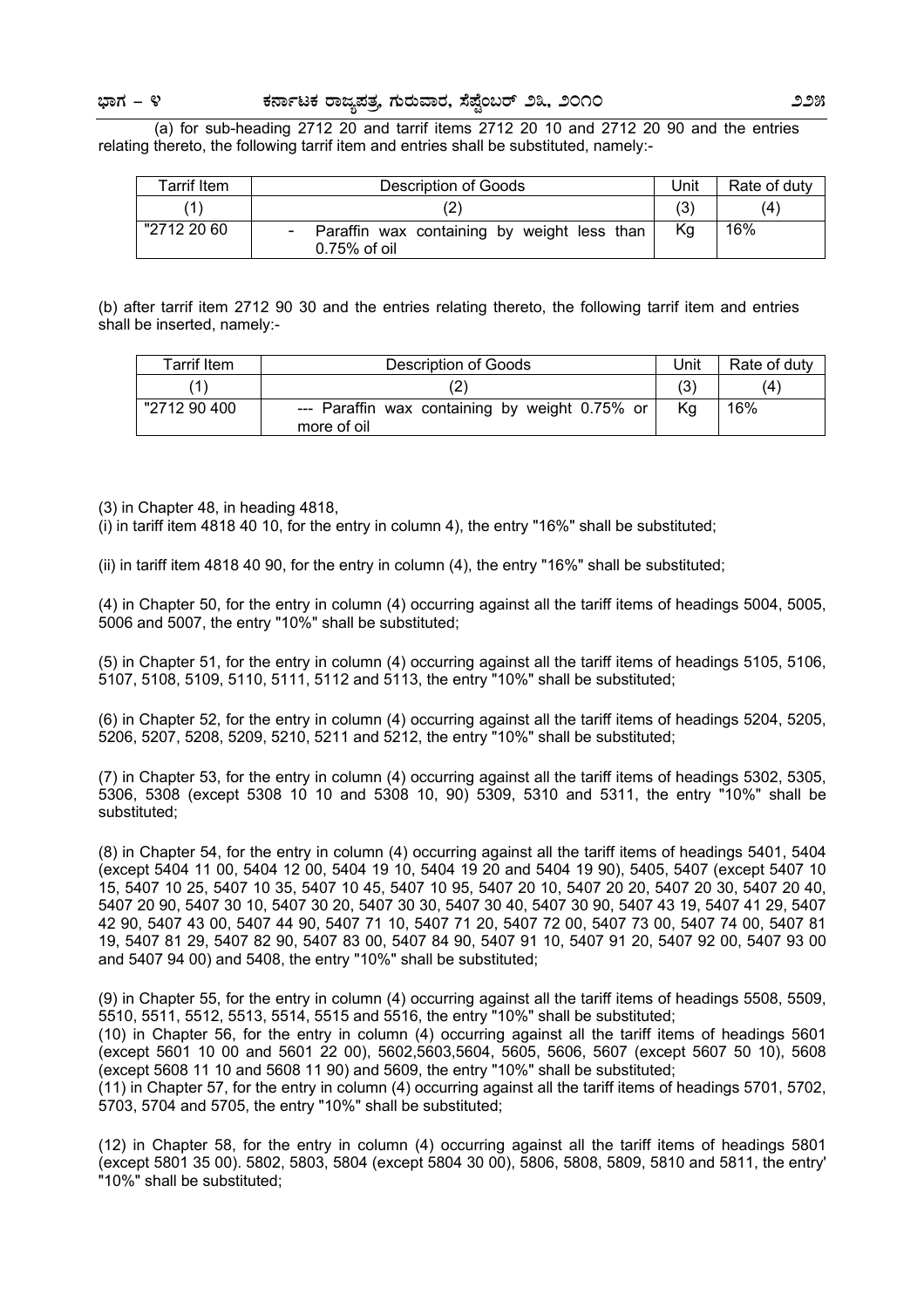(13) in Chapter 59, for the entry in column (4) occurring against all the tariff items of headings 5901, 5902 (except 5902 10 10 and 5902 10 90, 5903, 5904 5905, 5906, 5907, 5908, 5909, 5910 and 5911, the entry "10%" shall be substituted;

(14) in Chapter 60, for the entry in column (4) occurring against all the tariff items of headings 6001,6002, 6003, 6004, 6005 and 6006, the entry "10%" shall be substituted;

(15) in Chapter 61, for the entry in column (4) occurring against ail the tariff items of headings 6101, 6102, 6103, 6104, 6105, 6106, 6107, 6108, 6109, 6110, 6111,6112, 611 3, 6114, 6115, 6116 and 6117, the0. entry "10%" shall be substituted;

(16) in Chapter 62, for the entry in column (4) occurring against all the tariff items of headings 6201, 6202,6203, 6204, 6205, 6206, 6207, 6208, 6209, 6210, 6211, 6212, 6213, 6214, 6215, 6216 and 6217, the entry "10%" shall be substituted;

(17) in Chapter 63, for the entry in column (4) occurring against all the tariff items of headings 6301,6302,6303, 6304, 6305, 6306, 6307 and 6308, the entry "10%" shall be substituted;

(18) in Chapter.68, after NOTE 2, the following NOTE shall be inserted, namely: -'

3. In relation to products of headings 6802 and 6810, the process of cutting or sawing or sizing or polishing or any other process, for converting of stone blocks into slabs or tiles, shall amount to "manufacturer".

(19) in Chapter 76

(i) "NOTE" shall be numbered as "NOTE I" thereof and after NOTE 1 as so numbered, the following NOTE shall be inserted, namely: '2. In relation to products of heading 7608, the process of drawing or redrawing shall amount to "manufacture"'.';

(ii) in sub-heading Note 2, for the word "Note", the word and figure "Note 1" shall be substituted;

(20) in Chapter 90, in tariff item 9001 30 00, for the entry in column (4), the entry "10%" shall be substituted;

(21) in Chapter 95, in tariff item 9504 40 00, for the entry in column (4), the entry "10%" shall be substituted.

#### **THE TENTH SCHEDULE**

#### **[See Section 83(3) and (5)]**

#### **NOTES :**

 1. In this Schedule, "Chapter", "heading", "sub-heading" and "tariff item" means respectively a Chapter, heading, sub-heading and tariff item of the First Schedule to the Central Excise Tariff Act.

 2. The rules for the interpretation of the First Schedule to the Central Excise Tariff Act, the Section and Chapter Notes and the General Rules for the Interpretation of the First Schedule shall apply to the interpretation of this Schedule.

| SI.No. | Chapter,<br>heading, sub<br>heading or<br>tarrif item | Description of goods                                                     | Rate              |
|--------|-------------------------------------------------------|--------------------------------------------------------------------------|-------------------|
| (1)    | (2)                                                   | 3)                                                                       | $\left( 4\right)$ |
| 1.     | 2701                                                  | Coal, briquettes, ovoids and similar solid fuels   Rs. 100 per tonne     |                   |
|        |                                                       | manufactured from coal                                                   |                   |
| 2.     | 2702                                                  | Lignite, whether or not agglomerated, excluding jet                      | Rs. 100 per tonne |
| 3.     | 2703                                                  | (including peal litter), wheter or not $\vert$ Rs. 100 per tonne<br>Peat |                   |
|        |                                                       | agglomerated                                                             |                   |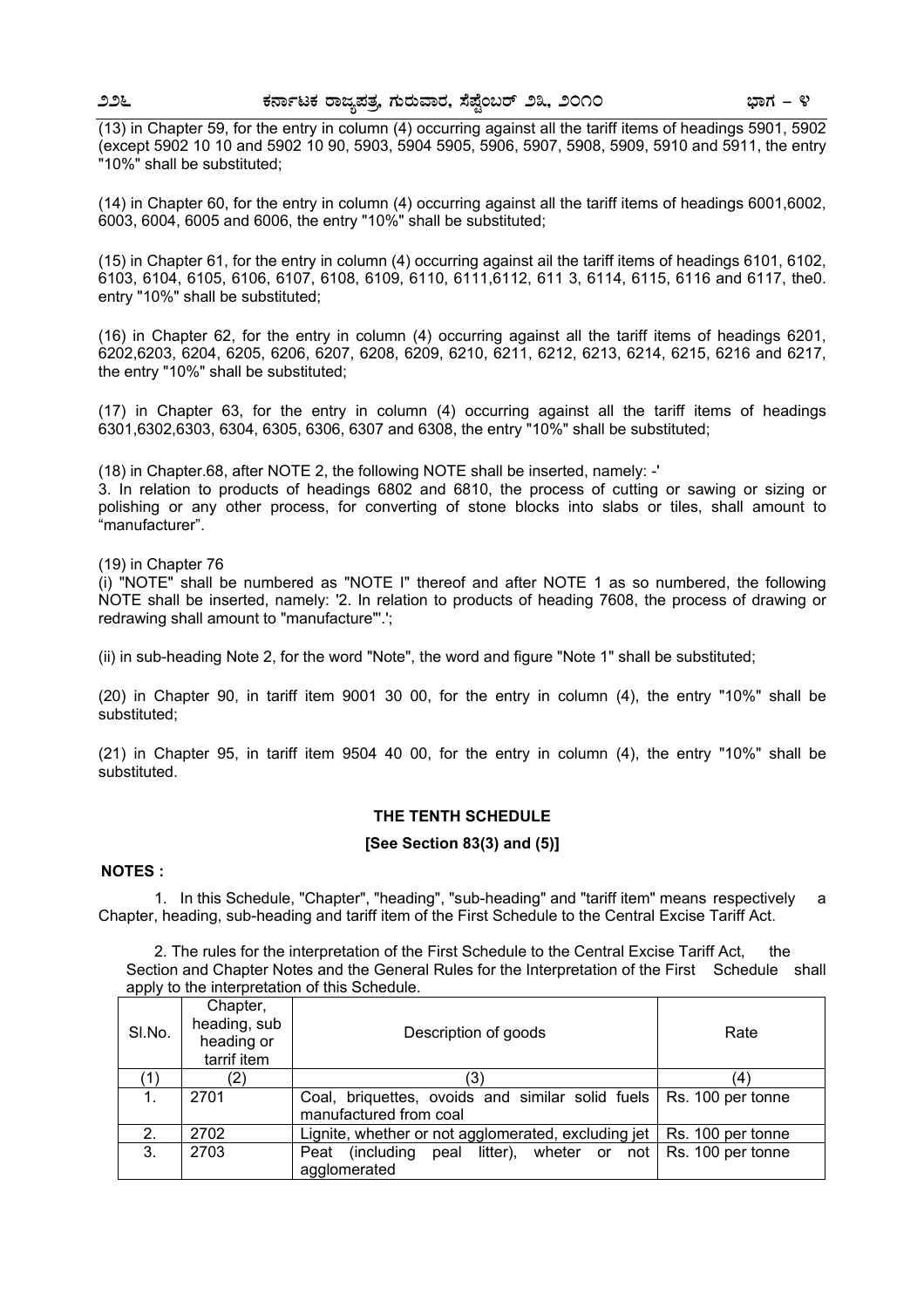#### **THE ELEVENTH SCHEDULE**

#### **(See section 86)**

In the Seventh Schedule to the Finance Act, 2001,

(i) for the entries in column (2) and column (4) occurring against the tariff item 2402 20 30, the entries " --- Filter cigarettes of length (including the length of the filter, the length of filter being 11 millimetres or its actual length, whichever is more) not exceeding 60 millimetres" and "Rs. 90 per thousand" shall respectively be substituted;

(ii) for the entries in column (2) and column (4) occurring against the tariff item 2402 20 40, the entries " - Filter cigarettes of length (including the length of the filter, the length of filter being 11 millimetres or its actual length, whichever is more) exceeding 60 millimetres but not exceeding 70 millimetres" and "Rs. 90 per thousand" shall respectively be substituted:

(iii) for the entries in column (2) and column (4) occurring against the tariff item 2402 20 50, the entries " - Filter cigarettes of length (including the length of the filter, the length of filter being 11 millimetres or its actual length, whichever is more) exceeding 70 millimetres but not exceeding 75 millimetres" and "Rs. 145 per thousand" shall respectively be substituted;

(iv) after tariff item 2402 20 50 and the entries relating thereto, the following tariff item and the entries shall be inserted, namely:

| Tarrif Item | Description of Goods                                                                                                                                                                                                      |     | Rate of duty                    |
|-------------|---------------------------------------------------------------------------------------------------------------------------------------------------------------------------------------------------------------------------|-----|---------------------------------|
|             |                                                                                                                                                                                                                           | (3) | (4                              |
| "2702 20 60 | --- Filter cigarettes of length (including the length of<br>the filter, the length of filter being 11 millimetes or its<br>actual length, whichever is more) exceeding 75<br>millimetres but not exceeding 85 millimetres | Tu  | 190<br>Rs.<br>per<br>thousand". |

#### **THE TWELFTH SCHEDULE**

#### **(See section 87)**

In the Seventh Schedule to the Finance Act, 2005,

(i) for the entries in column  $(2)$  and column  $(4)$  occurring against the tariff item 2402 20 30, the entries"  $-$ Filter cigarettes of length (including the length of the filter, the length of filter being 11 millimetres or its actual length, whichever is more) not exceeding 60 millimetres'1 and "Rs. 70 per thousand" shall respectively be substituted;

(ii) for the entries in column (2) and column (4) occurring against the tariff item 2402 20 40, the entries "--- Filter cigarettes of length (including the length of the filter, the length of filter being 11 millimetres or its actual length, whichever is more) exceeding 60 millimetres but not exceeding 70 millimetres" and "Rs. 70 per thousand 11 shall respectively be substituted:

(iii) for the entries in column (2) and column (4) occurring against the tariff item 2402 20 50, the entries "--- Filter cigarettes of length (including the length of the filter, the length of filter being 11 millimetres or its actual length, whichever is more) exceeding 70 millimetres but not exceeding 75 millimetres" and "Rs. 110 per thousand" shall respectively be substituted;

(iv) after tariff item 2402 20 50 and the entries relating thereto, the following tariff item and the entries shall be inserted, namely: